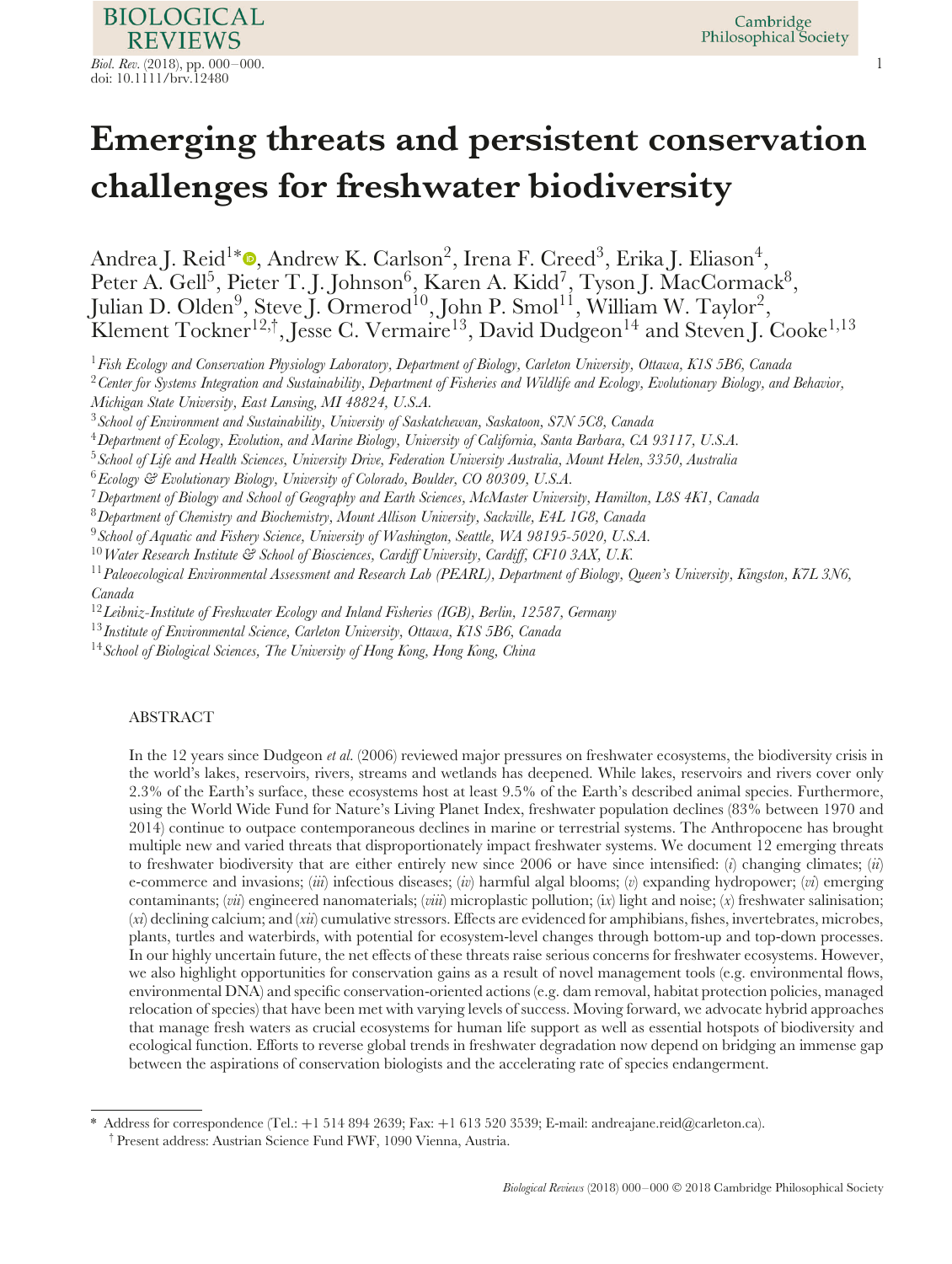*Key words*: climate change, endangered species, lakes, management, mitigation, restoration, rivers, streams, stressors, wetlands.

#### **CONTENTS**

## **I. INTRODUCTION**

It has been over a decade since Dudgeon *et al.* (2006) published their seminal review of ecological stressors responsible for global freshwater biodiversity decline. This authoritative paper has been cited over 1800 times, placing it among the top-cited 1% of papers in the field of Biology and Biochemistry (Web of Science®). Dudgeon *et al.* (2006) identified 'overexploitation', 'water pollution', 'flow modification', 'destruction or degradation of habitat' and 'invasion by exotic species' as five leading causes of population declines and range reductions of freshwater organisms worldwide. However, over the last decade, and as we advance into the epoch now being referred to as 'The Anthropocene' (Crutzen, 2006), these threats have escalated and/or evolved, and new or previously unrecognised threats have become more apparent. The current scale of biodiversity loss in fresh waters is now so rapid that we consider it an invisible tragedy – hidden beneath the water surface (Richter *et al.*, 1997) – that attracts little public, political or scientific interest (Cooke *et al.*, 2016). It is timely, therefore, to revisit the questions: which emerging

threats pose the greatest challenge to freshwater biodiversity conservation, and where do opportunities for intervention exist?

This overview identifies these emerging threats and updates our knowledge of continuing challenges to freshwater conservation, paying special attention to issues that may have global, undesirable effects. The scope includes: (*i*) threats identified by expert opinion and supported by primary literature; (*ii*) threats that vary in magnitude, geographic extent and/or frequency around the world; and (*iii*) threats that are entirely novel since 2006 (see Section V.7), or previously known issues with trajectories that require renewed consideration (see Section V.9). We begin by describing the status of global freshwater biodiversity and changes identified since Dudgeon *et al.* (2006). Twelve emerging threats are discussed and exemplified using diverse taxonomic groups with examples of mitigation provided where possible. We close with a discussion of the risks and benefits of various conservation tools, finally describing areas of conservation optimism that could contribute to a 'good' Anthropocene (Bennett *et al.*, 2016) for freshwater biodiversity.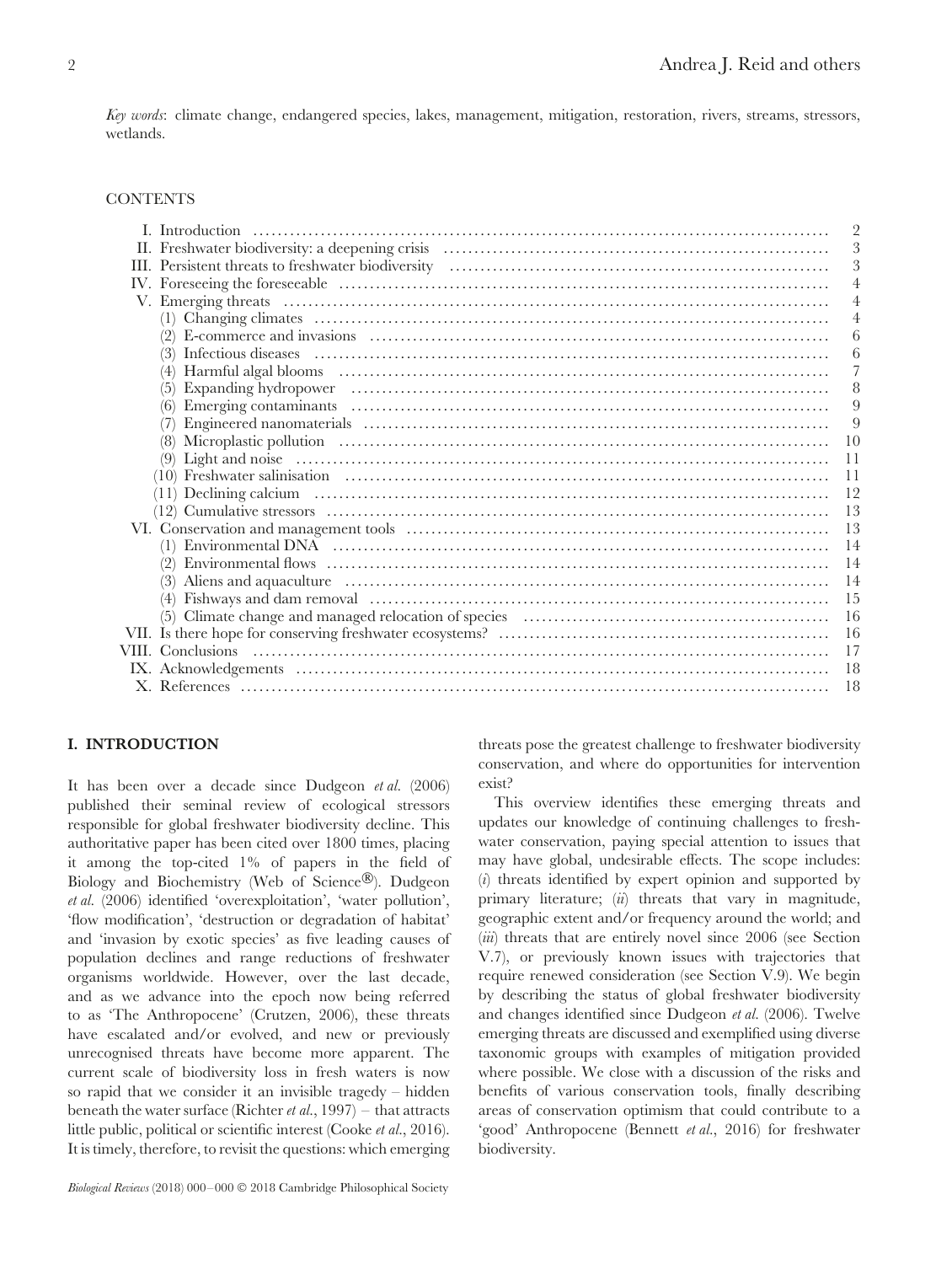## **II. FRESHWATER BIODIVERSITY: A DEEPENING CRISIS**

Fresh waters comprise only 0.01% of the water on Earth, with lakes, reservoirs and rivers covering approximately 2.3% (and freshwater wetlands encompassing an estimated 5.4–6.8%) of the global land surface area, excluding large ice sheets (Lehner & Döll, 2004). An initial global inventory – the Freshwater Animal Biodiversity Assessment (FABA) (Balian *et al.*, 2008) – revealed that these ecosystems host almost 9.5% of the Earth's described animal species, including one-third of vertebrates; wetland ecosystems which are highly biodiverse were not included in FABA. Despite the much greater area and total production of marine environments, the species richness of marine and freshwater fishes (Actinopterygii) is similar (14736 and 15149 species, respectively), with all saltwater species derived from a freshwater ancestor (Carrete Vega & Wiens, 2012).

Alarmingly, indicators are revealing rapid population declines and a large extinction risk in freshwater organisms. The World Wide Fund for Nature (WWF) Living Planet Index (LPI) (Collen *et al.*, 2009) disclosed that the index for populations of freshwater species fell more steeply from 1970 to 2012 than either the index for marine or terrestrial populations (see Fig. 1) (WWF, 2016). The LPI for freshwater vertebrates has declined by 81% (range 68–89%) relative to index declines of 38 and 36% for land and sea, respectively; by 2014, this value for freshwater ecosystems had risen to 83% (WWF, 2018). This represents an annualised index decline of 3.9% for monitored freshwater populations, which is close to four times greater than that of terrestrial populations (1.1%). In this analysis, all 881 freshwater species (and 3324 populations) used to calculate the LPI are vertebrates, with detectable taxonomic and biogeographic biases across the data sets available. How the reported LPI trends relate to that of broader biodiversity remains largely unknown (Collen *et al.*, 2009). Nonetheless, other data, such as the International Union for Conservation of Nature (IUCN) Red List, confirm the high proportion of threatened species among freshwater-associated vertebrates (Ricciardi & Rasmussen, 1999; Collen *et al.*, 2014). For example, almost 40% of European and North American freshwater fishes are at risk (Kottelat & Freyhof, 2007; Jelks *et al.*, 2008). Although less comprehensively recorded than vertebrates, freshwater invertebrates are also faring worse than their terrestrial counterparts (Taylor *et al.*, 2007; Clausnitzer *et al.*, 2009; Cumberlidge *et al.*, 2009).

Despite the downward trajectory of many freshwater taxa, the conservation literature is persistently biased towards terrestrial organisms, with fewer than 20% of recent papers dealing with aquatic species (Di Marco *et al.*, 2017). This is problematic for at least three reasons. First, terrestrial biodiversity indicators are a poor surrogate for fresh waters (Darwall *et al.*, 2011). Second, while some primary solutions to freshwater conservation problems depend on management at the terrestrial–freshwater interface (e.g. reduced agricultural runoff), many land-based conservation efforts for freshwater



**Fig. 1.** The 2016 World Wide Fund for Nature (WWF) Living Planet Index (LPI) shows population trend data for a collective 'basket' of vertebrates in the freshwater (black circles), terrestrial (white circles) and marine (black triangles) realms, revealing remarkable index decreases among freshwater species. These index declines are relative to a benchmark value of 100 in 1970. Dates given here refer to years in which estimates of abundance were made, as LPI reports typically refer to data from four years earlier (e.g. the 2016 LPI is based on 2012 data). The 2012 index value of 19 for freshwater populations has confidence limits ranging from 11 to 32; the value of 62 for terrestrial populations has limits from 49 to 79; and the value of 64 for marine populations has limits from 52 to 80 (WWF, 2016).

biodiversity require implementation over large spatial extents at channel, riparian or catchment scales (Darwall *et al.*, 2011). For example, 84% of threatened freshwater megafauna ranges fall outside of existing protected areas (Carrizo *et al.*, 2017). Finally, freshwater ecosystems represent hotspots of endangerment as a result of the convergence between biological richness and the many forms of human freshwater exploitation that are not only generated by land-based actions. Projecting these issues forward suggests that freshwater extinction risks will remain high over the next few decades, regardless of actions taken now, due to an incurred 'debt' arising from low-viability populations that are in the process of dwindling to extinction (Strayer & Dudgeon, 2010). Nor will anthropogenic pressures on freshwater ecosystems ease soon, in view of the threats reviewed herein, particularly the ambitious plans for water infrastructure development globally (see Section V.5) as well as through expanding population pressure and the growing needs for domestic water use and food production (Mekonnen & Hoekstra, 2016).

# **III. PERSISTENT THREATS TO FRESHWATER BIODIVERSITY**

Habitat degradation is a leading and persistent cause of population declines in freshwater systems (Dudgeon *et al.*, 2006; WWF, 2018). While this threat is ubiquitous as a risk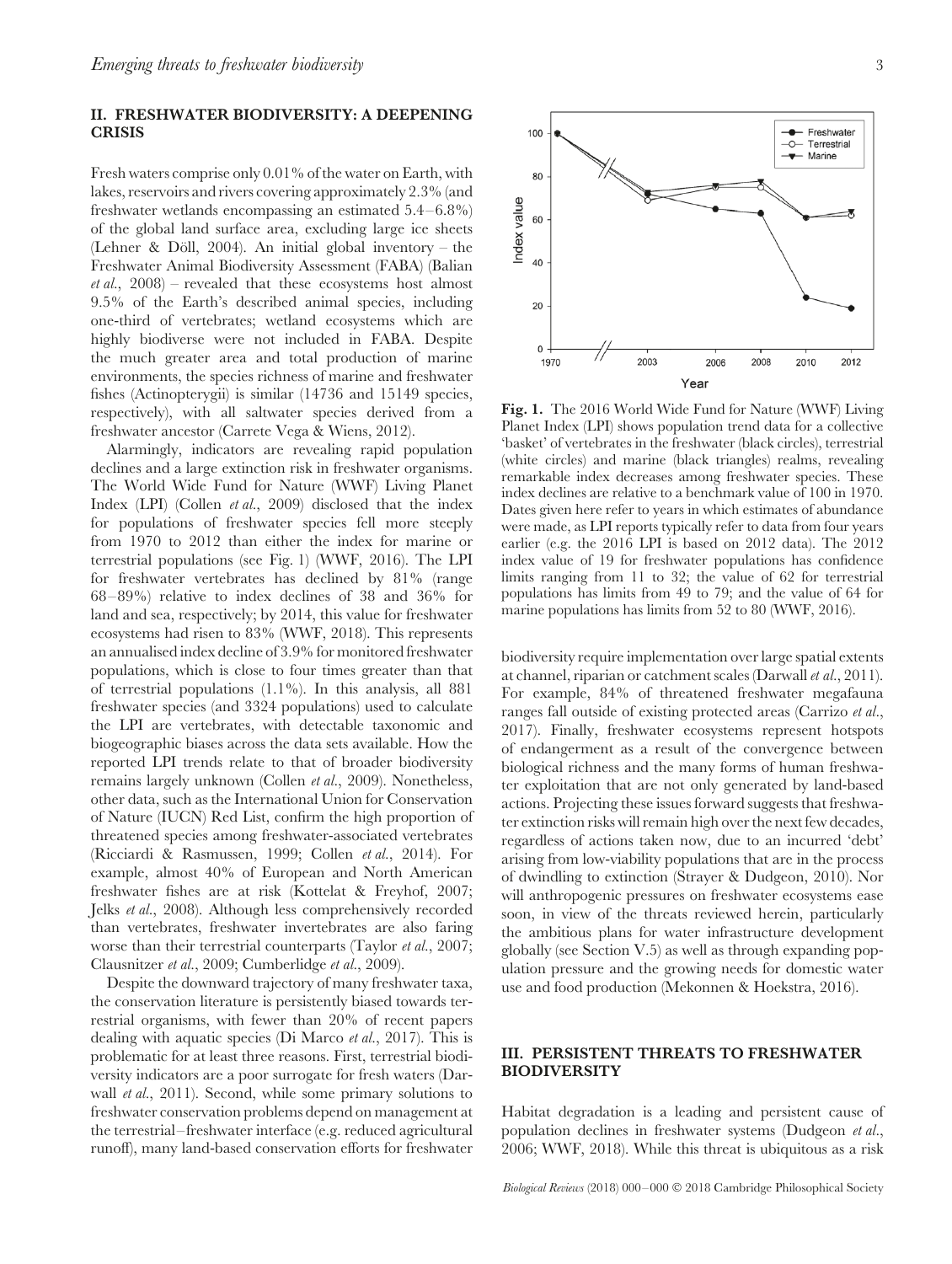to biodiversity in nearly all biomes and freshwater ecosystem types on Earth, it is likely to be augmented or exacerbated as new threats emerge (see Section V.12). For example, while water pollution is well established in the degradation of freshwater ecosystems (Cope, 1966), the pollutants and processes involved are changing rapidly (see Section V.6). The Earth's surface under land management with high pollution risk (e.g. urban zones, cropland) is increasing as the global human population expands (Martinuzzi *et al.*, 2014).

Habitat degradation through flow modification is another persistent threat to global freshwater biodiversity (see Section V.5) (Dudgeon *et al.*, 2006). Thousands of dams are planned or under construction worldwide (Zarfl *et al.*, 2015), with little or no consideration of their ecological consequences (Winemiller *et al.*, 2016). Freshwater ecosystems are at risk of incurring one or more of the well-studied effects of dam-induced flow modification (e.g. reduced discharge, impaired fish migration, decreased river–floodplain connectivity) (Juracek, 2015). In addition, by decreasing fish abundance and biodiversity, dams pose threats to fish-based economies and the food security of individuals who rely on fishes (Orr *et al.*, 2012). They can also create or exacerbate infectious disease threats by enhancing transmission opportunities for water-related parasites (e.g. Steinmann *et al.*, 2006). Moreover, climate change is expected to alter hydroclimates and increase sea levels (see Section V.1), with potentially harmful socioeconomic and ecological effects on humans and ecosystems in coastal areas (see Section V.10).

Overexploitation of organisms for consumption (primarily fishes, certain aquatic invertebrates) is another major driver of freshwater biodiversity loss (Dudgeon *et al.*, 2006; WWF, 2018; He *et al.*, 2017), which has long been recognised (Allan *et al.*, 2005; Pikitch *et al.*, 2005) and in some areas curtailed (Buszkiewicz *et al.*, 2016). Overexploitation includes both targeted harvest and mortalities through bycatch. Although once thought to be primarily a problem of marine fisheries (Alverson *et al.*, 1994), bycatch also affects a wide range of freshwater taxa (Raby *et al.*, 2011). While the magnitude and extent of exploitation are greater in marine systems than in fresh waters (Arthington *et al.*, 2016), there are several key examples where overexploitation of freshwater fishes continues as a persistent freshwater threat (see Dudgeon *et al.*, 2006).

Other significant drivers of freshwater biodiversity decline are invasive species and disease (Dudgeon *et al.*, 2006; WWF, 2018). In a global meta-analysis of 151 publications and 733 separate cases of invasive species incursions in aquatic ecosystems from 1994 to 2014, Gallardo *et al.* (2016) documented strong negative effects on the abundances of macrophytes, zooplankton and fish. In a globalised world where people, materials and information move constantly (see Section V.2), invasive species are particularly threatening in freshwater ecosystems. They, like islands, are historically isolated but increasingly connected through human actions that facilitate invasive species dispersal and transport (Gherardi, 2007). Increasing connectivity also facilitates the transmission of novel pathogens and disease (see Section V.3), with implications for both human well-being and wildlife conservation.

# **IV. FORESEEING THE FORESEEABLE**

Although challenging, predicting the effects of threats to fresh waters aids the identification of gaps in knowledge and policy (Sutherland *et al.*, 2007), while fostering informed decision-making. By 'foreseeing the foreseeable', practitioners can prioritise research, plan strategically and manage risk to enable improved management and conservation of fresh waters. While there are 'emerging threats' reviews for terrestrial (e.g. Estrada *et al.*, 2017) and marine (e.g. Harvell *et al.*, 1999) systems, they are often habitat- or issue-specific (e.g. Calmon *et al.*, 2011), and we know of no such recent publication for freshwater biodiversity. This synthesis of global freshwater stressors is therefore intended to help identify emerging threats and inform prediction, management decision-making, mitigation and conservation action.

## **V. EMERGING THREATS**

Although not exhaustive, 12 pressing and emerging threats to freshwater biodiversity have been identified by expert opinion and supporting primary literature. These threats vary in their geographic extent, severity of effects and degree of understanding (see Table 1).

#### **(1) Changing climates**

Although examples of species extinction or impairment linked clearly to climate change are still scarce (Durance & Ormerod, 2007, 2010), climate change potentially threatens ∼50% of global freshwater fish species (Darwall & Freyhof, 2015). Ecological responses to an average warming of only ∼1◦ C are already apparent. Of 31 ecological processes that underpin freshwater ecosystem functioning from genes to populations, 23 have been affected by climate change, including reductions in body size, shifts in distribution, changes in phenology, algal blooms and desynchronisation of interspecific interactions (Scheffers *et al.*, 2016).

Persistent freshwater threats from climate change include increasing water temperatures, altered discharge and interactions between these and other stressors (see Section V.12) (Ficke, Myrick & Hansen, 2007; Heino, Virkkala & Toivonen, 2009; IPCC, 2014). Rising freshwater temperatures can alter species distribution (Parmesan, 2006), disease outbreaks (Hermoso, 2017), phenology (Krabbenhoft, Platania & Turner, 2014) and survival (Bassar *et al.*, 2016). Changing flow regimes are geographically variable, but variations in annual precipitation, storm events, floods and droughts are predicted to intensify in northern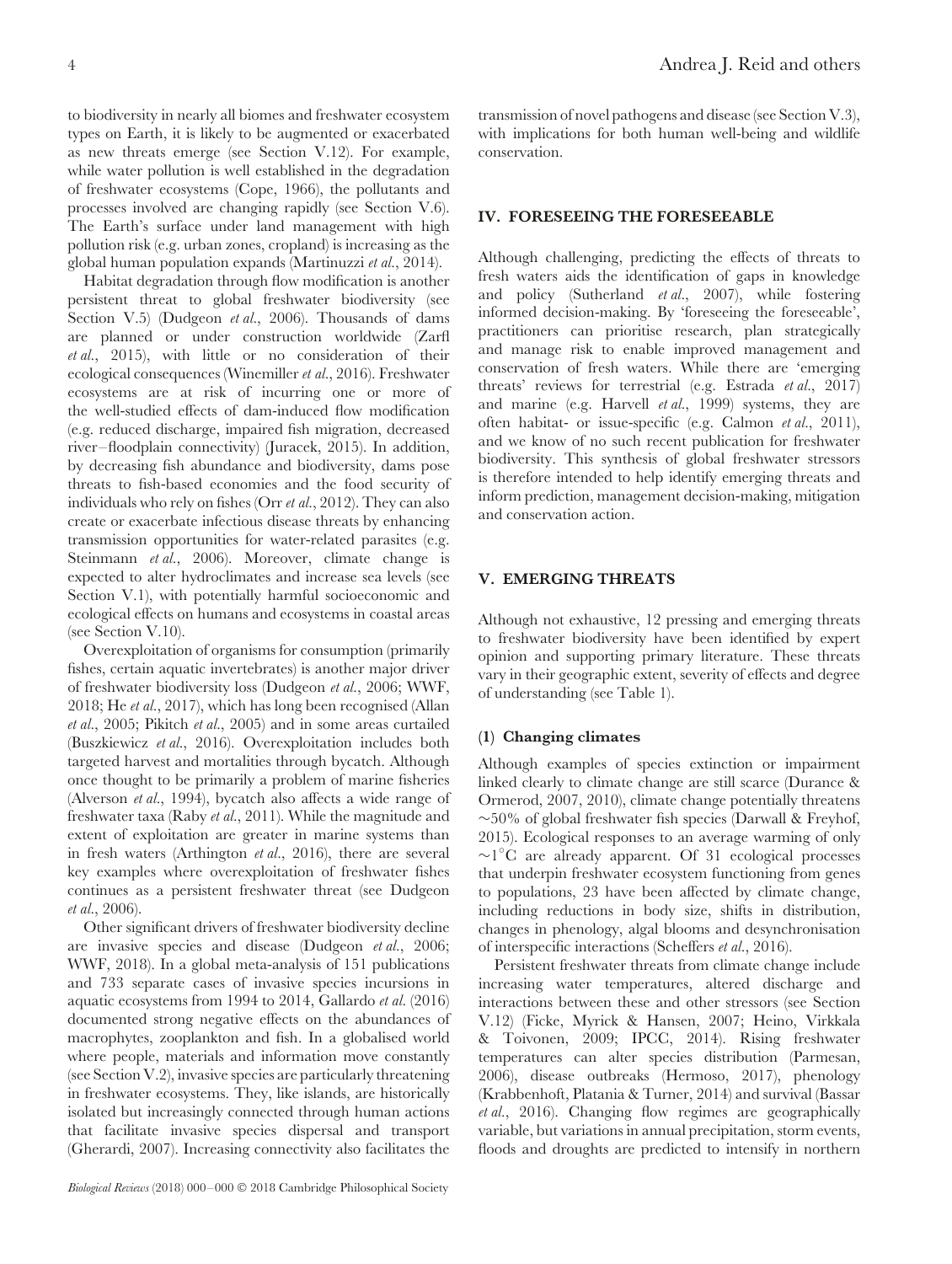| Emerging Threat                 | Geographic extent                       | Severity of effects                                                      | Ecological changes                                            | Degree of understanding                                          | Mitigation options                                                              |
|---------------------------------|-----------------------------------------|--------------------------------------------------------------------------|---------------------------------------------------------------|------------------------------------------------------------------|---------------------------------------------------------------------------------|
| (1) Changing<br>climates        | Global                                  | Already causing extinctions;<br>likely to cause more                     | phenology and survival<br>Alters species size, range,         | Moderately well understood<br>but high unpredictability.         | protected areas; restore thermal<br>Global commitments; expand<br>refugia.      |
| (2) E-commerce &<br>invasions   | developed markets)<br>Global (primarily | $\beta$<br>non-native plants and<br>Significant role in trade<br>animals | long-distance dispersal<br>Creates novel modes of             | activities that are poorly<br>Largely unregulated<br>understood. | Online consumer accountability<br>tools; awareness campaigns                    |
| (3) Infectious<br>diseases      | tropical systems)<br>Global (especially | Already causing extinctions;<br>likely to cause more.                    | Alters species survival, with<br>clear ecosystem effects.     | Increasingly well understood<br>but high unpredictability.       | Improve surveillance; management<br>to favour ecosystem controls.               |
| (4) Harmful algal<br>blooms     | nutrient-rich areas)<br>Global (warm,   | Linked to species losses; likely<br>to cause more.                       | survival and reproduction<br>Reduces species growth,          | Increasingly well understood,<br>some unpredictability           | Improve surveillance; management<br>to favour ecosystem controls.               |
| hydropower<br>(5) Expanding     | Global (primarily<br>emerging markets)  | Already causing extinctions;<br>likely to cause more.                    | Fragments river systems,<br>inhibiting species<br>movement    | interactive stressor effects<br>Well understood, but<br>unclear. | Ameliorate passage infrastructure;<br>assess all project impacts                |
| contaminants<br>(6) Emerging    | developed markets)<br>Global (primarily | Unclear how biodiversity will<br>be changed.                             | Alters some species health,<br>abundance and<br>reproduction. | Largely understudied and<br>thus poorly understood               | advance wastewater treatment.<br>Improve medication disposal;                   |
| nanomaterials<br>(7) Engineered | developed markets)<br>Global (primarily | Unclear how biodiversity will<br>changed.<br>be                          | toxicity in some species.<br>Causes minimal acute             | around long-term effects.<br>Considerable uncertainty            | characterization; create targeted<br>Improve detection and<br>formulations      |
| (8) Microplastic<br>pollution   | developed markets)<br>Global (primarily | Unclear how biodiversity will<br>changed<br>be                           | effects on species health.<br>Potentially detrimental         | around long-term effects.<br>Considerable uncertainty            | legislation to curb use of specific<br>Reduce plastic usage; enact<br>products. |
| (9) Light & noise               | developed markets)<br>Global (primarily | Linked to species disturbance;<br>likely to continue.                    | physiology of some<br>Alters behaviour and                    | ecosystem-level effects<br>Well understood, but                  | Identify less harmful types; reduce<br>usage; educate users                     |
| (10) Freshwater<br>salinisation | Coastal lowlands                        | Linked to species losses; likely<br>to cause more                        | survival and reproduction<br>Reduces species growth,          | Increasingly well studied and<br>understood                      | Control point sources; strategic<br>release of freshening flow                  |
| (11) Declining<br>calcium       | Softwater lakes                         | likely affecting foodwebs<br>Linked to species declines;                 | lake invertebrate<br>Causes shifts in<br>assemblages          | Increasingly well understood,<br>but solutions unevaluated.      | Further reduce acidic precipitation;<br>replenish calcium in watersheds.        |
| (12) Cumulative<br>stressors    | Global                                  | Contributing to extinctions;<br>likely to cause more.                    | create ecological surprises<br>Can magnify impacts and        | Poorly understood with high<br>levels of unpredictability        | that protect biodiversity hotspots.<br>Identify multi-purpose solutions         |
|                                 |                                         |                                                                          |                                                               | species.                                                         | unclear                                                                         |

*Biological Reviews* (2018) 000–000 © 2018 Cambridge Philosophical Society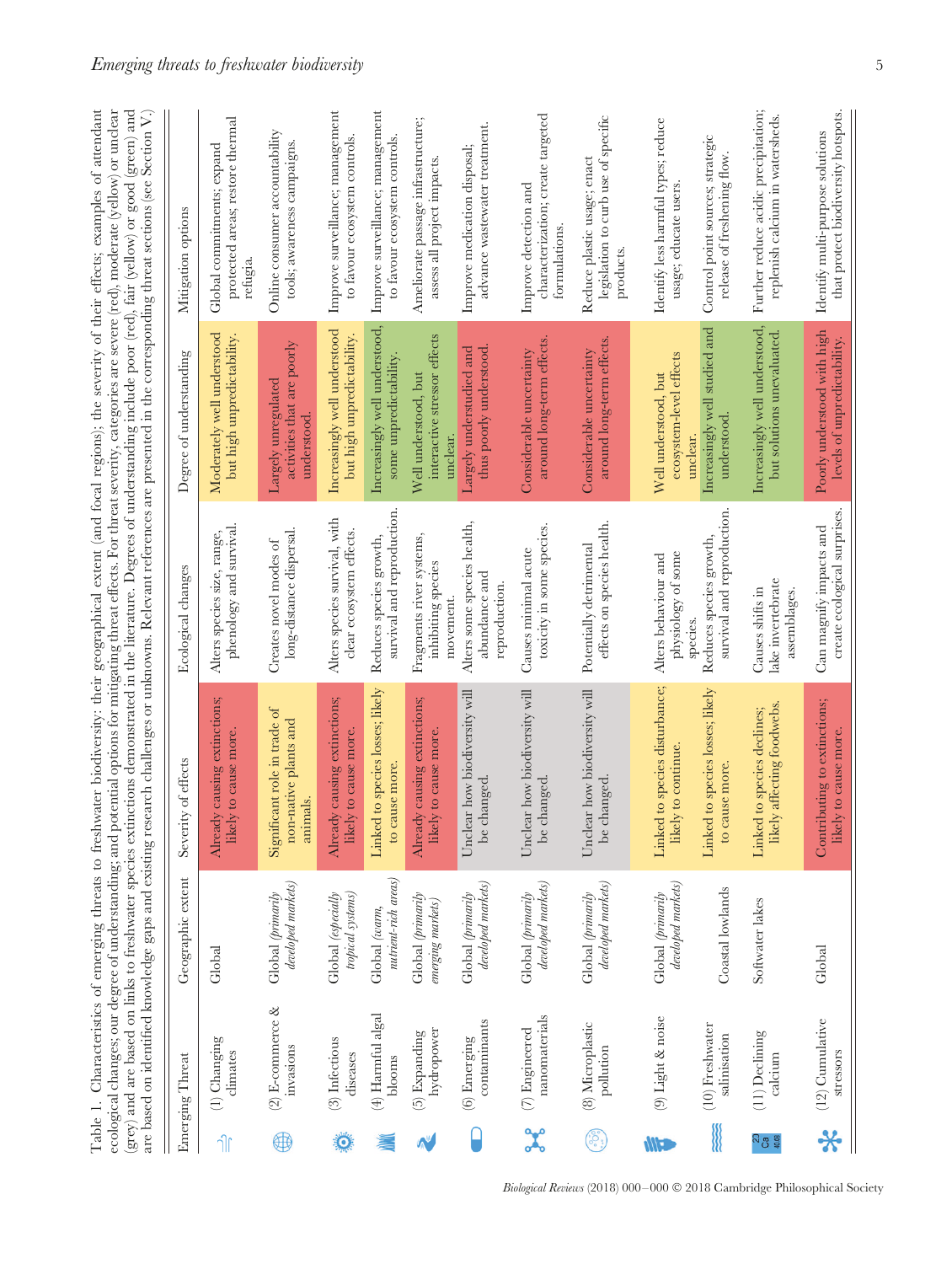Europe, endangering molluscs and other species (Hastie *et al.*, 2003), while in more arid regions such as Australia, rainfall and river flows are anticipated to decrease, threatening waterbirds and other species (Pittock, Hansen & Abell, 2008).

Extreme events are anticipated to become more prevalent (IPCC, 2014), with rates of change and unpredictability exceeding what can be accommodated by species' evolution (Brook, Sodhi & Bradshaw, 2008; Loarie *et al.*, 2009). As well as warming, rapid decreases in water temperature (termed 'cold shock') might also occur in some locations. For example, a 2010 cold shock event in Bolivia caused mass mortality of fishes in the Amazon (Szekeres *et al.*, 2016). Already, over half of the world's rivers are characterised by periodic drying events, but increased frequency and intensity of droughts (Milly *et al.*, 2002) will see many perennial rivers transition to intermittent rivers (Datry, Fritz & Leigh, 2016). Physical and chemical properties of fresh water are also changing, for example the timing of ice formation and break-up are shifting on a global scale (Magnuson *et al.*, 2000). Changes in lake stratification are likely to magnify hypolimnetic hypoxia and affect lake productivity (Kraemer *et al.*, 2015), restricting pelagic habitat availability for many species (Ficke *et al.*, 2007). Increasing water temperatures and  $CO<sub>2</sub>$  concentrations are expected to favour cyanobacteria over eukaryotic algae, making it imperative to limit nutrient inputs to mitigate harmful blooms (Visser *et al.*, 2016) (see Section V.4).

Climate change is further anticipated to amplify many of the emerging concerns identified herein [e.g. invasive species (Rahel & Olden, 2008), pathogens (Marcogliese, 2008), eutrophication (Elliott, 2012), hydropower (Knouft & Ficklin, 2017), salinity (Henman & Poulter, 2008), although in some cases it could function to mitigate certain threats]. In anticipation of shifting precipitation and temperature, humans are further altering flow regimes by constructing dams and 'hard' engineering projects to protect against floods, increase water storage and enhance irrigation capacity (Palmer *et al.*, 2008). Global government commitments to reduce greenhouse gas (GHG) emissions (that would build on the 2015 Paris agreement), expand freshwater protected areas (Pittock *et al.*, 2008) and restore habitats to provide refugia for thermal adaptation (Heino *et al.*, 2009) are critical to mitigate the effects of climate change on freshwater biodiversity.

#### **(2) E-commerce and invasions**

Invasive species are a primary threat to freshwater biodiversity, and modes of species introductions may develop further in the future (Rahel & Olden, 2008). Global trade and the associated movement of live organisms are long-standing primary pathways for biological invasions (Levine & D'Antonio, 2003; Perrings *et al.*, 2005), but developing vectors (transportation mechanisms) and trade routes (geographic paths between source and recipient regions) pose an emerging conservation challenge. Specifically, the recent surge in global electronic commerce (e-commerce) linked to Internet sales of novel invasive species (e.g. Walters *et al.*,

2006; Humair *et al.*, 2015) may be expanding potential links among established and emerging trade partners, concomitant with changes in societal attitudes towards unusual pets (Prokop & Randler, 2018) and non-native species (Humair, Kueffer & Siegrist, 2014). Large and small 'brick and mortar' stores traditionally played a significant role in the pet, aquarium and horticulture trade (Reichard & White, 2001; Padilla & Williams, 2004), often culminating in pet owners releasing unwanted organisms into natural waterbodies (Gertzen, Familiar & Leung, 2008). Interestingly, some of the most popular fish sold are also the most likely to become established in the wild (Duggan, Rixon & MacIsaac, 2006). Individual hobbyists, collectors and breeders can now easily participate in an Internet species market (Tissot *et al.*, 2010). These largely unregulated activities challenge current management, policy and educational strategies aiming to address live-trade pathways (Strecker, Campbell & Olden, 2011).

Recent evaluations have highlighted the significant role of e-commence in the trade of non-native plants and animals. Aquatic weeds are sold internationally through the Internet in several regions (Kay & Hoyle, 2001; Walters *et al.*, 2006; Martin & Coetzee, 2011), and more invasive than non-invasive plant species are available on major online auction websites (Humair *et al.*, 2015). Broad overviews identify e-commerce as a significant contributor to national-level biosecurity risk (e.g. Parrott & Roy, 2009; Derraik & Phillips, 2010). In large Brazilian cities such as São Paulo and Rio de Janeiro, non-native fishes from the Amazon, Australia, Southeast Asia and Africa are sold without apparent restrictions (Magalhães, 2015). Global environmental change may also intensify and shift the geographic routes of e-commerce trade. Bradley *et al.* (2012) demonstrated how climate change and water restrictions may increase demand for horticultural species adapted to warm and dry environments. The net result is the creation of novel modes of long-distance dispersal (Lenda *et al.*, 2014).

Managing e-commerce risks is challenging. The array of mechanisms for making transactions is diverse, including standard retail websites, auction sites, local businesses, wanted ads, online portals and chat fora (NISC, 2012). Social media is further complicating the landscape, particularly through informal retail (Magalhães et al., 2017). Web crawlers have been used to monitor the Internet for the sale of illegal animals and plants (Sonricker Hansen *et al.*, 2012); similarly, enforcement authorities could use Internet tools such as machine-learning algorithms to identify sellers of prohibited invasive species (Di Minin *et al.*, 2018). Other tools focusing on accountability may seek to educate buyers, for example with online warning labels or pop-ups when an invasive species is about to be purchased. Increasing outreach and education to enhance buyer and seller awareness of invasive species remains paramount.

#### **(3) Infectious diseases**

Fresh waters are often transmission foci for human and wildlife pathogens (Johnson & Paull, 2011; Okamura & Feist, 2011). Because of the importance of water to the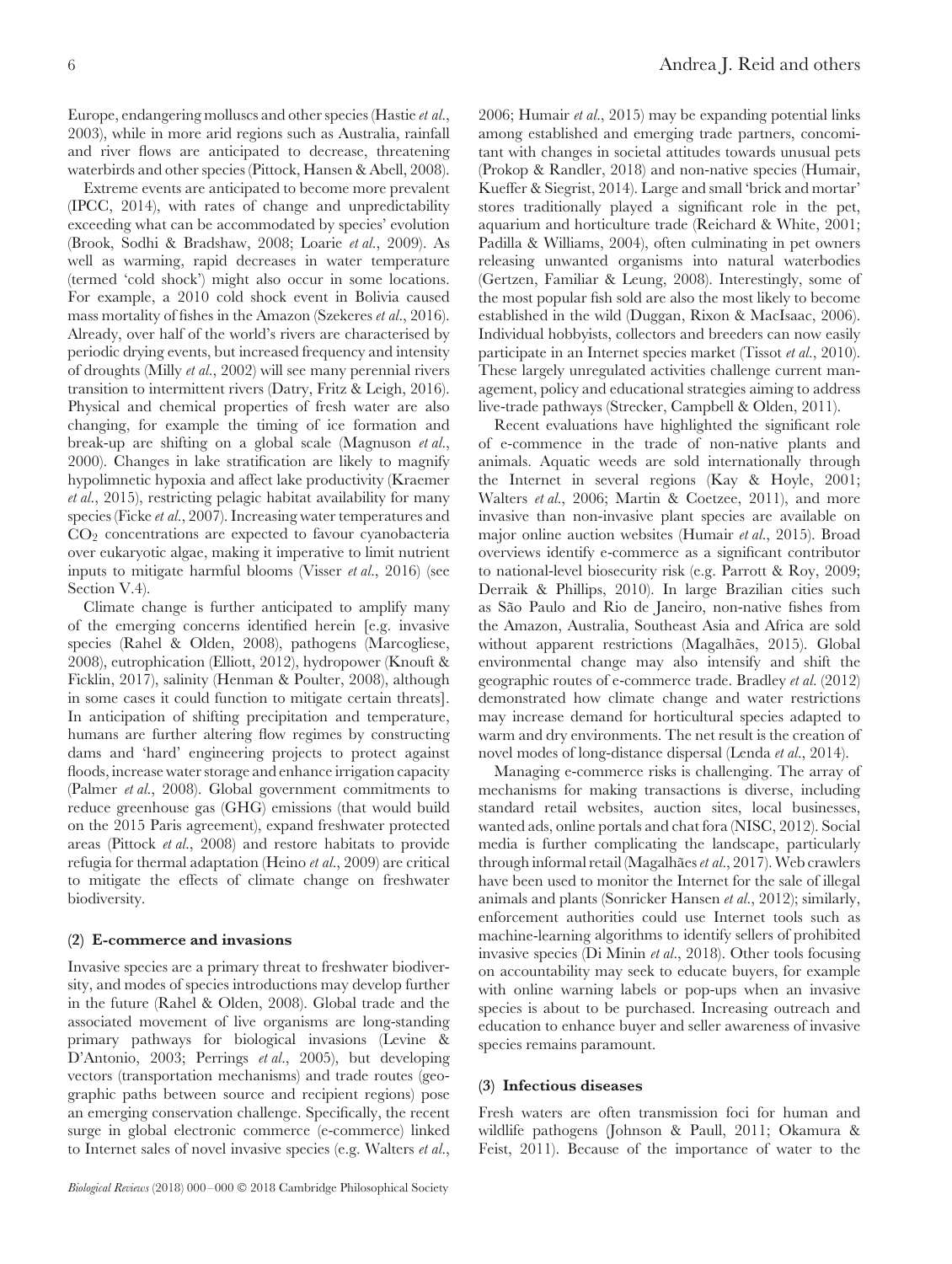survival of most life forms, freshwater ecosystems often function as reliable yet concentrated hotspots of multi-species interactions. The aquatic medium also facilitates the survival of many parasitic infectious stages (by preventing desiccation) as well as their likelihood of contact with potential hosts, either directly or indirectly *via* ingestion. The biphasic life cycles of some freshwater taxa (e.g. aquatic insects, amphibians) also link infections across ecotones. As a result, many microparasites (e.g. viruses, fungi, protozoans, bacteria) and macroparasites (e.g. flukes, roundworms, tapeworms, arthropods) depend on freshwater hosts for transmission (Marcogliese, 2008; Johnson & Paull, 2011). Many new infectious diseases are themselves invasive species, and some are transmitted by non-native taxa.

In some cases, infections can dramatically affect freshwater biodiversity. Introduced diseases (e.g. crayfish plague and salmonid whirling disease), for instance, have devastated native taxa (e.g. European crayfish and North American salmonids, respectively) (Hoffman, 1990; Holdich & Reeve, 1991). The global spread of chytridiomycosis caused by the fungal pathogen *Batrachochytrium dendrobatidis* (Bd) has been linked to the extirpation or extinction of 200 species of frogs and toads (Rödder et al., 2009). A second, recently discovered invasive chytrid (*B. salamandrivorans*) is expected to be similarly problematic for salamander species in Europe and North America (Feldmeier*et al.*, 2016). Collectively, these epizootics have significant community- and ecosystem-level effects. As examples, crayfish plague indirectly enhanced macrophyte and mollusc populations (Alderman *et al.*, 1984), whirling disease caused diet shifts in bears and birds (Koel *et al.*, 2005), and Bd altered algal growth and nutrient cycling in tropical streams (Whiles *et al.*, 2013).

The relative importance of infectious diseases in threatening freshwater biodiversity, however, remains incompletely understood (Daszak, Cunningham & Hyatt, 2000). Johnson & Paull (2011) presented evidence of increased incidence of water-related disease in amphibians, freshwater fishes and crayfishes over the preceding 40 years (1970–2009). For amphibians, there was a more than fourfold increase in disease-related research and reports on Bd, ranavirus and infection by flukes, with ranaviral infections also linked to turtle die-offs (Johnson *et al.*, 2008). Fishes had the highest volume of research and broadest pathogen diversity; viral infections such as viral haemorrhagic septicemia and infectious salmon anemia have spread from marine environments and aquaculture, respectively (Murray, Smith & Stagg, 2002). Emerging diseases, such as proliferative kidney disease (PKD), reflect warmer temperatures (Okamura *et al.*, 2011), and in 2016, PKD caused a die-off of 10000 fish in the Yellowstone River following an unusual warming event. For crayfishes, white spot syndrome and porcelain disease have caused population-level declines, often in association with aquaculture, alongside the ongoing effects of crayfish plague (Edgerton *et al.*, 2004).

Disease monitoring often requires information on more than just parasite presence or abundance. Many reports of emerging freshwater infections are linked to at least one of invasive species, aquaculture intensification, nutrient and pollutant runoff or changing food-web structure (Daszak *et al.*, 2000; Johnson & Paull, 2011). Policy changes and improved surveillance have been advocated to decrease the likelihood of pathogen introduction and maximise opportunities for control – with considerable potential to inform human disease management (e.g. malaria, schistosomiasis, giardiasis, West Nile fever) (Steinmann *et al.*, 2006). Where infections involve both wildlife and human hosts, or have parallels in transmission control, freshwater management to limit eutrophication, maintain higher trophic levels (e.g. predators) and prevent invasive species could help regulate infections across a range of host taxa.

## **(4) Harmful algal blooms**

Freshwater algae occupy a pivotal trophic position, providing energy and nutrients to connected aquatic food webs. Periodically, and arguably more frequently, algal species are selected by environmental (bottom-up) or ecological (top-down) forces allowing for the accumulation of biomass. These conditions of accumulated biomass of algal species are termed harmful algal blooms (HABs). Often viewed as physiologically simple organisms, investigation into the formation of HABs (D'Alelio *et al.*, 2016) reveals that these organisms can occupy a plethora of niches, and these niches are open to native species that are in low concentrations in natural waters as well as to invasive species, with both contributing to HABs.

Global changes have increased opportunities for algal species to become ecologically prevalent, contributing to the recent upsurge in HABs, and include climate warming (Elliott, 2012; Huisman *et al.*, 2018), hydrological intensification (where dry areas become drier and wet areas become wetter, with increased frequency of intense precipitation events even in areas where precipitation decreases) (Huntington, 2006; Trenberth, 2011), eutrophication (Downing, 2014) and brownification (Kritzberg & Ekström, 2012). These physical changes in surface waters (e.g. elevated and constant temperatures) enhance the growth of potentially harmful algae (Paerl & Huisman, 2009), and provide the water column stratification required for photosynthetic prokaryotes to dominate and express toxicity (Burford *et al.*, 2016). Furthermore, chemical changes in surface waters can select for species able to exploit the altered inorganic–organic matrices of iron and phosphorus (Kritzberg & Ekström, 2012), significantly affecting the speciation of dominant algae, the distribution of primary producer dominance (pelagic *versus* benthic) and overall water quality through the production and release of select toxins (e.g. microcystins) (Ekvall *et al.*, 2013). The cumulative effects of these global changes result in greater complexity and uncertainty in our ability to predict the magnitude, frequency and duration of HAB events.

Once established, HABs threaten freshwater biodiversity. Some result in fish kills – either indirectly by reducing dissolved oxygen availability, or directly through toxin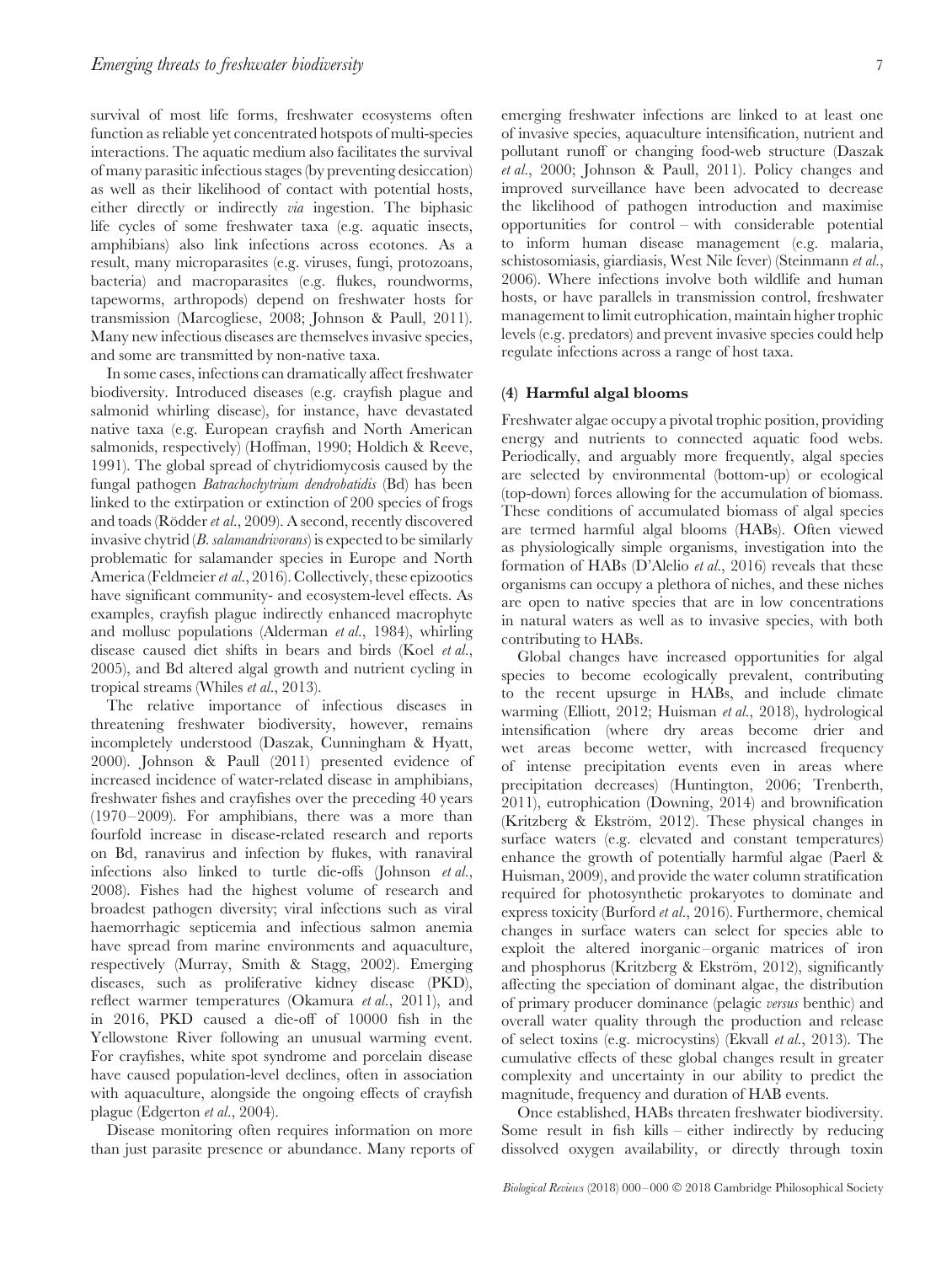production. The bloom species create adverse physiological conditions for their competitors, altering energy or nutrient fluxes through food webs as they produce allelopathic or toxic compounds that reduce growth, survival and reproduction in other organisms or contaminate food webs. For example, the trophic transfer of cyanotoxins, the best studied group of freshwater toxins, into secondary and tertiary consumers leads to physiological and behavioural impairments (Ferrão-Filho & Kozlowsky-Suzuki, 2011). Humans can also be exposed to cyanotoxins through inhalation of aerosolised toxins, ingestion of lake water or consumption of fish (Caller *et al.*, 2009). One environmental toxin that has gained considerable attention is the amino acid *β*-N-methylamino-L-alanine (BMAA) (Brand *et al.*, 2010; Merel *et al.*, 2013). BMAA is a neurotoxin that has been identified as an emerging compound of concern because of its putative role in neurodegenerative illnesses (e.g. amyotrophic lateral sclerosis and Alzheimer's disease) (Banack *et al.*, 2015). BMAA biosynthesis is thought to be a ubiquitous trait shared among most genera of cyanobacteria (Cox *et al.*, 2005) and can accumulate in aquatic food webs plagued by cyanoHABs (Brand *et al.*, 2010; Jiao *et al.*, 2014). Despite these findings, the lack of a universal protocol for quantifying BMAA and ambiguity surrounding the production of BMAA by cyanobacteria creates great uncertainty surrounding this topic (Faassen, 2014).

Surveillance is needed to monitor the incidence of HAB-associated illnesses (Backer *et al.*, 2015). Coordinated national and international research agendas must develop effective HAB policies and management systems (Creed *et al.*, 2016). Preventative measures include one or more of the following: reducing or removing external nutrient loads (Paerl, Hall & Calandrino, 2011); aerating lake sediments (Prepas *et al.*, 1997); or chemically treating lake sediments to suppress internal nutrient recycling (Molot *et al.*, 2014). Mitigation measures include chemical controls (e.g. algicides or flocculants), physical controls (e.g. increasing flows to reduce water residence time and remove cyanobacteria) and biological controls (e.g. introducing organisms that consume HAB species) (Rastogi, Madamwar & Incharoensakdi, 2015). Ultimately, managing HAB risks requires comprehensive analyses of the effectiveness and compliance of the entire management system, including hard controls that prevent pressures and impacts, as well as soft controls that enable, facilitate or track the effectiveness of hard controls.

## **(5) Expanding hydropower**

Almost half (48%) of global river volume is altered by flow regulation and/or fragmentation (Grill *et al.*, 2015). There are currently 3700 major hydropower dams either planned or under construction, mostly in countries with emerging economies (Zarfl *et al.*, 2015; Winemiller *et al.*, 2016). Completion would cause 93% of all river volume to be affected by flow regulation and/or fragmentation (Grill *et al.*, 2015), adding to the accumulating effects of existing dams on discharge, temperature, solutes, sediment transport and fish migration (Reidy Liermann *et al.*, 2012; Pelicice,

Pompeu & Agostinho, 2015). Hydropower dam construction endangers freshwater biodiversity as dams modify natural flow and thermal regimes and decrease river–floodplain connectivity, aquatic productivity and fish access to spawning and nursery habitats (Freeman, Pringle & Jackson, 2007; Juracek, 2015). Even when hydropower projects involve fish passage structures to promote movement through dams, such structures may be ineffective (Pompeu, Agostinho & Pelicice, 2012) or even function as ecological traps (Pelicice & Agostinho, 2008). Despite evolving viewpoints regarding the sustainability of large hydropower plants (LHPs), there has been a major increase in support for the widespread development of small hydropower plants (SHPs). Tens-of-thousands of SHPs are operating or are under construction (11 SHPs for every LHP) and this number is estimated to triple if all potential generation capacity were to be developed (Couto & Olden, 2018). Fuelled by considerable political and economic incentives in recent decades, the growth of SHPs has greatly outpaced available ecological science.

A major related concern is reservoir aging. Sediment imbalances associated with dam operation and tributary inputs cause reservoirs to 'age' through sedimentation, shoreline erosion, and channel degradation after time periods (e.g. 50 years) that vary regionally (Juracek, 2015). Sedimentation fragments aquatic habitats, impairs fish health and survival, decreases fish production, lowers primary production and reduces storage capacity. Altered waterfront access impairs the ability of reservoirs to support other human needs (e.g. flood control, water supply, navigation) (Chapman *et al.*, 2014; Juracek, 2015). Many large-river impoundments are reaching 50+ years of age as they were built in the mid-twentieth century when political and economic conditions favoured dam construction (Avakyan & Iakovleva, 1998).

Fish harvest and food security of river-dependent peoples may also be impaired by hydropower, including proposed projects in large river systems such as the Amazon (Winemiller *et al.*, 2016) and Mekong (Orr *et al.*, 2012; Ziv *et al.*,  $2012$ ) – basins with high fish biodiversity that historically had limited hydropower. In the Amazon, where there are now 154 large hydropower dams, completion of all 277 proposed dams would leave only three free-flowing tributaries and thereby threaten fish biodiversity, fish-based economies and food security (Pelicice *et al.*, 2015). The lower Mekong, the world's largest inland capture fishery, is likewise jeopardised by dam construction along the river's mainstem (Ziv *et al.*, 2012; Winemiller *et al.*, 2016). In addition, flooding lands to create reservoirs increases the methylation of mercury and its transfer to fish, also affecting food security for communities (Bodaly *et al.*, 2007). Reservoirs, particularly in the tropics and subtropics, are major sources of GHG emissions (Deemer *et al.*, 2016) – hydropower offers a renewable but not climate-neutral energy source.

Shifting the food security of rural inhabitants from aquatic protein to land-based, livestock-derived protein presents considerable socioeconomic challenges, including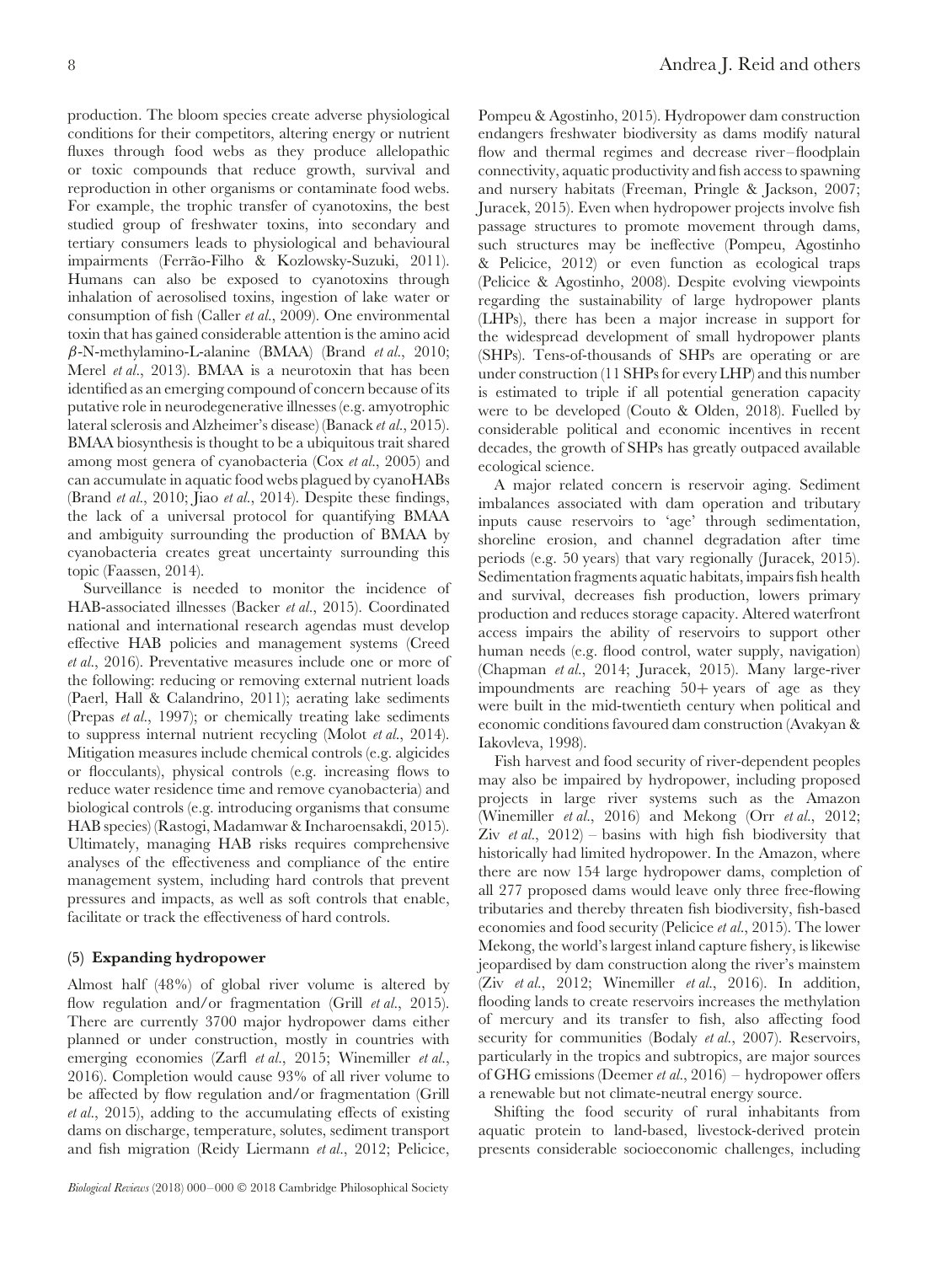the need for additional land and water for livestock operations (Orr *et al.*, 2012). Potential interactions between hydropower development and other freshwater stressors (e.g. climatic changes, land cover alterations) (Hermoso, 2017), and associated effects on ecosystems and human populations, remain unclear. At present, hydropower projects are generally assessed on a site-specific basis that does not account for such interactions or potential environmental–socioeconomic tradeoffs (Orr *et al.*, 2012; Winemiller *et al.*, 2016). There is thus a need for comprehensive hydropower assessments that synthesise multiple potential impacts.

## **(6) Emerging contaminants**

Surface waters receive pollution from point-source discharges such as mining, agriculture and aquaculture, pulp and paper production, oil and gas production, and urban runoff. Each of these can impair freshwater biodiversity indirectly through impacts on habitat or through direct toxicity. However, because of environmental treaties such as the Stockholm Convention (2001), the global production and use of chemicals have shifted from persistent, bioaccumulative and toxic compounds, such as the insecticide dichlorodiphenyltrichloroethane (DDT), to pesticides and industrial chemicals with shorter environmental residence times and lower toxicities. In addition, with improved wastewater treatment across sectors (e.g. municipal effluents) (Holeton, Chambers & Grace, 2011), the focus in developed countries is less on addressing acute toxicity (e.g. ammonia) and more on assessing and mitigating longer-term effects from both older legacy and emerging contaminants. The latter is a broad, all-encompassing term that covers both newer substances or known contaminants for which there are newer concerns and includes, but is not limited to, active pharmaceutical ingredients, illicit drugs, personal-care-product additives, newer pesticides, endocrine disrupters, nanomaterials (see Section V.7) and microplastics (see Section V.8); all have garnered widespread attention because of their unexpected or unknown biological activity and/or stability (or pseudo-persistence) in aquatic environments. As an example, surveys of wastewater-impacted rivers show the global presence of pharmaceuticals such as antibiotics, antivirals and antidepressants, with antibiotics being the most frequently detected (Hughes, Kay & Brown, 2013). Yet, the effects of these individual compounds and their mixtures on aquatic populations and communities, as well as ecosystem function, remain understudied.

The endocrine-disrupting chemicals and, more specifically, the oestrogen mimics are relatively well understood with respect to their impacts on some aquatic species (Sumpter & Jobling, 2013). Across taxa, fishes are most susceptible to the natural and synthetic hormones present in municipal effluents, with effects ranging from the production of vitellogenin and development of intersex in males (Jobling *et al.*, 2002) to reduced abundances (Kidd *et al.*, 2007). More recently, individual-level effects – specifically intersex – have been linked to transgenerational effects in offspring (Schwindt *et al.*, 2014), reduced fitness (Harris *et al.*, 2011) and potential declines in genetic diversity (Hamilton *et al.*, 2016). Although these chemicals are of low risk for lower-trophic-level taxa, there is the potential for food-web-mediated effects on primary consumers through reduced predation pressure following declines in fish abundance (Kidd *et al.*, 2014). The attendant risks to ecosystems are not yet clear.

Antimicrobial compounds, including antibiotics and personal-care-product additives, are found in municipal wastewaters and agricultural runoff. It is not surprising that chemicals designed to kill microorganisms in humans would also affect natural microbial communities (Barra Caracciolo, Topp & Grenni, 2015). It was unexpected, however, that these contaminants (e.g. triclosan) could affect algal diversity and periphyton, as well as some primary consumers (Nietch *et al.*, 2013). More recent studies reveal effects of other emerging contaminants (e.g. anti-inflammatories, antidepressants) on algal communities (Bácsi et al., 2016; Richmond *et al.*, 2016). In addition to affecting species abundance and composition, antimicrobial compounds could also affect aquatic ecosystem function (Nietch *et al.*, 2013), but downstream biodiversity implications are speculative.

Potential mitigation of emerging contaminants includes advanced treatment of municipal wastewaters and source reductions. Although outfall concentrations are sometimes reduced (e.g. acetaminophen, oestrogens) by more advanced treatment processes – and with subsequent benefits downstream (Hicks *et al.*, 2017) – some emerging contaminants (carbazepine, triclosan and diclofenac) are more recalcitrant and require the development of novel interventions (e.g. Bean *et al.*, 2016). Source reductions are effective and necessary for some emerging contaminants given the lack of treatment options, and gains are being made (e.g. reducing use of antibiotics in livestock production and microbeads in cosmetics in some jurisdictions). Reductions in human pharmaceutical usage are unlikely, but downstream gains and better protection of biodiversity could occur through both improved disposal of unused medications and advanced wastewater treatment.

## **(7) Engineered nanomaterials**

Engineered nanomaterials (ENMs) are manufactured materials (size range  $1-100$  nm) used in a multitude of industrial, clinical and consumer applications (Stone *et al.*, 2010). ENMs have exceptionally high surface area to volume ratios and often exhibit unique physical and chemical properties compared to conventional materials. While these characteristics make them desirable in a multitude of applications (Lee, Mahendra & Alvarez, 2010; Tong *et al.*, 2014), they can also make ENM bioactivity difficult to predict. Large quantities are finding their way into fresh waters, but analytical limitations (von der Kammer *et al.*, 2012) mean that current burden estimates are based primarily on models (Gottschalk, Sun & Nowack, 2013;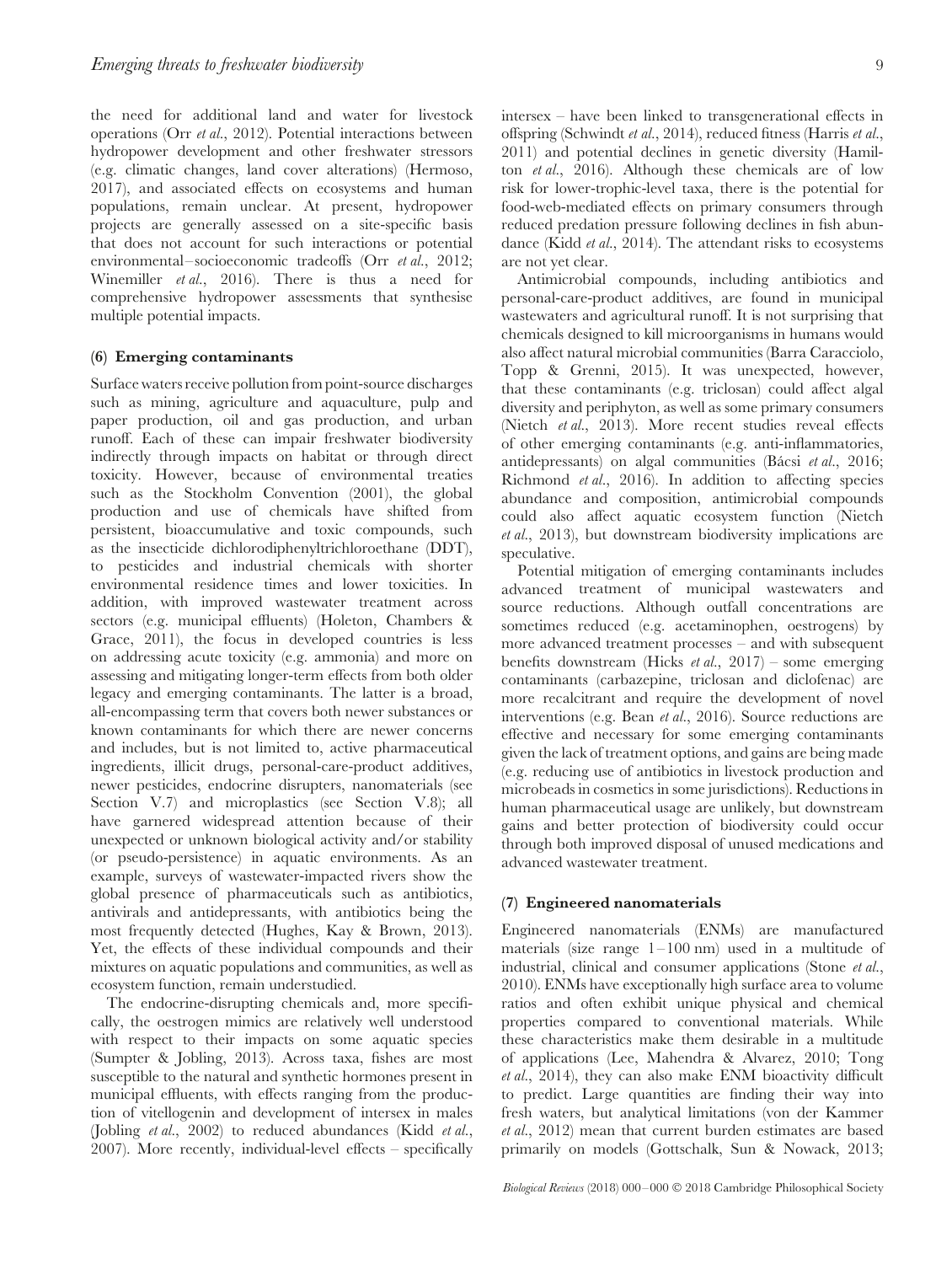Sun *et al.*, 2014; Dale *et al.*, 2015). In rivers, predicted concentrations for common ENMs are in the ng/l range (or lower), with some formulations possibly reaching *μ*g/l (Gottschalk *et al.*, 2013). Many formulations are prone to aggregation and precipitation in natural waters, meaning that epifaunal and infaunal organisms will be exposed to ENM concentrations orders of magnitude higher than pelagic species in the same system (Selck *et al.*, 2016). Specific estimates of freshwater sediment concentrations are unavailable, but for surface waters in general they are likely in the *μ*g/kg range and will increase with continued growth of the nanotechnology industry (Gottschalk *et al.*, 2013).

Predicted environmental burdens are generally well below toxicity thresholds for common ENMs (Coll *et al.*, 2016), but data on pelagic species are over-represented, so the overall risk may be considerably higher (Selck *et al.*, 2016). It is not uncommon to observe minimal acute toxicity of pristine (i.e. as manufactured) ENMs in freshwater fish and crustaceans at realistic exposure concentrations, but sensitivity can vary by orders of magnitude across species and life stages (Callaghan & MacCormack, 2017). With size as the primary classifier, ENMs can be composed of a variety of organic, inorganic or composite materials, so generalisations about their global safety for freshwater organisms is difficult (Coll *et al.*, 2016).

Core materials are often 'functionalised' with surface coatings to suit specific applications, and changing this coating can increase ENM bioavailability and/or bioactivity by orders of magnitude (Osborne *et al.*, 2013). Many emerging nanotechnology industries are exploiting this 'tunability' to create next-generation products with the potential for significant effects on fresh waters. Nano-pharmaceuticals are an area of intense growth, and the introduction of ENM-enabled drugs or drug-delivery systems into fresh waters warrants careful consideration (Berkner, Schwirn & Voelker, 2016). Agricultural applications, including fertilisers, herbicides and pesticides (Wang *et al.*, 2016), are also a concern. While improvements in targeting and efficacy over conventional chemicals could greatly reduce the total mass of product applied, the increased potency and unique ENM-related properties of these products may introduce new problems once they eventually reach fresh waters. For example, formulations specifically designed to carry bioactive agents may enhance the availability and toxicity of existing environmental contaminants by acting as a 'Trojan horse' (Boncel *et al.*, 2015).

A major barrier to understanding the risks of emerging ENMs is the lack of sufficient detection and characterisation technologies (von der Kammer *et al.*, 2012; Coll *et al.*, 2016). Current models require more detailed inputs to estimate ENM burdens accurately and to predict risks to freshwater ecosystems. Variations in ENM structure (e.g. similar core materials with different coatings) and key parameters like water chemistry, ENM weathering, dissolution and aggregation kinetics can greatly impact particle fate and bioactivity (Peijnenburg *et al.*, 2015) and are not accounted for in current models. Most available bioactivity data again derive from acute studies on pelagic species, and there is

*Biological Reviews* (2018) 000–000 © 2018 Cambridge Philosophical Society

still considerable uncertainty about long-term risks from even the most common ENMs (e.g. titanium dioxide, zinc oxide, silver). The additional variability in reported sensitivity ranges and the absence of trends in toxicity mechanisms across taxa (Gottschalk *et al.*, 2013) underscores the need for caution when developing strategies for managing the use and disposal of novel ENMs.

## **(8) Microplastic pollution**

Globally, annual plastic production has reached over 400 million tons (Geyer, Jambeck & Law, 2017) for products designed to be inexpensive and disposable. Rather than biodegrading, plastics are broken down by mechanical forces and ultraviolet (UV) radiation into smaller fragments (Barnes *et al.*, 2009) called 'microplastics' (plastic particles *<*5 mm). Microplastics include microbeads (particles added to cosmetics), nurdles (small pellets used to produce other plastics), fragments (portions of larger pieces) and microfibres (from synthetic clothing) (Browne *et al.*, 2011). In marine environments, microplastics have negative environmental impacts, such as concentrating contaminants (Rios, Moore & Jones, 2007) and ingestion by animals, which reduces fitness and increases mortality (Sigler, 2014; Provencher, Bond & Mallory, 2015). Although data on freshwater microplastic concentrations are limited, microplastic pollution in freshwater ecosystems is now being reported (reviewed in Eerkes-Medrano, Thompson & Aldridge, 2015), including the Laurentian Great Lakes (Eriksen *et al.*, 2013), the St. Lawrence (Castañeda *et al.*, 2014), the Danube (Lechner *et al.*, 2014) and other river systems that form a plastic conduit between land and sea. In some years, microplastic concentrations in the Danube River can outnumber planktonic larval fish concentrations (Lechner *et al.*, 2014). Microplastic pollutants vary among freshwater systems, but microfibres often comprise *>*75% of the plastic debris (Ballent *et al.*, 2016; Vermaire *et al.*, 2017). Derived from washing synthetic clothing (Browne *et al.*, 2011), the release of these microfibres is difficult to control in existing municipal wastewater treatment but filters on washing machines may be an option. Microplastics are also deposited in aquatic sediments and benthic habitats (Castaneda ˜ *et al.*, 2014; Ballent *et al.*, 2016; Vermaire *et al.*, 2017), exposing benthic organisms.

Microplastics are ingested by freshwater organisms including birds (Holland, Mallory & Shutler, 2016), fishes (Campbell, Williamson & Hall, 2017) and invertebrates (Windsor *et al.*, 2019) and extrapolation from marine findings would suggest emerging risks to freshwater organisms (Sigler, 2014; Provencher *et al.*, 2015). Better management of microplastic pollution in fresh waters requires a clearer understanding of: (*i*) sources, sinks and fluxes; (*ii*) factors controlling spatio-temporal variations in microplastic concentrations; (*iii*) data on co-transported contaminants; and (*iv*) routes of uptake and effects on freshwater organisms (Wagner *et al.*, 2014). Legislation to control microbeads has been implemented in several countries (United States: Microbead-Free Waters Act, 2015; Canada: Microbeads in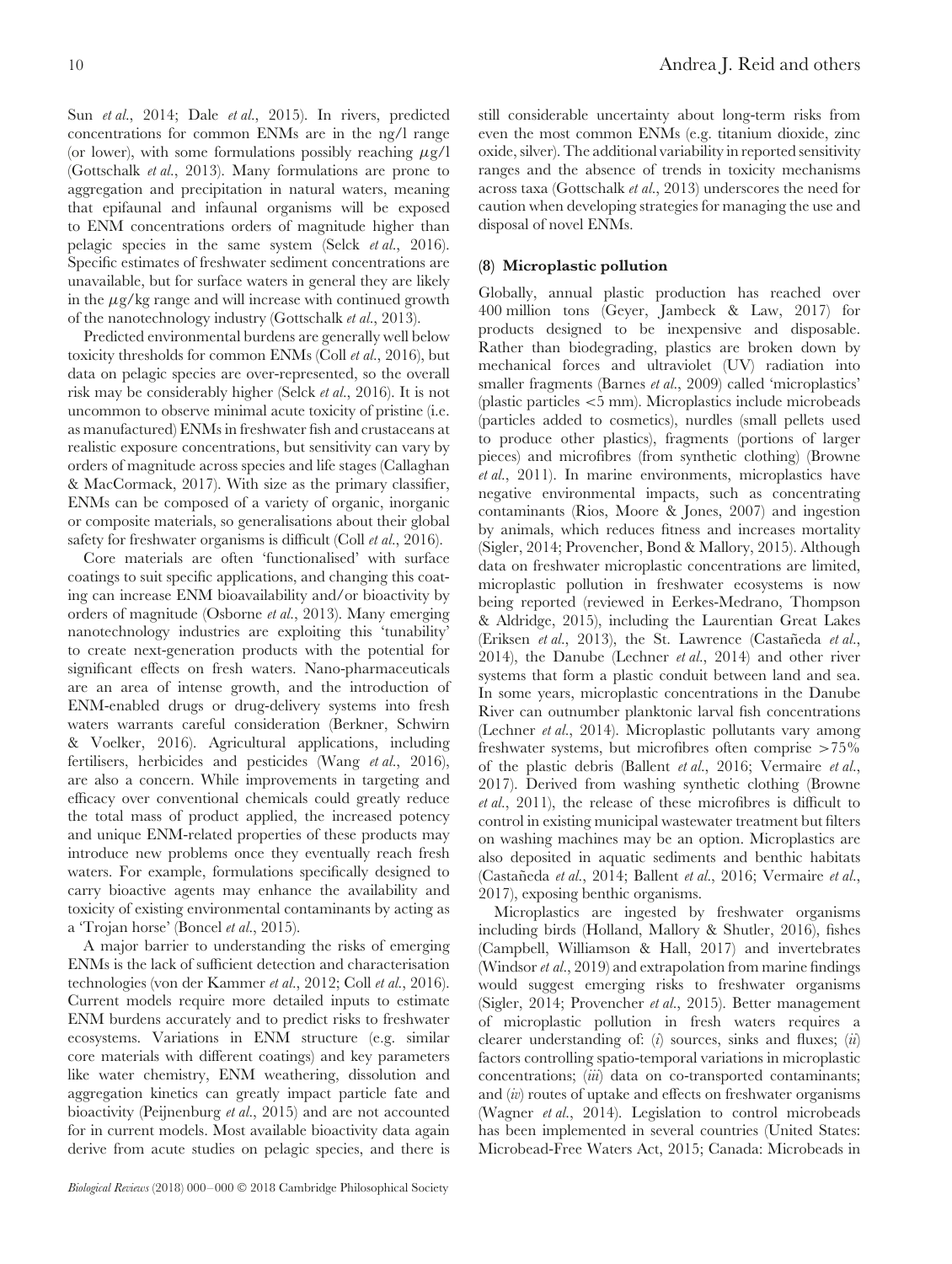Toiletries Regulations, 2016), but these typically represent only a small fraction of the total plastic pollution (Ballent *et al.*, 2016; Vermaire *et al.*, 2017). As plastic production and consumption increase without better control, plastic concentrations in fresh waters are likely to rise. Improved understanding of their fate and impact is therefore a priority. In sum, the science supporting mitigation of emerging contaminants such as microplastics and ENMs lags behind that of the pharmaceuticals and personal-care products. Further research is required on what impacts, if any, these materials are having on freshwater ecosystems.

#### **(9) Light and noise**

Contemporary civilisation relies on electricity and combustion engines – often sources of light (Longcore & Rich, 2004) and noise (Kight & Swaddle, 2011). Although well documented in terrestrial systems, most aquatic research has been marine-focused with relatively little effort in fresh waters even though lit road networks, urban development and industrial infrastructure are frequently co-located along rivers and lakes (Gaston *et al.*, 2014).

Light pollution is increasingly regarded as an insidious stressor for freshwater biodiversity (Hölker *et al.*, 2010). Early studies revealed that artificial light alters the diel vertical migration of the zooplankter *Daphnia* (Moore *et al.*, 2000), potentially altering their interactions with fish. Recently, Hölker et al. (2015) revealed that even microbial communities can be affected by artificial light at night (ALAN), potentially transforming freshwater systems into nocturnal carbon sinks. Light also alters the behaviour of organisms often closely attuned to circadian cycles and, for example, ALAN can mediate interactions between invasive signal crayfish (*Pacifastacus leniusculus*) and native species (J. Thomas *et al.*, 2016*a*). For fish, Foster *et al.* (2016) revealed how light pollution increased energy expenditure of nesting smallmouth bass (*Micropterus dolomieu*) during the parental-care period. Street lighting also delays dispersal in juvenile Atlantic salmon (*Salmo salar*), and this effect increased with lighting intensity (Riley *et al.*, 2013, 2015). While most research has focused on individuals, the potential for system-level changes is clear given the importance of light as a cue to processes such as invertebrate drift and feeding by drift-feeding fishes.

The effects of noise in fresh water were first revealed for waterbirds disturbed by aircraft and boats (Ortega, 2012), but Zhang *et al.* (2013) subsequently showed that noise from trucks disturbed endangered black-faced spoonbills (*Platalea minor*) in the Pearl River wetlands of China. Motorboat noise can reduce the extent of basking among freshwater turtles (Jain-Schlaepfer *et al.*, 2017), lowering body temperature and influencing energy assimilation. Traffic and aircraft noise have also affected anurans (Tennessen, Parks & Langkilde, 2014), for example, impeding the ability of frogs to communicate (e.g. changing the spectral frequency used and frequency of calling) during breeding (Kruger & Du Preez, 2016). Interestingly, Bleach *et al.* (2015) revealed that noise generated by invasive cane toads (*Rhinella marina*) impeded the calling behaviour of native Australian frogs. Recent research revealed that boat noise elevates the stress hormone cortisol (Wysocki, Dittami & Ladich, 2006) and increases metabolic expenditure (Graham & Cooke, 2008) while reducing foraging performance (Purser & Radford, 2011) and antipredator behaviours (Simpson, Purser & Radford, 2015) in freshwater fish. How these disturbances scale up to ecosystem-level effects is unknown, although noise can alter how sediment-dwelling invertebrates affect ecosystem properties (Solan *et al.*, 2016).

For future management, we suggest that there may be opportunities to identify specific light types, lighting regimes or spectra that are less deleterious to aquatic biodiversity. The education of communities and regional governments as typical stewards of lighting regimes (e.g. on roads, docks, bridges) will also be fruitful. Noise-pollution mitigation has perhaps been best developed for boats and has taken the form of motor restrictions (e.g. no combustion motor zones or speed zones) as well as innovations in motor design that reduce noise outputs. But there is still much to do to abate other forms of noise.

#### **(10) Freshwater salinisation**

Regional studies suggest that freshwater salinisation is occurring at an unprecedented rate and scale (Herbert *et al.*, 2015), but there remains no global synthesis of this problem. The threat posed by salinisation is far from new, but it is predicted to intensify with climate change. Estimates suggest that  $1.5 \times 10^8$  ha of forest and wetlands are salt-affected worldwide (Wicke *et al.*, 2011), and  $1.5 \times 10^7$  ha of freshwater peatlands are vulnerable to sea-level rise (Henman & Poulter, 2008). Vegetation clearance allows for greater accessions of rainfall to groundwater *via* recharge zones. This imbalance increases hydrostatic pressure in lowland aquifers, increasing discharge from saline water tables driving dryland salinisation. The semi-arid zones that are vulnerable to salinisation may experience less rainfall under warming scenarios, mitigating the rise in water tables, yet reduced runoff may lead to increased concentration of salts in surface waters (Mills*et al.*, 2013). Irrigation salinisation arises from the direct application of waters to agricultural lands. These are usually more saline than rainfall, and the salts evapoconcentrate even from the application of very dilute waters, leading to salinised surface soils. In warmer, drier climates, evaporation rates may increase with climate change, and greater volumes of water are likely to be applied to avoid crop desiccation (Vörösmarty *et al.*, 2010). While technologies emerging under precision agriculture may make water application more efficient, increased developing-world populations will likely adopt low-technology-irrigation agriculture, expanding the extent of fresh water at risk.

The proliferation of large impoundments on major rivers (Zarfl *et al.*, 2015), as well as many thousands of smaller dams and the dense matrix of artificial waterpoints in agricultural landscapes, combine to limit the flow of freshwater runoff to coastal zones. Reduced flow also limits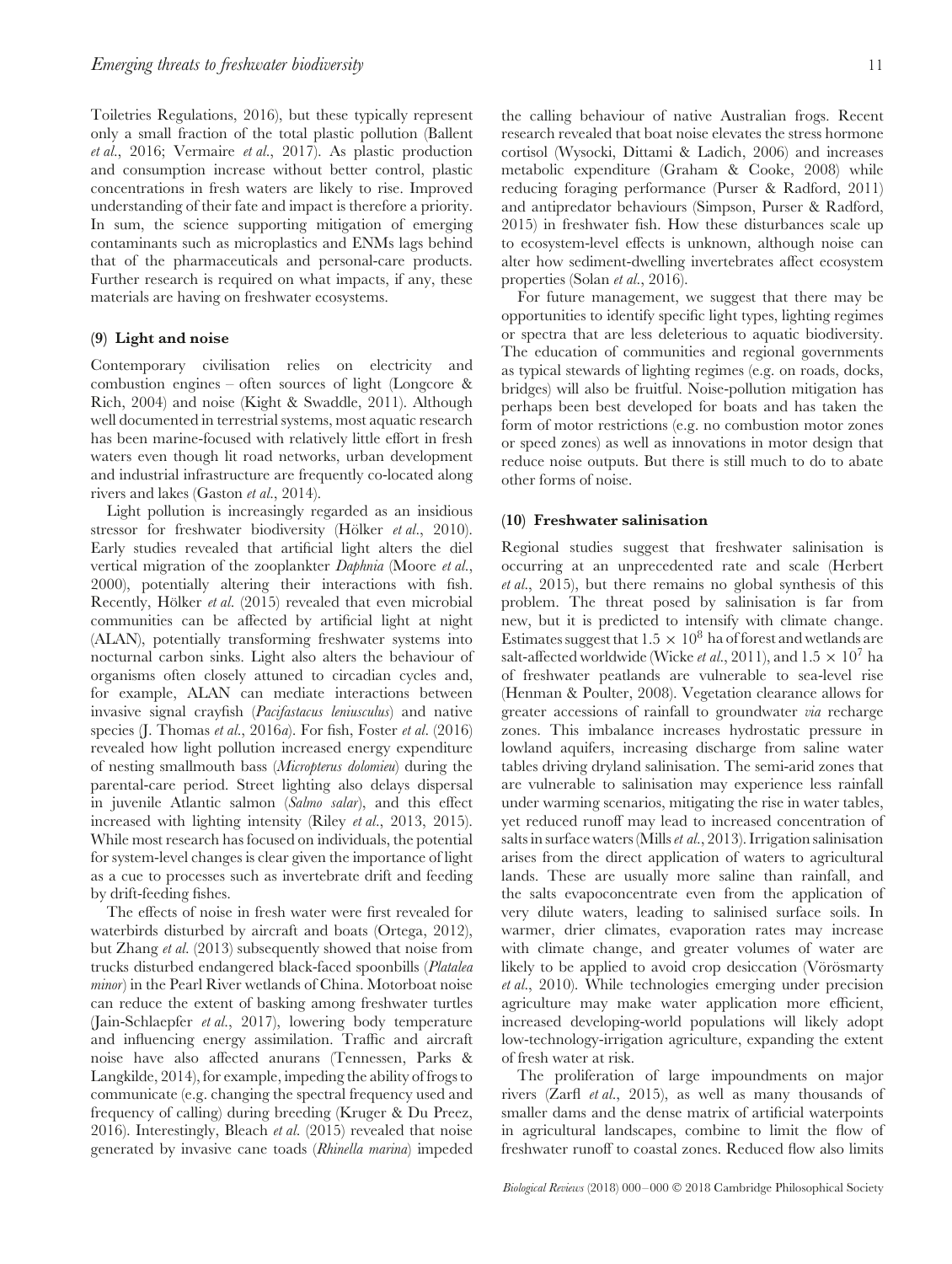the dilution and flushing of tidal waters, raising their salinity. Many salinising coastal zones are under threat from rising sea levels which are likely to inundate lowland systems (Henman & Poulter, 2008). This will be compounded by the increasing exploitation of fresh groundwater resources and the increasing frequency of hurricanes and storm surges (e.g. Schuerch *et al.*, 2013). Other anthropogenic drivers of freshwater salinisation include: disposal or accidental spillage of saline waste water from the production of coal seam gas and shale oil (Vengosh *et al.*, 2014); strip mining of oil sands which exposes marine sediments and shallow saline aquifers (Gibson *et al.*, 2013); and the expanding use of salt to de-ice impervious surfaces (Findlay & Kelly, 2011; Kaushal *et al.*, 2018).

Biological effects of salinisation include the continued replacement of salt-intolerant taxa with those that can withstand elevated concentrations (Radke *et al.*, 2003). Increased salinity kills freshwater species owing to toxic levels of sodium and chloride ions in their cells and reduced capacity to take in essential ions and water. These effects can reduce species diversity and significantly alter trophic systems by reducing food sources for consumers (Finlayson *et al.*, 2013). While freshwater plants can withstand short intervals of increased salinity, sustained periods can lead to reduced productivity and threaten the viability of rhizomes and stored seeds. Salinisation can induce density stratification rendering surface sediments anoxic, leading to regime shifts in freshwater plant communities (Davis, Sim & Chambers, 2010). The growth, fecundity and diversity of freshwater invertebrates is also known to decline with rising salinity (Pinder *et al.*, 2005). Many vertebrates are also impacted, often *via* indirect effects such as habitat and food-web changes, however anurans are particularly sensitive, especially juvenile stages (Smith *et al.*, 2007). Mitigation of salinisation may include controlling the release of salts from point sources or pumping aquifers to lower water tables, but these tend to be local in scale. The strategic release of freshening flow can be effective at a more regional scale but can come at a considerable cost, including the cost of not using that water for environmental or consumptive purposes (Herbert *et al.*, 2015).

## **(11) Declining calcium**

Most aquatic environmental threats are related to the excess of a limiting nutrient (i.e. eutrophication) or a chemical contaminant that exceeds safe concentrations. By contrast, relatively few anthropogenic stressors are related to diminishing supplies of limiting nutrients. One example of a recently identified threat is the slow but widespread decline in calcium (Ca) concentrations in low-carbonate systems across eastern North America (Likens *et al.*, 1998; Keller, Dixit & Heneberry, 2001; Molot & Dillon, 2008), Europe (Stoddard *et al.*, 1999; Skjelkvåle *et al.*, 2005; Hessen *et al.*, 2017), and likely elsewhere. Ca is an essential nutrient for all forms of life, but the ecological ramifications of this new threat are still not fully understood.

Although Ca-rich dust may play a role (Hedin *et al.*, 1994), the principal source of Ca to freshwaters is the slow weathering of parent bedrock that supplies the Ca pool within catchment soils, which is then potentially available for export to lakes and rivers. Growing evidence shows that human activities have disrupted the Ca cycle of many softwater lakes, reducing the supply of Ca and lowering aqueous Ca concentrations below the demands of some aquatic organisms through two major processes (Jeziorski & Smol, 2017). First, acid rain accelerated the leaching of Ca into lakes, and so, for a period of time lake-water Ca concentrations were likely elevated. In areas with geology characterised by high Ca concentrations (e.g. limestone bedrock), Ca continued to be easily leached into waterways. However, in many low-Ca regions, such as those underlain by Precambrian granitic bedrock, Ca supplies were eventually depleted, as the maintenance of suitable concentrations is mainly dependent on slow weathering processes. Second, as large amounts of Ca are bound up in timber, forestry practices can act as a net export of some of the catchment's Ca reserves, exacerbating watershed Ca loss (Allen, Clinton & Davis, 1997; Watmough, Aherne & Dillon, 2003).

Identifying the ecological effects of long-term Ca declines has, thus far, primarily focused on the Cladocera, often a dominant and keystone group of lake invertebrates. Early analyses revealed that some large-bodied cladocerans (e.g. some *Daphnia* spp.) have relatively high Ca requirements (Jeziorski & Yan, 2006; Ashforth & Yan, 2008), with some populations unable to persist should, for example, ambient Ca concentrations fall below 1.5 mg/l. Given that monitoring programs were already recording lower Ca concentrations in many softwater lake regions, concerns were raised that this environmental threat may be affecting lake food webs. A common thread is that Ca declines have been slow and gradual, requiring either palaeolimnological (Jeziorski *et al.*, 2008) or long-term monitoring data on the order of decades to identify the problem (Molot & Dillon, 2008). For these reasons, Jeziorski *et al.* (2008) used analyses of fossil Cladocera to show that, indeed, major shifts in invertebrate assemblages could be linked to declining Ca levels. They found that many softwater lakes were already showing signs of Ca depletion with concomitant changes in cladoceran assemblages. Furthermore, the palaeolimnological data indicated that the recent declines in Ca concentrations recorded in the lake-monitoring programs were not simply a trend of Ca levels rebounding to pre-acidification levels (as one would have expected higher concentrations of Ca in lakes during the early periods of lake acidification), but that current Ca levels were now lower than pre-acidification concentrations. Palaeolimnologists reached this conclusion because Ca-sensitive *Daphnia* taxa were often common in the pre-acidification fossil record, indicating that Ca levels were sufficiently high prior to acidification. Subsequent studies confirmed this overall trend in a spectrum of softwater lake ecosystems, which may also impact other groups of freshwater biota that have high Ca requirements (reviewed in Jeziorski & Smol, 2017), such as crayfish (Hadley *et al.*, 2015).

Although the study of declining Ca was initially focused on taxa impacted by reduced Ca availability (e.g. large-bodied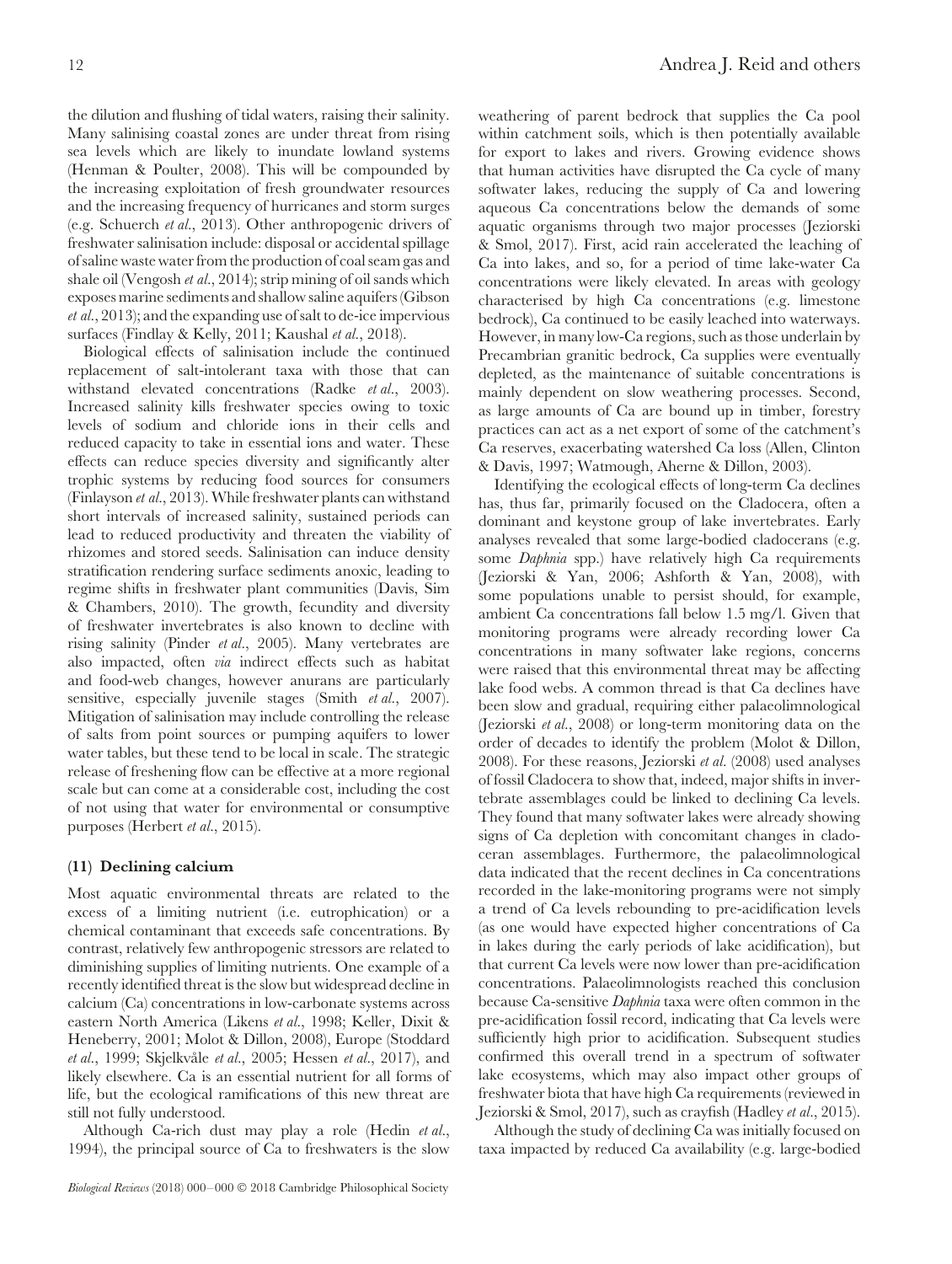*Daphnia*), subsequent research has begun to centre on organisms that may benefit from this new threat. For example, given that large *Daphnia* are efficient filter feeders, their demise may be linked to recent algal blooms, due to reduced top-down effects (Korosi *et al.*, 2012). In addition, Jeziorski *et al.* (2015) documented the widespread replacement of *Daphnia* with *Holopedium glacialis*, a jelly-clad competitor with low Ca requirements. Although both are filter-feeding planktivores, *Holopedium* have lower nutrient content than*Daphnia* and high concentrations of the jelly-clad *Holopedium* can disrupt water filtration equipment. The ensuing 'jellification of lakes' is a new problem which potentially can cascade through the food web.

The solution to the threat of Ca declines is not a simple one given the large number of affected lakes and their typically remote locations. Further reductions in acidic precipitation is potentially a long-term solution, although one with significant economic repercussions. On a smaller scale, some local attempts have been initiated to replenish Ca in watersheds by, for example, 'fertilising' them with Ca-rich wood ash (e.g. Haliburton, Ontario, Canada). The efficacy of these pilot projects has not yet been evaluated.

## **(12) Cumulative stressors**

Although there is long-standing recognition that environmental stressors can interact to affect freshwater ecosystems, the last decade has seen considerable growth in interest in potential 'multiple stressor' problems (Ormerod *et al.*, 2010; Vörösmarty *et al.*, 2010; Craig *et al.*, 2017). The first of three key reasons is the increasing appropriation of freshwater resources for human use coupled with growing downstream impacts from human activities (Strayer & Dudgeon, 2010). Second, human effects on fresh waters often occur in combination, either because different activities coincide (e.g. urbanisation with industry; agriculture with abstraction; biomass exploitation with invasive species release) or because they affect freshwater ecosystems through multiple pathways. Third, climate change is expected to have widespread direct and indirect effects on fresh waters (see Section V.1). In this growing area of interest, there are three linked and prominent challenges.

First is the need to resolve whether multiple freshwater stressors simply co-occur, or whether they have interacting effects. Early experimental evidence suggested that some stressor combinations could be synergistic (e.g. high temperature × toxic stress), but in most cases stressor combinations were less than additive (Folt *et al.*, 1999). These patterns have been largely borne out by recent meta-analysis, where the net effects of dual stressors on biological diversity and ecosystem function appeared to be dominantly additive and antagonistic, respectively (Jackson *et al.*, 2016*a*). Data from 88 papers and almost 300 stressor combinations revealed interactions were most commonly antagonistic (41%), rather than synergistic (28%), additive (16%) or reversing (15%). This variation among outcomes suggests a need to understand the exact contextual factors that influence stressor interactions. Ecosystems or organisms

of high conservation importance are often characterised by specific requirements that might be disproportionately sensitive to some stressor combinations. Furthermore, biodiversity erosion might increase multiple stressor impacts as ecosystem functions are impaired or sensitivities change. For example, Vinebrooke *et al.* (2004) illustrated how lake community composition could reduce or increase combined stressor response depending on the extent to which species shared stress tolerance. In some cases, multiple stressor effects on fresh waters have led to unexpected 'ecological surprises' through non-linear or delayed interactions in systems that were otherwise well understood (Hecky *et al.*, 2010).

A second challenge is to develop methods for diagnosing the relative importance of stressors with combinatorial effects. A possible explanation for the dominance of antagonistic interactions is that those with a large impact might mask or override the effects of lessor stressors (Jackson *et al.*, 2016*a*). Under these circumstances, removing a dominant stressor might simply reveal the effects of other stressors without a net biodiversity gain. By contrast, identifying any hierarchical effects of co-occurring stressors could help target sequential approaches to management and lead to tangible biodiversity gains (Kelly *et al.*, 2017). Thus far, reliable evidence and case studies from which to develop generalisable best practices are limited, and often based on data-analytical approaches to prevailing stressor combinations that might not represent the effects of sequential stressor management (Gieswein, Hering & Feld, 2017).

Against this uncertain background, a third challenge is to identify pragmatic approaches to managing multiple stressor impacts. The largest benefits would be likely where multi-purpose solutions tackle multiple problems simultaneously – most straightforwardly by prioritising resource protection over exploitation in catchments or water bodies identified for biodiversity importance (e.g. EU Habitats Directive 92/43/EEC; see Section VII). Riparian solutions offer a smaller-scale alternative, for example, where 'buffer zones' simultaneously influence water quality, protect thermal regimes, provide habitat structure and maintain energetic subsidies, although they are not equally effective for all pollutants (Lowrance *et al.*, 1997). Overall, however, there is a pressing need to understand and address multiple-stressor problems, particularly their impacts on freshwater biodiversity.

## **VI. CONSERVATION AND MANAGEMENT TOOLS**

Despite the overall grim prognosis for freshwater biodiversity, there are opportunities for conservation action and effective management. Emerging tools and technologies (see Sections VI.2 and VI.2) will be essential in mitigating some emerging threats (see Jackson *et al.*, 2016*b*). Some existing approaches (see Sections VI.3–5) could also help support biodiversity conservation while meeting human needs; these, however, have been met with varying levels of success, yet offer insight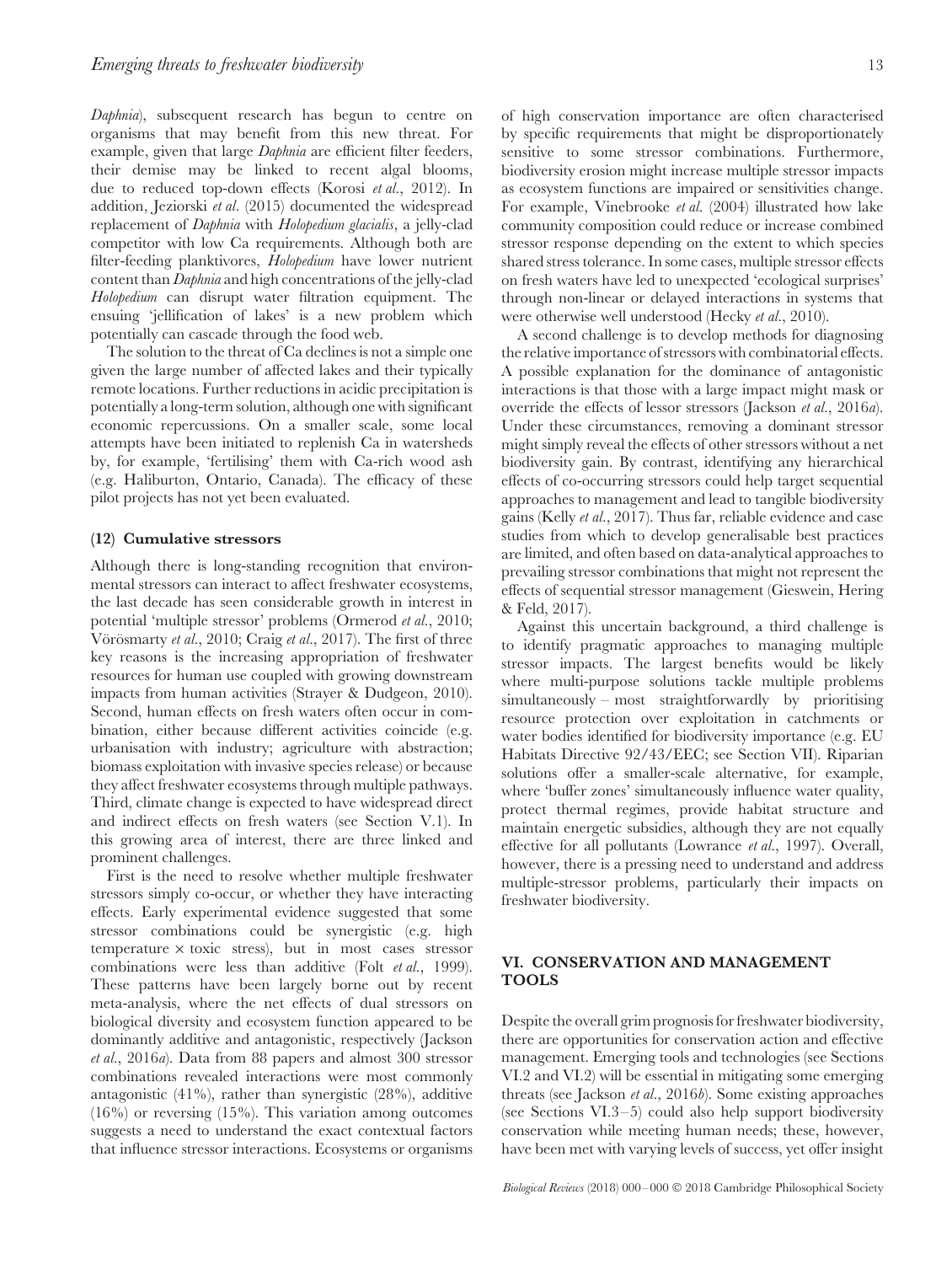into the effectiveness of different freshwater conservation strategies. In this section, we present a shortlist of tools and techniques that have relevance to freshwater conservation either in their previously established or potential future uses, and that reflect the expertise of the author group.

# **(1) Environmental DNA**

Deoxyribose nucleic acid (DNA) from lake, wetland and river organisms is present in the water column as secretions, cells, tissues, faeces or gametes, and is transported through drainage networks. Fragments of this environmental DNA (eDNA) can be isolated from organic matter in water samples, sequenced and assigned to known species using metabarcoding (Elbrecht & Leese, 2017). The potential conservation applications of eDNA techniques are substantial in detecting rare and endangered freshwater species whose presence cannot be confirmed easily by more conventional means (Jerde *et al.*, 2013; Laramie, Pilliod & Goldberg, 2015; Bellemain *et al.*, 2016), and for monitoring the colonisation of new habitat by potentially invasive species or pathogens (Rees *et al.*, 2014). This targeted or 'active' surveillance directed towards detection of eDNA for a single species of interest can be contrasted with 'passive' surveillance, using high-throughput sequencing, whereby sampled eDNA is used to assess community composition and opportunistically reveals the presence of a species of interest (Simmons *et al.*, 2016). The latter approach also has potential applications for bioassessment, since the eDNA signal of a community of macroinvertebrates could be used to estimate diversity with less investment of time and effort than the benthic sampling methods that are widely used currently (Rees *et al.*, 2014; Elbrecht & Leese, 2017). Wider application of eDNA techniques will certainly not be a panacea that can replace the requirement for taxonomic expertise about freshwater biota, nor are such approaches (yet) able to provide reliable quantitative information about population sizes of species of interest. Nonetheless, when combined with next-generation sequencing methods, collection of eDNA transported in river networks offers a spatially integrated way to assess the species richness (both aquatic and terrestrial) of entire drainage basins, and could well transform biodiversity data acquisition in the future (Deiner *et al.*, 2016).

## **(2) Environmental flows**

One approach to mitigating the effect of flow regulation on fresh waters is the practice of water allocations (environmental flows, or e-flows) to protect or restore ecosystems. The scientific consensus is that e-flows should provide water levels or discharges that mimic natural hydrologic variability and incorporate a range of flows essential to support functioning ecosystems (Arthington *et al.*, 2018). By accounting for the variability of hydrographs, e-flows permit connectedness longitudinally along rivers and laterally within floodplains; this is vital in allowing adaptive responses by the riverine biota to the challenges of living

in a warmer world, permitting movement among potential refugia as conditions change.

e-flows have stimulated much research into the question 'how much water does a river (or stream, or wetland) need'? A one-size-fits-all water allocation for river basins is theoretically possible globally (for example, 37% of mean annual flow) (Pastor *et al.*, 2014), but such 'rules of thumb' are unlikely to capture all ecologically important aspects of flow variability. Instead, the success of river protection and restoration will depend upon accurately modelling relationships between hydrological patterns and ecological responses, followed by implementation of water allocations within a range set by the resilience of these ecosystems (Poff & Zimmerman, 2010). The accumulation of long-term hydrological data is needed to evaluate hydroclimatic trends, to quantify flow regime alteration and associated flow-ecology relationships, and to design and implement e-flows prescriptions; current trends in streamgauging data coverage across the world are not encouraging (Ruhi, Messager & Olden, 2018).

Broad consensus has emerged among e-flow practitioners about how this can be achieved through the Ecological Limits of Hydrologic Alteration (ELOHA) approach to determine regionally relevant hydro-ecological models and water allocations (Poff *et al.*, 2010). In the many parts of the world where data explicitly linking hydrological changes to ecological responses are scarce, e-flow allocations will have to be based on whatever limited data can be deployed for the ELOHA approach, supplemented by best professional judgment and risk assessment. Under such circumstances, an e-flow allocation can be treated as an hypothesis-driven experiment in ecological restoration, with the outcomes monitored, evaluated and refined. Outcome analysis should be essential in any management intervention: a meta-analysis by Palmer, Menninger & Bernhardt (2010) revealed shortcomings in the widely used 'if you build it, they will come' approach of restoring physical habitat and flows in rivers if other stressors continue to limit ecological recovery. Such failures are frequent given that many freshwater habitats are subject to multiple interacting stressors (Craig *et al.*, 2017).

# **(3) Aliens and aquaculture**

Invasive species have inflicted profoundly damaging effects on recipient freshwater ecosystems (Gallardo *et al.*, 2016). However, it must not be ignored that some non-native species can now play important ecological roles in human-altered environments, such as supporting lake food webs (Twardochleb & Olden, 2016) and riverine ecosystem functions (Moore & Olden, 2017). Species have been repeatedly and deliberately introduced outside their native ranges with the aim to support food security, recreation opportunities and ecosystem rehabilitation. Where the preservation of near-pristine freshwater environments is no longer a realistic option, the prospect of enhancing ecosystem services through introduced alien species may become an option – and has clear parallels in terrestrial agriculture. Human livelihoods are a paramount consideration in parts of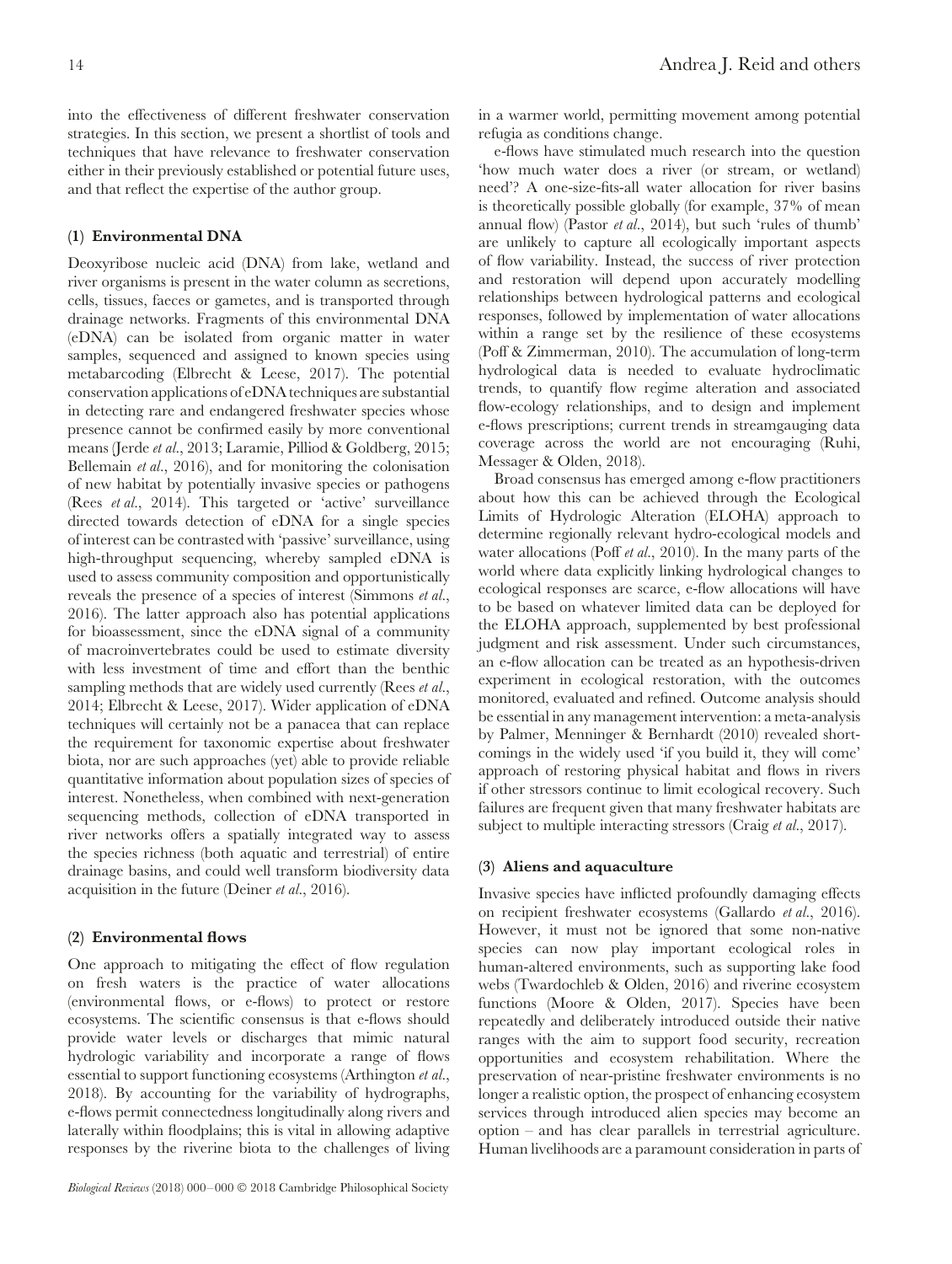Asia, Africa and South America, irrespective of conservation concerns, whereas the need to protect native biodiversity has a stronger bearing on decisions in North America and Europe, where dependence on freshwater artisanal fisheries is generally lower. Some have argued that alien species could, under certain circumstances (e.g. Gozlan, 2008), contribute to conservation goals by providing habitat or performing desirable ecosystem functions (Schlaepfer, Sax & Olden, 2011). Even notorious invaders such as dreissenid mussels may provide lake-management benefits through filtering activity and control of algal blooms (McLaughlan & Aldridge, 2013). However, others strongly disagree (Vitule *et al.*, 2012), arguing that the risks of alien introductions outweigh any beneficial roles they might play in enhancing ecosystem services. For instance, the ecological and economic damage caused by dreissenid mussels (Nakano & Strayer, 2014) is not offset by the filtering service benefit provisioned by these biofouling animals.

Global declines in freshwater capture fisheries (Youn *et al.*, 2014) will boost the case for expanding aquaculture – based often on introduced or potentially invasive species – to meet the shortfall in wild yields to support an ever-increasing human population. Decreasing natural production of freshwater fishes (relative to aquaculture) is a matter of great concern given that it provides the equivalent of all dietary animal protein for 158 million people, with poor and malnourished populations particularly reliant on these fisheries compared with marine or aquaculture sources (McIntyre, Reidy Liermann & Revenga, 2016). Freshwater fishery yields consistently have been underestimated (FAO, 2016; Fluet-Chouinard, Funge-Smith & McIntyre, 2018), and their global importance underappreciated (Lynch *et al.*, 2017; Reid *et al.*, 2017). At least 21 million people engage regularly in freshwater fisheries (over a third of the global total for capture fisheries) and most are small-scale operators concentrated in Asia and, secondarily, Africa (FAO, 2016). Many more, particularly women, engage in subsistence fishing informally with the catch contributing to family welfare. Such practices could not easily be replaced by aquaculture.

Aquaculture can lead to the proliferation of parasites, diseases and species introductions, as well as contaminating receiving waters with wastes and pharmaceuticals associated with intensive fish farming (FAO, 2016). Putting these disadvantages aside, cultured fishes may not be an adequate substitute for capture fisheries. Wild fishes are more nutritious (higher protein and micronutrient content) than farmed individuals, even within species (Youn *et al.*, 2014); thus, a switch to consumption of such fish as wild catches decline (assuming that were practicable) would result in poorer diets. Furthermore, a spatial coincidence between productive freshwater fisheries and low food security (McIntyre *et al.*, 2016), as well as between *per capita* inland catch and extreme poverty (Lynch *et al.*, 2017), highlights the crucial role of rivers and lakes in providing locally sourced, low-cost protein and micronutrients. While further development of aquaculture might substitute for some food needs, it would be far better to secure provisioning of this ecosystem service by protecting these fisheries and the habitats that sustain them, in their own right (Dudgeon, 2014), but also given the apparent correlation between biodiversity and stable, high-yielding fisheries (Brooks *et al.*, 2016). The need to ensure that freshwater capture fisheries are fully considered in decisions about water-resource management will require that their contribution to food security is reliably assessed, valued and communicated to decision-makers and the public.

#### **(4) Fishways and dam removal**

Research on devices that enable fish to traverse dams (in both directions) is needed urgently, as many dams are lacking such facilities or they have installed structures that fail adequately to pass focal species – typically salmonids – or the broader fish community (Pelicice *et al.*, 2015). Indeed, some well-respected fish ecologists regard fishways as a failed technology that does not provide adequate passage – even for focal species – despite decades of use (Brown *et al.*, 2013). Assessments of the effectiveness of different fishway designs and types to facilitate passage for representative species of migratory fish is urgently needed, especially in the tropics (Silva *et al.*, 2018). Such targeted research might pay conservation dividends as the results could be applied readily. A range of stream types needs to be assessed to identify the most effective design for multispecies fishways (e.g. Steffensen *et al.*, 2013; Yoon *et al.*, 2015), but one obvious generalisation is that, irrespective of design details and ecological context, fishway effectiveness is inversely proportional to dam height. Some success in re-establishing fish migration has been reported for brown trout (*Salmo trutta*) (Calles & Greenberg, 2009), Atlantic salmon (Nyqvist *et al.*, 2017) and Macquarie perch (*Macquaria australasica*) (Broadhurst *et al.*, 2013) – yet results have been mixed for other species despite targeted research to inform fishway design and operation (Baumgartner *et al.*, 2014).

Even for those species that respond well to fishways, such structures are no more than a partial solution to the obstacles presented by dams, as the associated reservoirs are also a barrier to migration – especially in a downstream direction (Pelicice *et al.*, 2015). Furthermore, they do little or nothing to alleviate the effects of dams and reservoirs on non-fishes, such as migratory shrimp (Holmquist, Schmidt-Gengenbach & Yoshioka, 1998). The only known technical solution is to open or completely remove dams. More than 1200 dams have been removed in the USA in the last 40 years, and the decadal rate of removal is increasing exponentially (Bellmore *et al.*, 2016). Such events are often spurred by the hazards posed by aging infrastructure, but can result in conservation gains where migration routes are re-established. Larger dams are becoming subject to attention, with the largest being the 2014 removal of the Glines Canyon Dam (64 m tall) from the Elwah River. Rivers respond quickly to dam removal, eroding and redistributing sediment and returning to pre-impoundment conditions within years, rather than decades (O'Connor, Duda & Grant, 2015). Ecological recovery is slower but nonetheless fairly rapid, and salmonids and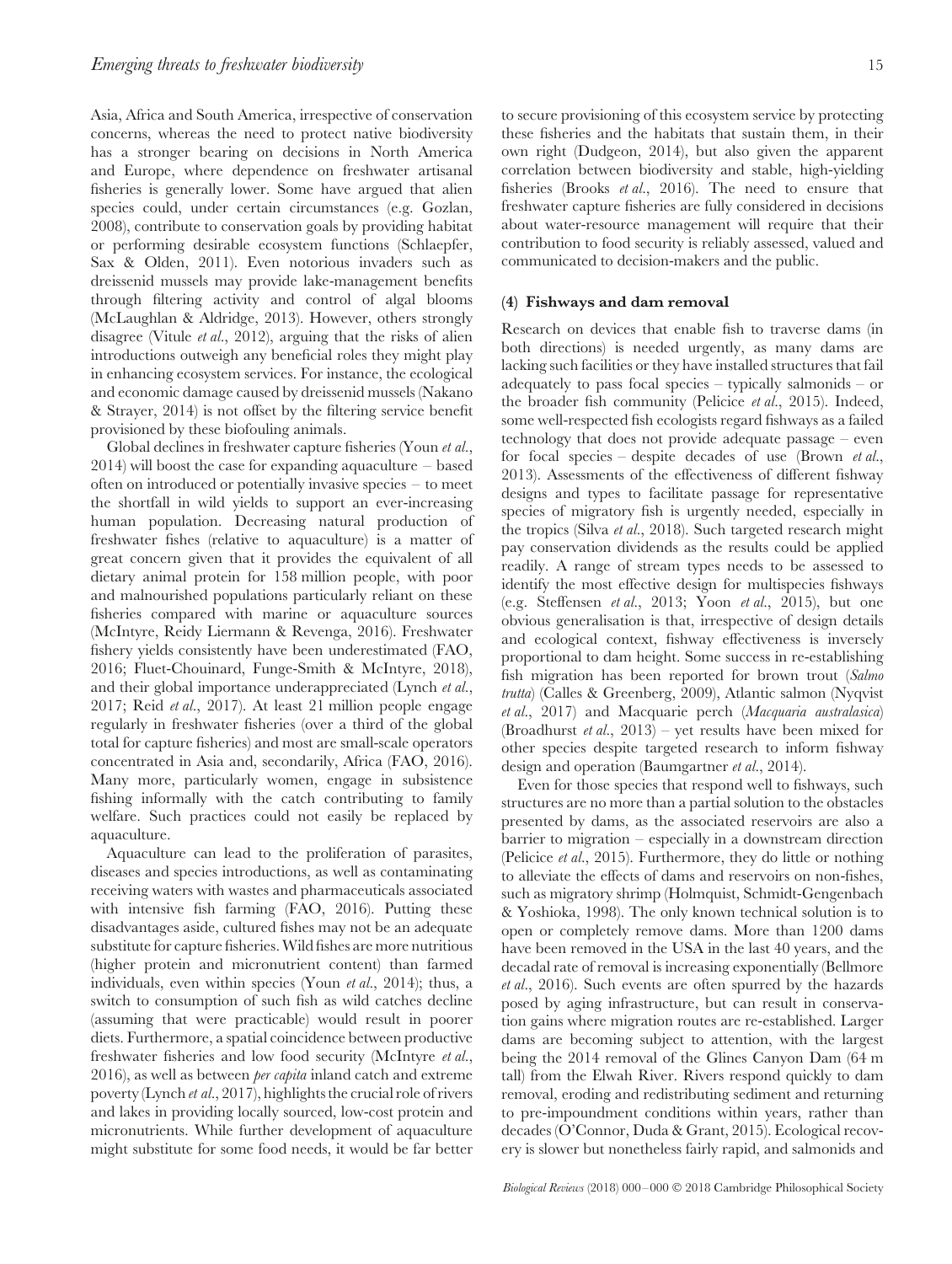other migratory fishes readily colonise newly available habitat upstream (Grant & Lewis, 2015). While rates of dam construction – especially large ones – far outpace the number of removals (Bellmore *et al.*, 2016), the practice has momentum: in 2016, the governments of California and Oregon announced plans to remove four hydropower dams on the Klamath River as part of an effort to restore salmon fisheries.

## **(5) Climate change and managed relocation of species**

The rapidity of climate change is predicted to exceed the ability of many freshwater species to adapt or to disperse to more climatically favourable surroundings (Brook *et al.*, 2008; Loarie *et al.*, 2009). Conservation of these species may require managed relocation (also called assisted migration or assisted colonisation) of individuals to locations where the probability of their future persistence is likely to be high, but where the species is not known to have occurred previously (Olden *et al.*, 2011). Yet, there is good reason to question whether managed relocation is a viable conservation strategy. For example, managed relocation promotes the distributional expansion of species and thus may have undesirable effects on other species or ecological processes (Ricciardi & Simberloff, 2009). Decisions regarding the managed relocation of freshwater species are clearly complicated. Quite simply, the effects of introducing a freshwater species to a new location are uncertain (and potentially disastrous), therefore the need for managed relocation must be balanced against the probability of species loss associated with doing nothing [see Olden *et al.*, 2011 for discussion].

## **VII. IS THERE HOPE FOR CONSERVING FRESHWATER ECOSYSTEMS?**

Current rates of extinction, habitat degradation and emerging challenges show that freshwater ecosystems already face pressures larger than any other ecosystem, and threats will intensify in future as the exploitation of freshwater resources grows to meet human demand. Conservation scientists working in freshwater ecosystems, therefore, have potentially important roles in providing evidence for actions to arrest decline, and to protect or restore the world's lakes, reservoirs, rivers, streams and wetlands. Here we highlight positive actions that illustrate potential options across scales, from local to global. The mechanisms vary, but they include legal regulation, fiscal incentives, market opportunities and voluntary action by learned or civil society, or ideally some combination of these drivers.

In Europe, regulatory instruments range from aiming to achieve good qualitative and quantitative status of all water bodies (e.g. The Water Framework Directive 2000/60/EC) through to protecting specific freshwater ecosystems to support target taxa (e.g. The Habitats Directive 92/43/EEC), for which there is evidence of opportunity. For example, the European Union Urban Waste Water

Treatment Directive (91/271/EEC) led to extensive and long-term ecosystem recovery in urban rivers that were once among the world's most grossly polluted (Vaughan & Ormerod, 2012). Continental-scale regulation has also contributed to the recovery of formerly acidified lakes and rivers ranging from local (e.g. Sudbury, Ontario, Canada) to more extensive areas of Europe and North America – although in these cases biological responses have yet to match chemical trends fully (Kowalik *et al.*, 2007; Ormerod & Durance, 2009; Labaj *et al.*, 2015).

Fiscal incentives are sometimes used by governments to protect water courses in otherwise intensifying agricultural systems using agri-environment schemes (AESs). Examples include: riparian buffer zones to reduce nutrient flux; conservation easements in the USA; and various forms of catchment-sensitive farming with reduced agro-chemical use or livestock density. Although promising for some pollutants (Zhang *et al.*, 2010), comprehensive data are needed to illustrate wider success in tackling multiple stressors sufficiently to engender whole-ecosystem recovery, including that of biodiversity.

Beyond government support, market mechanisms are increasingly considered as a means of managing freshwater catchments – specifically through natural capital accounting and markets for ecosystem services (Ormerod, 2014). The basic concept is to protect catchments as a 'first line of defence' or as units of production for natural services from which financial gains can then flow. Investments are typically made to protect soil carbon, maintain runoff, regulate water quality or provide natural flood management, thus providing a financial return, for example, in tradeable water supply, reduced water treatment costs or reduced need for traditional engineered infrastructure. Biodiversity is protected either collaterally, or because organisms have a key role in ecosystem-service delivery (Durance *et al.*, 2016). Although this utilitarian view of natural systems is sometimes criticised, recognition of the role of freshwater ecosystems in human life support – as in the planetary health movement – may be an essential step towards their long-term protection. Key needs are to motivate investors, to move beyond small-scale demonstration projects and to ensure that conservation gains can be guaranteed to outweigh the risks of some resource exploitation implied in some forms of this paradigm.

Members of society and, in particular, non-governmental organisations (NGOs) act as important sources of lobbying, hope and demonstration in freshwater conservation. At a global scale, for example, the 2007 Brisbane Declaration at the Environmental Flows Conference, revised at the 2017 International River Symposium (see Arthington *et al.*, 2018), emphasised the ecosystem-service role of fresh waters and called on governments, development banks, donors, river basin organisations, NGOs, community-based organisations, research institutions and the global private sector to take a range of actions to restore and maintain e-flows (Olden *et al.*, 2014). The effectiveness of this call to action, however, remains to be assessed. Indeed, e-flow requirements have yet to be adequately assessed for most aquatic ecosystems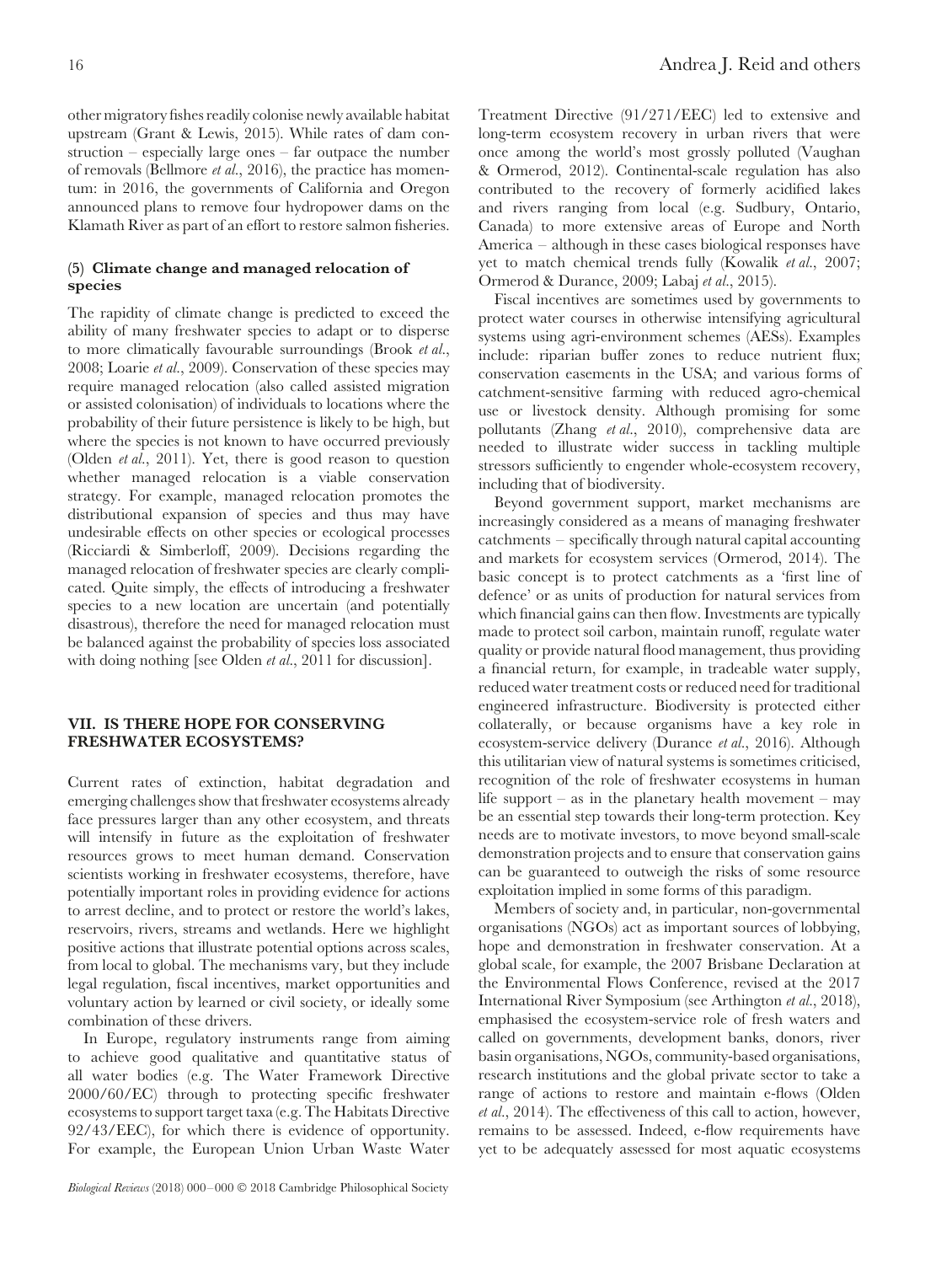and have been implemented in even fewer. There is still no comprehensive global record of e-flow implementations, nor a good understanding of why some projects have succeeded, while other initiatives have failed to materialise. Major obstacles to e-flow implementation lie largely outside the realm of ecology. They include a lack of political will and public support; constraints on resources, knowledge and local capacity; and institutional barriers and conflicts of interest (Arthington *et al.*, 2018). These are matters of particular concern as a global boom in construction of hydropower dams is underway (Zarfl *et al.*, 2015; Winemiller *et al.*, 2016; Couto & Olden, 2018), and demands for water continue to grow, especially in arid regions, or those experiencing shortages as a result of climate change.

Civil society action has also been instrumental in dam removal – particularly in North America – to restore river systems through improved longitudinal connectivity. Over 1200 dams have now been removed, but evaluations of effects are still scarce or short-term, and there is thus a need for further post-intervention appraisal (Bellmore *et al.*, 2016). In the UK, the NGO sector has been involved both in lobbying for improved river protection, but also in demonstrating practical steps in river conservation. One example is the concept of 'Keeping Rivers Cool' by restoring riparian woodlands. In the wake of climate change, the thermal benefits of improved riparian shading under summer conditions are clear, but advantages for native fish conservation, stream energetics and the reduction of sediment loads also appear likely (Lawrence *et al.*, 2014; Wohl *et al.*, 2015; S. Thomas, Griffiths & Ormerod, 2016*b*).

Potentially the biggest gains for freshwater conservation would arise when different sectors combine efforts. For instance, the new global initiative, the *Alliance for Freshwater Life* (Darwall *et al.*, 2018), seeks to unite freshwater specialists, from individuals to organisations to governments, who engage in freshwater research, data synthesis, conservation, education and outreach as well as policymaking. Indeed, the global significance of freshwater ecosystems means that all stakeholders – ecosystem managers, policymakers, resource users, NGOs and citizens – should collaborate to make informed decisions that affect freshwater ecosystem viability and productivity. When the voices of inland fisheries professionals and citizens are heard in concert, fisheries success stories often ensue, as evidenced by 'good news fisheries' from walleye (*Sander vitreus*) in Red Lake, Minnesota, USA, to brown trout in Swedish rivers, among many others (Taylor *et al.*, 2016). Moreover, attempts to engage the public through various forms of science communication and education (e.g. citizen science, participation in decision-making) have great potential to alter individual behaviour (e.g. how they vote, how they relate to water) and generate the political will necessary to protect and restore freshwater ecosystems (Cooke *et al.*, 2013).

This short overview of potential actions indicates that there can be hope for the world's freshwater ecosystems and their biota – but only if these examples inspire action at local, national and global scales in the face of overwhelming pressure. A potential roadmap for the future was outlined in the Rome Declaration (Taylor *et al.*, 2016), which consists of 10 steps – ranging from biological and nutritional to social, economic and political – for responsible inland fisheries that, if followed, will address many emerging threats. However, beyond the sustainability of inland capture fisheries, there remains a lack of specific goals to achieve the conservation of freshwater biodiversity at large. For example, the 2015 United Nations (UN) Sustainable Development Goals (SDGs; see https://sustainabledevelopment.un.org/sdgs) include a goal dedicated to 'life below water' (SDG 14) that is concerned exclusively with the oceans, and the constituent targets say nothing about inland waters (Reid *et al.*, 2017). We are in need of numerical targets that forcefully put the case for protecting freshwater ecosystems (e.g. Griggs *et al.*, 2013). Such targets must: (*i*) treat the causes, not the symptoms, of freshwater biodiversity degradation; (*ii*) delineate how they are to be delivered, limiting their openness to interpretation; and (*iii*) include clear and feasible timelines, with short-, medium- and long-term objectives so they may be periodically reviewed and revised (e.g. 1983 management strategy for Lake Balaton, Hungary) (UNEP, 2017). We urge freshwater scientists to engage with the next phases of development of the UN Convention on Biological Diversity, and in particular the post-2020 follow-up to the Aichi Targets, to ensure that these most critically endangered ecosystems are given due prominence. On those actions, the future integrity of fresh waters and their denizens may well depend.

## **VIII. CONCLUSIONS**

(1) In the 12 years since the major pressures responsible for global freshwater biodiversity loss were reviewed in Dudgeon *et al.* (2006), the prognosis for freshwater biodiversity has worsened, with freshwater species exhibiting steeper population declines (declining by 83% between 1970–2014) than their marine or land-based counterparts.

(2) Freshwater biodiversity continues to be underrepresented in the conservation literature (Strayer & Dudgeon, 2010) despite estimates that fresh waters are hotspots of endangerment due to the convergence of disproportionately high biological richness and multiple anthropogenic pressures. Habitat degradation, overexploitation and invasive species – stressors all identified by Dudgeon *et al.* (2006) – continue to be persistent and ubiquitous threats to freshwater biodiversity with potentially harmful socio-economic effects on human welfare and wellbeing.

(3) Twelve emerging threats to freshwater biodiversity, that are either entirely new since 2006 or have since evolved and require renewed consideration, have been identified herein: (*i*) changing climates; (*ii*) e-commerce and invasions; (*iii*) infectious diseases; (*iv*) harmful algal blooms; (*v*) expanding hydropower; (*vi*) emerging contaminants; (*vii*) engineered nanomaterials; (*viii*) microplastic pollution; (*ix*) light and noise; (*x*) freshwater salinisation; (*xi*) declining calcium; and (*xii*) cumulative stressors. The Anthropocene has ushered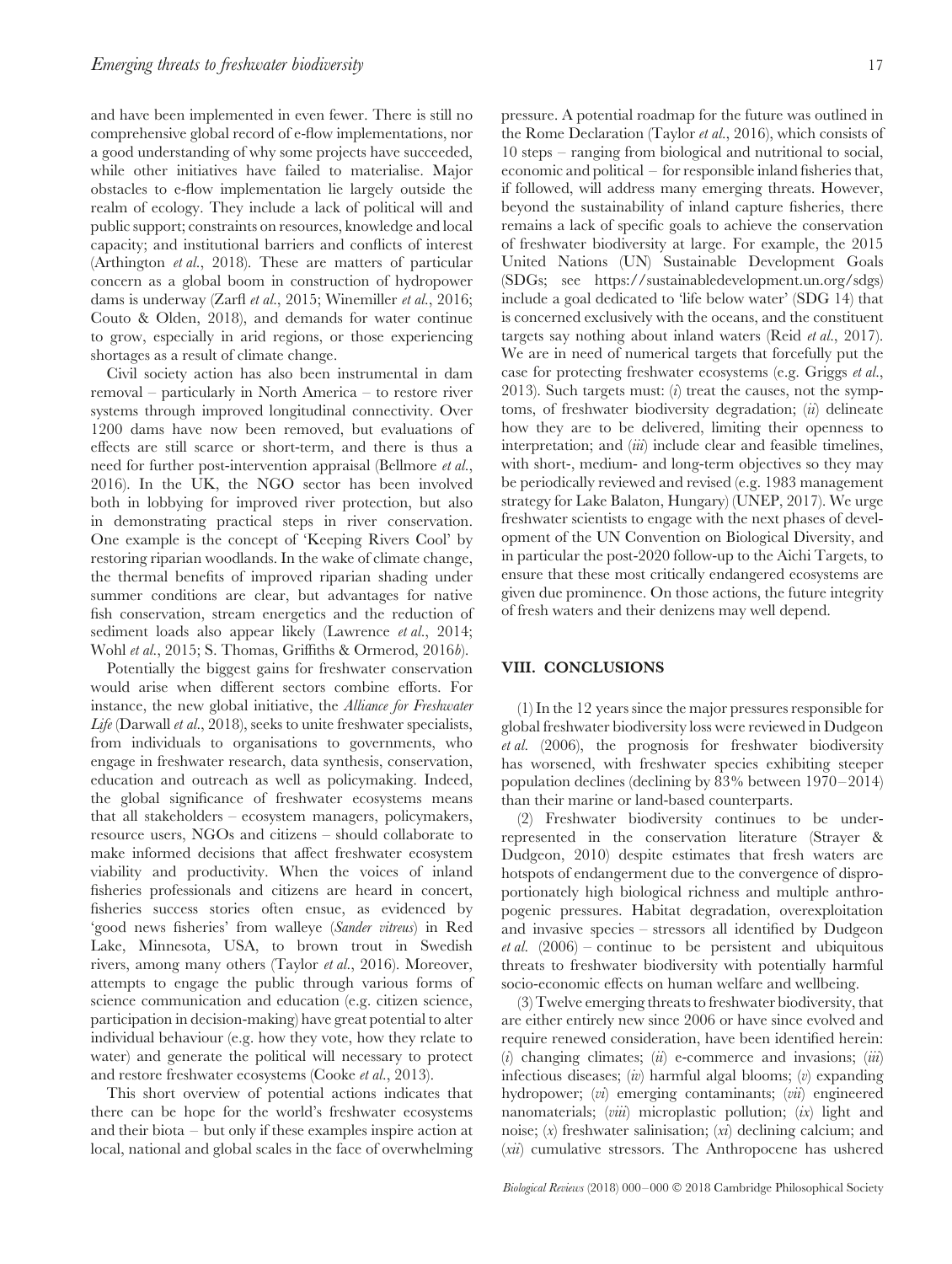in innumerable direct and indirect anthropogenic effects on diverse freshwater taxa, including amphibians, fishes, invertebrates, microbes, plants, turtles and waterbirds, and there exists strong potential for ecosystem-level changes through bottom-up and top-down responses.

(4) As topographically low and hydrologically connected ecosystems, freshwater lakes, reservoirs, rivers, streams and wetlands incur particular risk because chemical, physical, climatic and biological stressor effects can propagate and accumulate from the atmospheric, terrestrial and riparian environments in which fresh waters are embedded. Multiple-stressor problems are therefore a growth area for research. Projected future trajectories of human population growth, accelerating urbanisation, increasing irrigation, rising global temperatures and climatic unpredictability are likely to exacerbate human demands for fresh water while also impairing water quality to compromise ecosystems and threaten biodiversity further. There are clear signs that climate change has already directly impacted freshwater ecosystems and ecological processes, and ambitious water infrastructure projects, coupled with the uncertainties generated by climate change, will further alter fresh waters, posing challenges for human water and food security.

(5) To cope with the increasing pressures on water quantity and quality, decision-makers are primarily considering engineering solutions such as the implementation of environmental flows, as well the construction of fishways and the removal of dams. These solutions have been met with relative success, but are highly context dependent and require cautionary and targeted research approaches. Conversely, alien introductions, aquaculture and the managed relocation of species are techniques unlikely to support human wellbeing while maintaining healthy freshwater ecosystems due to the multiple implicit ecological risks.

(6) A desirable alternative is the effective protection of freshwater capture fisheries and the habitats that sustain them. This provides locally sourced, low-cost and nutritious protein in often impoverished areas while also promoting ecological integrity. Freshwater fisheries' contribution to human food security must be reliably assessed, valued and communicated if it is to be included in resource-management decisions. At the same time, aquaculture is the fastest growing sector of the food-production industry, with potentially major consequences for freshwater biodiversity.

(7) Environmental DNA as a biomonitoring and bioassessment tool could augment biodiversity data acquisition in the future. It offers a promising potential remedy to the insufficient surveillance technologies and baseline-data deficiencies presented as common obstacles to emerging threat-mitigation efforts. Owing to the fact that fresh waters are subject to multiple pressures, however, any conservation tool or mitigation strategy that mitigates individual stressors will only be effective if co-occurring stressors are also alleviated.

(8) Positive conservation action has brought real and sustained benefits across scales, from local to global, *via* a variety of mechanisms including: regulatory instruments (e.g. The Water Framework Directive); fiscal incentives (e.g. agri-environment schemes); market opportunities (e.g. investments in ecosystem services with financial returns); and/or societal actions (e.g. dam removal, participation in restoration activities, considering freshwater ecosystems when voting in elections).

(9) We are merely at the beginning of the 'great acceleration' of the Anthropocene. Indeed, we may not even be able to imagine which environmental challenges we will face in the coming decades. In order to protect biodiversity and to support human well-being, we need to manage fresh waters collectively across sectors and as hybrid systems – managing freshwater ecosystems as both a pivotal resource for humans as well as highly valuable ecosystems.

(10) A global effort, such as that outlined by the *Alliance for Freshwater Life*, the 10 steps for responsible inland fisheries in the Rome Declaration and the post-2020 follow-up to the Aichi Targets, is needed to address and reverse global trends in the degradation of freshwater ecosystems, which is to the detriment of both humans and nature. However, how the gap is closed between these lofty goals and the current state of freshwater ecosystems and human use of their services presents an immense but necessary challenge.

#### **IX. ACKNOWLEDGEMENTS**

We thank the Fish Ecology and Conservation Physiology Lab group at Carleton University and the InFish international working group (infish.org) for their helpful discussions and feedback on the paper concept and figures. We sincerely thank the reviewers for constructive comments on an earlier version of this article. A.J.R., I.F.C., T.J.M. and S.J.C. would also like to thank the Natural Sciences and Engineering Research Council of Canada (NSERC) for funding. A.K.C. and W.W.T. are supported by the United States Department of Agriculture National Institute of Food and Agriculture. P.T.J.J. acknowledges the David and Lucile Packard Foundation, the National Science Foundation and the Niwot Ridge LTER Program. K.A.K. is supported by the Stephen A. Jarislowsky Foundation. S.J.O. was funded by the Natural Environment Research Council (NERC) Duress and the EU MARS projects under the 7th Framework Programme. S.J.C. also acknowledges funding from the Canada Research Chairs program.

#### **X. REFERENCES**

- Alderman, D. J., Polglase, J. L., Frayling, M. & Hogger, J. (1984). Crayfish plague in Britain. *Journal of Fish Diseases* **7**, 401–405.
- Allan, J. D., Abell, R., Hogan, Z., Revenga, C., Taylor, B. W., Welcomme, R. L. & Winemille, K. (2005). Overfishing of Inland Waters. *BioScience* **55**, 1041–1051.
- Allen, R. B., Clinton, P. W. & Davis, M. R. (1997). Cation storage and availability along a *Nothofagus* forest development sequence in New Zealand. *Canadian Journal of Forest Research* **27**, 323–330.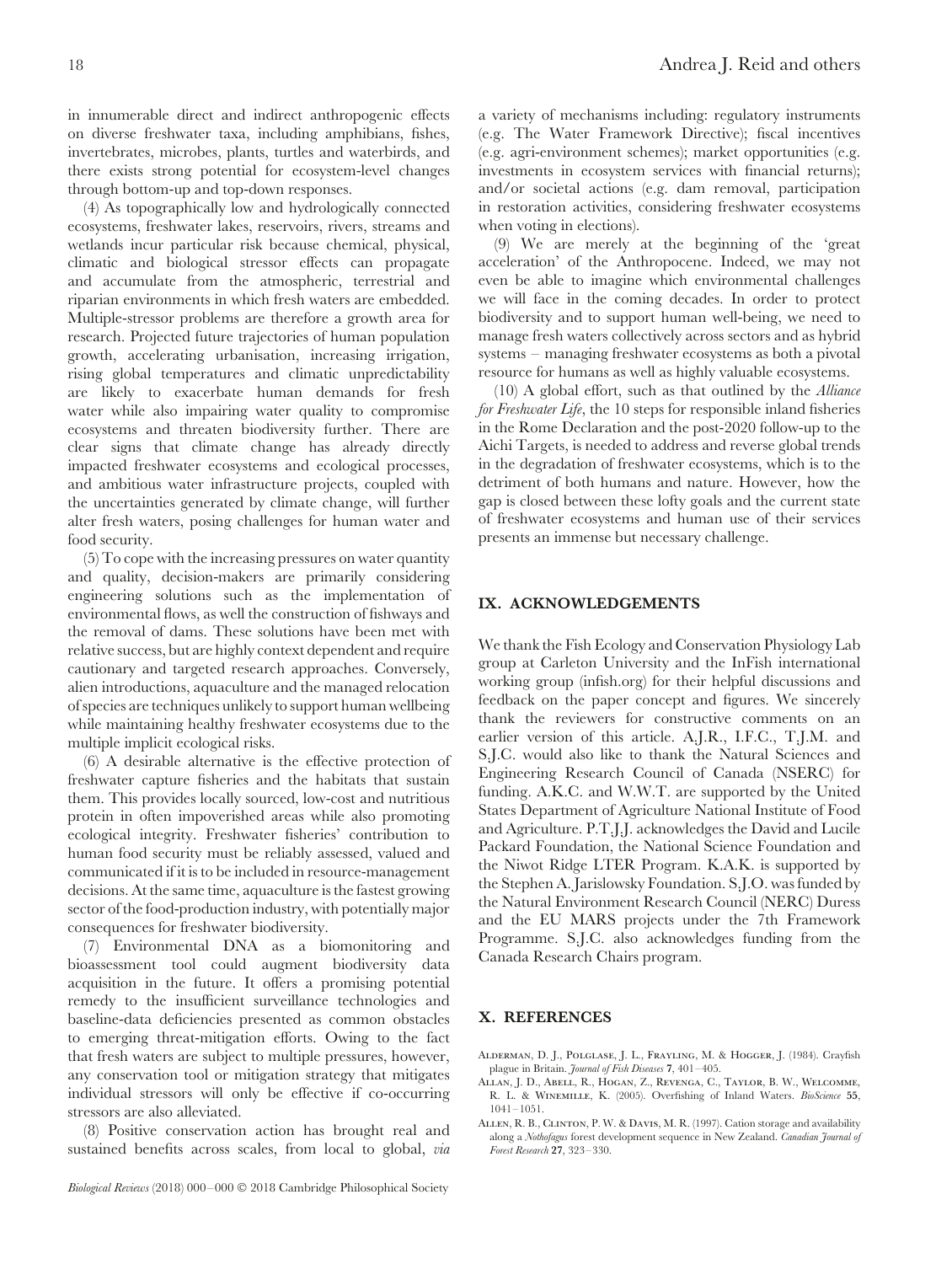- Alverson, D. L., Freeberg, M. H., Pope, J. G. & Murawski, S. A. (1994). *A Global Assessment of Fisheries Bycatch and Discards*. FAO, Rome.
- Arthington, A. H., Bhaduri, A., Bunn, S. E., Jackson, S. E., Tharme, R. E., Tickner, D., Young, B., Acreman, M., Baker, N., Capon, S., Horne, A. C., Kendy, E., McClain, M. E., Poff, N. L., Richter, B. D. & Ward, S. (2018). The Brisbane declaration and global action agenda on environmental flows (2018). *Frontiers in Environmental Science* **6**, 1–15.
- ARTHINGTON, A. H., DULVY, N. K., GLADSTONE, W. & WINFIELD, I. J. (2016). Fish conservation in freshwater and marine realms: status, threats and management. *Aquatic Conservation: Marine and Freshwater Ecosystems* **26**, 838–857.
- Ashforth, D. & Yan, N. D. (2008). The interactive effects of calcium concentration and temperature on the survival and reproduction of *Daphnia pulex* at high and low food concentrations. *Limnology and Oceanography* **53**, 420–432.
- Avakyan, A. B. & Iakovleva, V. B. (1998). Status of global reservoirs: the position in the late twentieth century. *Lakes and Reservoirs: Research and Management* **3**, 45–52.
- Backer, L., Manassaram-Baptiste, D., LePrell, R. & Bolton, B. (2015). Cyanobacteria and algae blooms: review of health and environmental data from the harmful algal bloom-related illness surveillance system (HABISS) 2007–2011. *Toxins* **7**, 1048–1064.
- BÁCSI, I., B-BÉRES, V., KÓKAI, Z., GONDA, S., NOVÁK, Z., NAGY, S. A. & VASAS, G. (2016). Effects of non-steroidal anti-inflammatory drugs on cyanobacteria and algae in laboratory strains and in natural algal assemblages. *Environmental Pollution* **212**, 508–518.
- BALIAN, E. V., SEGERS, H., LÉVÈQUE, C. & MARTENS, K. (2008). The freshwater animal diversity assessment: an overview of the results. *Hydrobiologia* **595**, 627–637.
- Ballent, A., Corcoran, P. L., Madden, O., Helm, P. A. & Longstaffe, F. J. (2016). Sources and sinks of microplastics in Canadian Lake Ontario nearshore, tributary and beach sediments. *Marine Pollution Bulletin* **110**, 383–395.
- BANACK, S., CALLER, T., HENEGAN, P., HANEY, J., MURBY, A., METCALF, J., POWELL, J., COX, P., STOMMEL, E., BANACK, S. A., CALLER, T., HENEGAN, P., HANEY, J., MURBY, A., METCALF, J. S., POWELL, J., COX, P. A. & STOMMEL, E. (2015). Detection of cyanotoxins, *β*-N-methylamino-L-alanine and microcystins, from a lake surrounded by cases of amyotrophic lateral sclerosis. *Toxins* **7**, 322–336.
- Barnes, D. K. A., Galgani, F., Thompson, R. C. & Barlaz, M. (2009). Accumulation and fragmentation of plastic debris in global environments. *Philosophical Transactions of the Royal Society B: Biological Sciences* **364**, 1985–1998.
- BARRA CARACCIOLO, A., TOPP, E. & GRENNI, P. (2015). Pharmaceuticals in the environment: biodegradation and effects on natural microbial communities. A review. *Journal of Pharmaceutical and Biomedical Analysis* **106**, 25–36.
- Bassar, R. D., Letcher, B. H., Nislow, K. H. & Whiteley, A. R. (2016). Changes in seasonal climate outpace compensatory density-dependence in eastern brook trout. *Global Change Biology* **22**, 577–593.
- Baumgartner, L., Zampatti, B., Jones, M., Stuart, I. & Mallen-Cooper, M. (2014). Fish passage in the Murray-Darling basin, Australia: not just an upstream battle. *Ecological Management & Restoration* **15**, 28–39.
- BEAN, T. G., BERGSTROM, E., THOMAS-OATES, J., WOLFF, A., BARTL, P., EATON, B. & Boxall, A. B. A. (2016). Evaluation of a novel approach for reducing emissions of pharmaceuticals to the environment. *Environmental Management* **58**, 707–720.
- Bellemain, E., Patricio, H., Gray, T., Guegan, F., Valentini, A., Miaud, C. & Dejean, T. (2016). Trails of river monsters: detecting critically endangered Mekong giant catfish *Pangasianodon gigas* using environmental DNA. *Global Ecology and Conservation* **7**, 148–156.
- BELLMORE, J. R., DUDA, J. J., CRAIG, L. S., GREENE, S. L., TORGERSEN, C. E., COLLINS, M. J. & VITTUM, K. (2016). Status and trends of dam removal research in the United States. *Wiley Interdisciplinary Reviews: Water* **4**, e1164.
- BENNETT, E. M., SOLAN, M., BIGGS, R., MCPHEARSON, T., NORSTRÖM, A. V., Olsson, P., Pereira, L., Peterson, G. D., Raudsepp-Hearne, C., Biermann, F., Carpenter, S. R., Ellis, E. C., Hichert, T., Galaz, V., Lahsen, M., et al. (2016). Bright spots: seeds of a good Anthropocene. *Frontiers in Ecology and the Environment* **14**, 441–448.
- Berkner, S., Schwirn, K. & Voelker, D. (2016). Nanopharmaceuticals: tiny challenges for the environmental risk assessment of pharmaceuticals. *Environmental Toxicology and Chemistry* **35**, 780–787.
- BLEACH, I. T., BECKMANN, C., BOTH, C., BROWN, G. P. & SHINE, R. (2015). Noisy neighbours at the frog pond: effects of invasive cane toads on the calling behaviour of native Australian frogs. *Behavioral Ecology and Sociobiology* **69**, 675–683.
- Bodaly, R. A., Jansen, W. A., Majewski, A. R., Fudge, R. J. P., Strange, N. E., Derksen, A. J. & Green, D. J. (2007). Postimpoundment time course of increased mercury concentrations in fish in hydroelectric reservoirs of Northern Manitoba, Canada. *Archives of Environmental Contamination and Toxicology* **53**, 379–389.
- BONCEL, S., KYZIOŁ-KOMOSIŃSKA, J., KRZYŻEWSKA, I. & CZUPIOŁ, J. (2015). Interactions of carbon nanotubes with aqueous/aquatic media containing organic/inorganic contaminants and selected organisms of aquatic ecosystems – a review. *Chemosphere* **136**, 211–221.
- Bradley, B. A., Blumenthal, D. M., Early, R., Grosholz, E. D., Lawler, J. J., Miller, L. P., Sorte, C. J., D'Antonio, C. M., Diez, J. M., Dukes, J. S., IBANEZ, I. & OLDEN, J. D. (2012). Global change, global trade, and the next wave of plant invasions. *Frontiers in Ecology and the Environment* **10**, 20–28.
- Brand, L. E., Pablo, J., Compton, A., Hammerschlag, N. & Mash, D. C. (2010). Cyanobacterial blooms and the occurrence of the neurotoxin. beta-N-methylamino-l-alanine (BMAA), in South Florida aquatic food webs. *Harmful Algae* **9**, 620–635.
- Broadhurst, B. T., Ebner, B. C., Lintermans, M., Thiem, J. D. & Clear, R. C. (2013). Jailbreak: a fishway releases the endangered Macquarie perch from confinement below an anthropogenic barrier. *Marine and Freshwater Research* **64**, 900.
- BROOK, B. W., SODHI, N. S. & BRADSHAW, C. J. A. (2008). Synergies among extinction drivers under global change. *Trends in Ecology and Evolution* **23**, 453–460.
- Brooks, E., Holland, R. A., Darwall, W. R. T. & Eigenbrod, F. (2016). Global evidence of positive impacts of freshwater biodiversity on fishery yields. *Global Ecology and Biogeography* **25**, 553–562.
- Brown, J. J., Limburg, K. E., Waldman, J. R., Stephenson, K., Glenn, E. P., Juanes, F. & Jordaan, A. (2013). Fish and hydropower on the U.S. Atlantic coast: failed fisheries policies from half-way technologies. *Conservation Letters* **6**, 280–286.
- Browne, M. A., Crump, P., Niven, S. J., Teuten, E., Tonkin, A., Galloway, T. & Thompson, R. (2011). Accumulation of microplastic on shorelines woldwide: sources and sinks. *Environmental Science & Technology* **45**, 9175–9179.
- BURFORD, M. A., BEARDALL, J., WILLIS, A., ORR, P. T., MAGALHAES, V. F., RANGEL, L. M., Azevedo, S. M. F. O. E. & Neilan, B. A. (2016). Understanding the winning strategies used by the bloom-forming cyanobacterium *Cylindrospermopsis raciborskii*. *Harmful Algae* **54**, 44–53.
- Buszkiewicz, J. T., Phelps, Q. E., Tripp, S. J., Herzog, D. P. & Scheibe, J. S. (2016). Documentation of lake sturgeon (*Acipenser fulvescens* Rafinesque, 1817) recovery and spawning success from a restored population in the Mississippi River, Missouri, USA. *Journal of Applied Ichthyology* **32**, 1016–1025.
- CALLAGHAN, N. I. & MACCORMACK, T. J. (2017). Ecophysiological perspectives on engineered nanomaterial toxicity in fish and crustaceans. *Comparative Biochemistry and Physiology Part C: Toxicology & Pharmacology* **193**, 30–41.
- Caller, T. A., Doolin, J. W., Haney, J. F., Murby, A. J., West, K. G., Farrar, H. E., Ball, A., Harris, B. T. & Stommel, E. W. (2009). A cluster of amyotrophic lateral sclerosis in New Hampshire: a possible role for toxic cyanobacteria blooms. *Amyotrophic Lateral Sclerosis* **10**, 101–108.
- Calles, O. & Greenberg, L. (2009). Connectivity is a two-way street-the need for a holistic approach to fish passage problems in regulated rivers. *River Research and Applications* **25**, 1268–1286.
- Calmon, M., Brancalion, P. H. S., Paese, A., Aronson, J., Castro, P., da Silva, S. C. & Rodrigues, R. R. (2011). Emerging threats and opportunities for large-scale ecological restoration in the Atlantic Forest of Brazil. *Restoration Ecology* **19**, 154–158.
- Campbell, S. H., Williamson, P. R. & Hall, B. D. (2017). Microplastics in the gastrointestinal tracts of fish and the water from an urban prairie creek. *FACETS* **2**, 395–409.
- CARRETE VEGA, G. & WIENS, J. J. (2012). Why are there so few fish in the sea? *Proceedings of the Royal Society of London B: Biological Sciences* **279**, rspb20120075.
- CARRIZO, S. F., JÄHNIG, S. C., BREMERICH, V., FREYHOF, J., HARRISON, I., HE, F., Langhans, S. D., Tockner, K., Zarfl, C. & Darwall, W. (2017). Freshwater megafauna: flagships for freshwater biodiversity under threat. *BioScience* **67**, 919–927.
- CASTAÑEDA, R. A., AVLIJAS, S., SIMARD, M. A. & RICCIARDI, A. (2014). Microplastic pollution in St. Lawrence River sediments. *Canadian Journal of Fisheries and Aquatic Sciences* **71**, 1767–1771.
- Chapman, J. M., Proulx, C. L., Veilleux, M. A. N., Levert, C., Bliss, S., ANDRÉ, M.-È., LAPOINTE, N. W. R. & COOKE, S. J. (2014). Clear as mud: a meta-analysis on the effects of sedimentation on freshwater fish and the effectiveness of sediment-control measures. *Water Research* **56**, 190–202.
- Clausnitzer, V., Kalkman, V. J., Ram, M., Collen, B., Baillie, J. E. M., Bedjanič, M., Darwall, W. R. T., Dijkstra, K.-D. B., Dow, R., Hawking, J., KARUBE, H., MALIKOVA, E., PAULSON, D., SCHÜTTE, K., SUHLING, F., et al. (2009). Odonata enter the biodiversity crisis debate: the first global assessment of an insect group. *Biological Conservation* **142**, 1864–1869.
- Coll, C., Notter, D., Gottschalk, F., Sun, T., Som, C. & Nowack, B. (2016). Probabilistic environmental risk assessment of five nanomaterials (nano-TiO2, nano-Ag, nano-ZnO, CNT, and fullerenes). *Nanotoxicology* **10**, 436–444.
- Collen, B., Loh, J., Whitmee, S., McRae, L., Amin, R. & Baillie, J. E. M. (2009). Monitoring change in vertebrate abundance: the Living Planet Index. *Conservation Biology* **23**, 317–327.
- Collen, B., Whitton, F., Dyer, E. E., Baillie, J. E. M., Cumberlidge, N., DARWALL, W. R. T., POLLOCK, C., RICHMAN, N. I., SOULSBY, A.-M. & BÖHM, M. (2014). Global patterns of freshwater species diversity, threat and endemism. *Global Ecology and Biogeography* **23**, 40–51.
- Cooke, S. J., Allison, E. H., Beard, T. D., Arlinghaus, R., Arthington, A. H., Bartley, D. M., Cowx, I. G., Fuentevilla, C., Leonard, N. J., Lorenzen, K., Lynch, A. J., Nguyen, V. M., Youn, S.-J., Taylor, W. W. & Welcomme, R. L. (2016). On the sustainability of inland fisheries: finding a future for the forgotten. *Ambio* **45**, 753–764.
- Cooke, S. J., Lapointe, N. W. R., Martins, E. G., Thiem, J. D., Raby, G. D., Taylor, M. K., Beard, T. D. & Cowx, I. G. (2013). Failure to engage the public in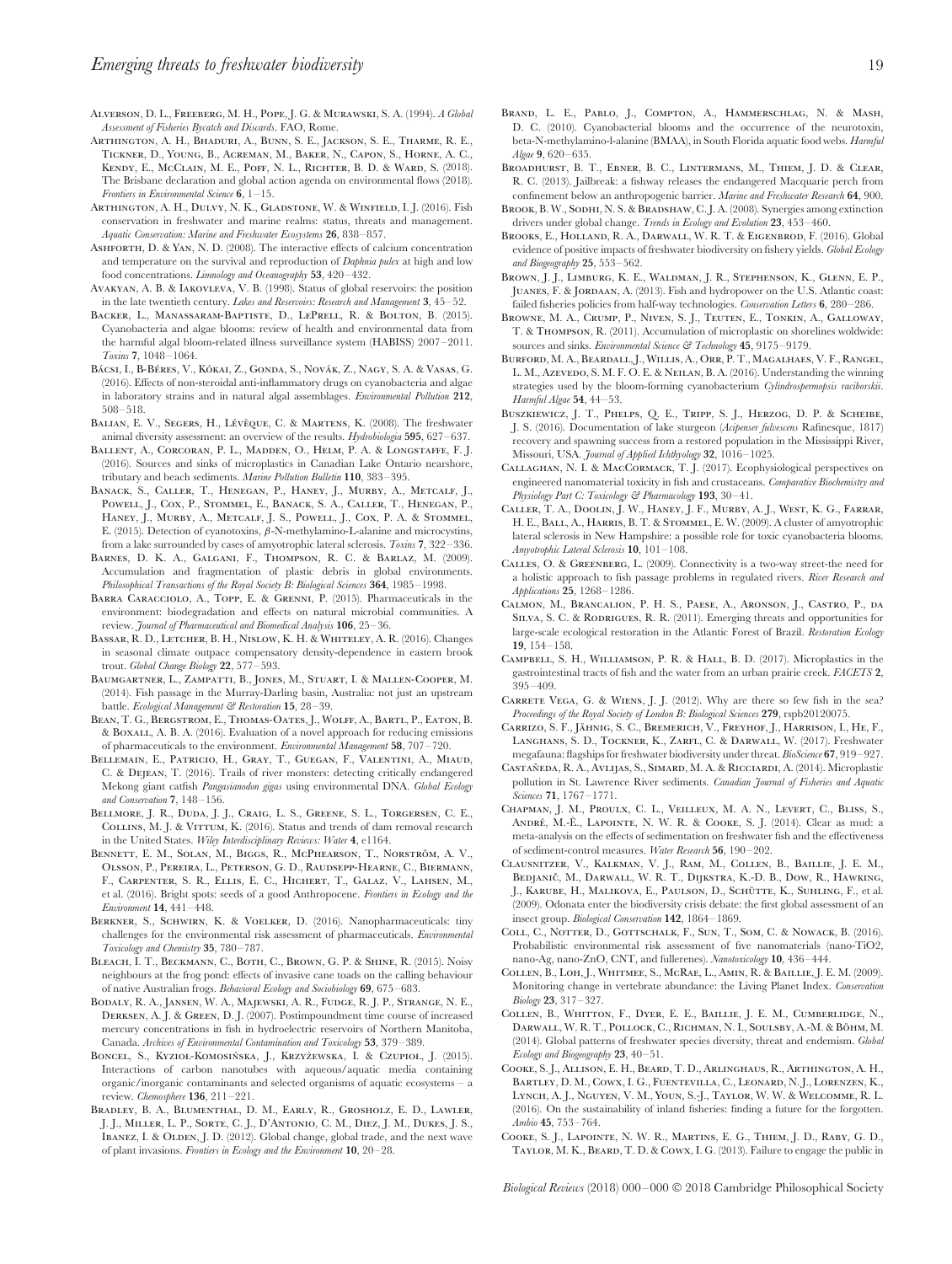issues related to inland fishes and fisheries: strategies for building public and political will to promote meaningful conservation. *Journal of Fish Biology* **83**, 997–1018.

- Cope, O. B. (1966). Contamination of the freshwater ecosystem by pesticides. *Journal of Applied Ecology* **3**, 33–44.
- Couto, T. B. & OLDEN, J. D. (2018). Global proliferation of small hydropower plants - science and policy. *Frontiers in Ecology and the Environment* **16**, 91–100.
- Cox, P. A., Banack, S. A., Murch, S. J., Rasmussen, U., Tien, G., Bidigare, R. R., METCALF, J. S., MORRISON, L. F., CODD, G. A. & BERGMAN, B. (2005). Diverse taxa of cyanobacteria produce *β*-N-methylamino-L-alanine, a neurotoxic amino acid. *Proceedings of the National Academy of Sciences of the United States of America* **102**, 5074–5078.
- Craig, L. S., Olden, J. D., Arthington, A. H., Entrekin, S., Hawkins, C. P., Kelly, J. J., Kennedy, T. A., Maitland, B. M., Rosi, E. J., Roy, A. H., Strayer, D. L., Tank, J. L., West, A. O. & Wooten, M. S. (2017). Meeting the challenge of interacting threats in freshwater ecosystems: a call to scientists and managers. *Elementa Science of the Anthropocene* **5**, 1–15.
- Creed, I. F., Cormier, R., Laurent, K. L., Accatino, F., Igras, J., Henley, P., Friedman, K. B., Johnson, L. B., Crossman, J., Dillon, P. J. & Trick, C. G. (2016). Formal integration of science and management systems needed to achieve thriving and prosperous Great Lakes. *Bioscience* **66**, 408–418.
- Crutzen, P. J. (2006). The 'Anthropocene'. In *Earth System Science in the Anthropocene* (eds E. Ehlers and T. Krafft), pp. 13–18. Springer, Berlin, Heidelberg.
- CUMBERLIDGE, N., NG, P. K. L., YEO, D. C. J., MAGALHÃES, C., CAMPOS, M. R., Alvarez, F., Naruse, T., Daniels, S. R., Esser, L. J., Attipoe, F. Y. K., Clotilde-Ba, F.-L., Darwall, W., McIvor, A., Baillie, J. E. M., Collen, B. & Ram, M. (2009). Freshwater crabs and the biodiversity crisis: importance, threats, status, and conservation challenges. *Biological Conservation* **142**, 1665–1673.
- D'Alelio, D., Montresor, M., Mazzocchi, M. G., Margiotta, F., Sarno, D. & Ribeira d'Alcala`, M. (2016). Plankton food-webs: to what extent can they be simplified? *Advances in Oceanography and Limnology* **7**, 67–92.
- Dale, A. L., Casman, E. A., Lowry, G. V., Lead, J. R., Viparelli, E. & BAALOUSHA, M. (2015). Modeling nanomaterial environmental fate in aquatic systems. *Environmental Science & Technology* **49**, 2587–2593.
- Darwall, W., Bremerich, V., De Wever, A., Dell, A. I., Freyhof, J., Gessner, M. O., Grossart, H.-P., Harrison, I., Irvine, K., Jähnig, S. C., Jeschke, J. M., Lee, J. J., Lu, C., Lewandowska, A. M., Monaghan, M. T., et al. (2018). The *Alliance for Freshwater Life* : a global call to unite efforts for freshwater biodiversity science and conservation. *Aquatic Conservation: Marine and Freshwater Ecosystems* **28**, 1015–1022.
- Darwall, W., Holland, R. A., Smith, K. G., Allen, D., Brooks, E., Katarya, V., Pollock, C. M., Shi, Y., Clausnitzer, V., Cumberlidge, N., Cuttelod, A., DIJKSTRA, K.-D. B., DIOP, M. D., GARCÍA, N., SEDDON, M. B., et al. (2011). Implications of bias in conservation research and investment for freshwater species. *Conservation Letters* **4**, 474–482.
- Darwall, W. R. & Freyhof, J. (2015). Lost fishes, who is counting? The extent of the threat to freshwater fish biodiversity. In *Conservation of Freshwater Fishes* (eds G. P. CLOSS, M. KRKOSEK and J. D. OLDEN), pp. 1-35. Cambridge University Press, Cambridge.
- Daszak, P.,Cunningham, A. A. & Hyatt, A. D. (2000). Emerging infectious diseases of wildlife — threats to biodiversity and human health. *Science* **287**, 443–449.
- DATRY, T., FRITZ, K. & LEIGH, C. (2016). Challenges, developments and perspectives in intermittent river ecology. *Freshwater Biology* **61**, 1171–1180.
- DAVIS, J., SIM, L. & CHAMBERS, J. (2010). Multiple stressors and regime shifts in shallow aquatic ecosystems in antipodean landscapes. *Freshwater Biology* 55, 5–55, 18.
- Deemer, B. R., Harrison, J. A., Li, S., Beaulieu, J. J., DelSontro, T., Barros, N., Bezerra-Neto, J. F., Powers, S. M., dos Santos, M. A. & Vonk, J. A. (2016). Greenhouse gas emissions from reservoir water surfaces: a new global synthesis. *BioScience* **66**, 949–964.
- DEINER, K., FRONHOFER, E. A., MÄCHLER, E., WALSER, J.-C. & ALTERMATT, F. (2016). Environmental DNA reveals that rivers are conveyer belts of biodiversity information. *Nature Communications* **7**, 12544.
- DERRAIK, J. G. B. & PHILLIPS, S. (2010). Online trade poses a threat to biosecurity in New Zealand. *Biological Invasions* **12**, 1477–1480.
- Di Marco, M., Chapman, S., Althor, G., Kearney, S., Besancon, C., Butt, N., Maina, J. M., Possingham, H. P., Rogalla von Bieberstein, K., Venter, O. & Watson, J. E. M. (2017). Changing trends and persisting biases in three decades of conservation science. *Global Ecology and Conservation* **10**, 32–42.
- Di Minin, E., Fink, C., Tenkanen, H. & Hiippala, T. (2018). Machine learning for tracking illegal wildlife trade on social media. *Nature Ecology & Evolution* **2**, 406–407.
- Downing, J. (2014). Limnology and oceanography: two estranged twins reuniting by global change. *Inland Waters* **4**, 215–232.
- Dudgeon, D. (2014). Accept no substitute: biodiversity matters. *Aquatic Conservation: Marine and Freshwater Ecosystems* **24**, 435–440.
- Dudgeon, D., Arthington, A. H., Gessner, M. O., Kawabata, Z.-I., Knowler, D. J., Lévêque, C., Naiman, R. J., Prieur-Richard, A.-H., Soto, D., Stiassny, M. L. J. & Sullivan, C. A. (2006). Freshwater biodiversity: importance, threats, status and conservation challenges. *Biological Reviews* **81**, 163–182.
- Duggan, I. C., Rixon, C. A. M. & MacIsaac, H. J. (2006). Popularity and propagule pressure: determinants of introduction and establishment of aquarium fish. *Biological Invasions* **8**, 377–382.
- Durance, I., Bruford, M. W., Chalmers, R., Chappell, N. A., Christie, M., Cosby, B. J., Noble, D., Ormerod, S. J., Prosser, H. & Weightman, A. (2016). The challenges of linking ecosystem services to biodiversity: lessons from a large-scale freshwater study. *Advances in Ecological Research* **54**, 87–134.
- DURANCE, I. & ORMEROD, S. J. (2007). Climate change effects on upland stream macroinvertebrates over a 25-year period. *Global Change Biology* **13**, 942–957.
- DURANCE, I. & ORMEROD, S. J. (2010). Evidence for the role of climate in the local extinction of a cool-water triclad. *Journal of the North American Benthological Society* **29**, 1367–1378.
- Edgerton, B. F., Henttonen, P., Jussila, J., Mannonen, A. R. I., Paasonen, P., TAUGBØL, T., EDSMAN, L. & SOUTY-GROSSET, C. (2004). Understanding the causes of disease in European freshwater crayfish. *Conservation Biology* **18**, 1466–1474.
- Eerkes-Medrano, D., Thompson, R. C. & Aldridge, D. C. (2015). Microplastics in freshwater systems: a review of the emerging threats, identification of knowledge gaps and prioritisation of research needs. *Water Research* **75**, 63–82.
- Ekvall, M. K., de la Calle Martin, J., Faassen, E. J., Gustafsson, S., LÜRLING, M. & HANSSON, L.-A. (2013). Synergistic and species-specific effects of climate change and water colour on cyanobacterial toxicity and bloom formation. *Freshwater Biology* **58**, 2414–2422.
- ELBRECHT, V. & LEESE, F. (2017). Validation and development of COI metabarcoding primers for freshwater macroinvertebrate bioassessment. *Frontiers in Environmental Science* **5**, 11.
- ELLIOTT, J. A. (2012). Is the future blue-green? A review of the current model predictions of how climate change could affect pelagic freshwater cyanobacteria. *Water Research* **46**, 1364–1371.
- Eriksen, M., Mason, S., Wilson, S., Box, C., Zellers, A., Edwards, W., Farley, H. &Amato, S. (2013). Microplastic pollution in the surface waters of the Laurentian Great Lakes. *Marine Pollution Bulletin* **77**, 177–182.
- Estrada, A., Garber, P. A., Rylands, A. B., Roos, C., Fernandez-Duque, E., Di Fiore, A., Nekaris, K. A.-I., Nijman, V., Heymann, E. W., Lambert, J. E., Rovero, F., Barelli, C., Setchell, J. M., Gillespie, T. R., Mittermeier, R. A., et al. (2017). Impending extinction crisis of the world's primates: why primates matter. *Science Advances* **3**, e1600946.
- Faassen, E. J. (2014). Presence of the neurotoxin BMAA in aquatic ecosystems: what do we really know? *Toxins* **6**, 1109–1138.
- FAO (2016). *The State of World Fisheries and Aquaculture*. FAO, Rome.
- Feldmeier, S., Schefczyk, L., Wagner, N., Heinemann, G., Veith, M. & LÖTTERS, S. (2016). Exploring the distribution of the spreading lethal salamander chytrid fungus in its invasive range in Europe – a macroecological approach. *PLoS One* **11**, e0165682.
- FERRÃO-FILHO, A. d. S. & KOZLOWSKY-SUZUKI, B. (2011). Cyanotoxins: bioaccumulation and effects on aquatic animals. *Marine Drugs* **9**, 2729–2772.
- Ficke, A. D., Myrick, C. A. & Hansen, L. J. (2007). Potential impacts of global climate change on freshwater fisheries. *Reviews in Fish Biology and Fisheries* **17**, 581–613.
- Findlay, S. E. G. & Kelly, V. R. (2011). Emerging indirect and long-term road salt effects on ecosystems. *Annals of the New York Academy of Sciences* **1223**, 58–68.
- Finlayson, C. M., Davis, J. A., Gell, P. A., Kingsford, R. T. & Parton, K. A. (2013). The status of wetlands and the predicted effects of global climate change: the situation in Australia. *Aquatic Sciences* **75**, 73–93.
- Fluet-Chouinard, E., Funge-Smith, S. & McIntyre, P. B. (2018). Global hidden harvest of freshwater fish revealed by household surveys. *Proceedings of the National Academy of Sciences of the United States of America* **115**, 7623–7628.
- FOLT, C. L., CHEN, C. Y., MOORE, M. V. & BURNAFORD, J. (1999). Synergism and antagonism among multiple stressors. *Limnology and Oceanography* **44**, 864–877.
- Foster, J. G., Algera, D. A., Brownscombe, J. W., Zolderdo, A. J. & Cooke, S. J. (2016). Consequences of different types of littoral zone light pollution on the parental care behaviour of a freshwater teleost fish. *Water, Air, & Soil Pollution* **227**, 404.
- Freeman, M. C., Pringle, C. M. & Jackson, C. R. (2007). Hydrologic connectivity and the contribution of stream headwaters to ecological integrity at regional scales. *Journal of the American Water Resources Association* **43**, 5–14.
- GALLARDO, B., CLAVERO, M., SÁNCHEZ, M. I. & VILÀ, M. (2016). Global ecological impacts of invasive species in aquatic ecosystems. *Global Change Biology* **22**, 151–163.
- Gaston, K. J., Duffy, J. P., Gaston, S., Bennie, J. & Davies, T. W. (2014). Human alteration of natural light cycles: causes and ecological consequences. *Oecologia* **176**, 917–931.
- GERTZEN, E., FAMILIAR, O. & LEUNG, B. (2008). Quantifying invasion pathways: fish introductions from the aquarium trade. *Canadian Journal of Fisheries and Aquatic Sciences* **65**, 1265–1273.
- Geyer, R., Jambeck, J. R. & Law, K. L. (2017). Production, use, and fate of all plastics ever made. *Science Advances* **3**, e1700782.
- Gherardi, F. (2007). Biological invasions in inland waters: an overview. In *Biological* Invaders in Inland Waters: Profiles, Distribution, and Threats (ed F. GHERARDI), pp. 3-25. Springer, Dordrecht.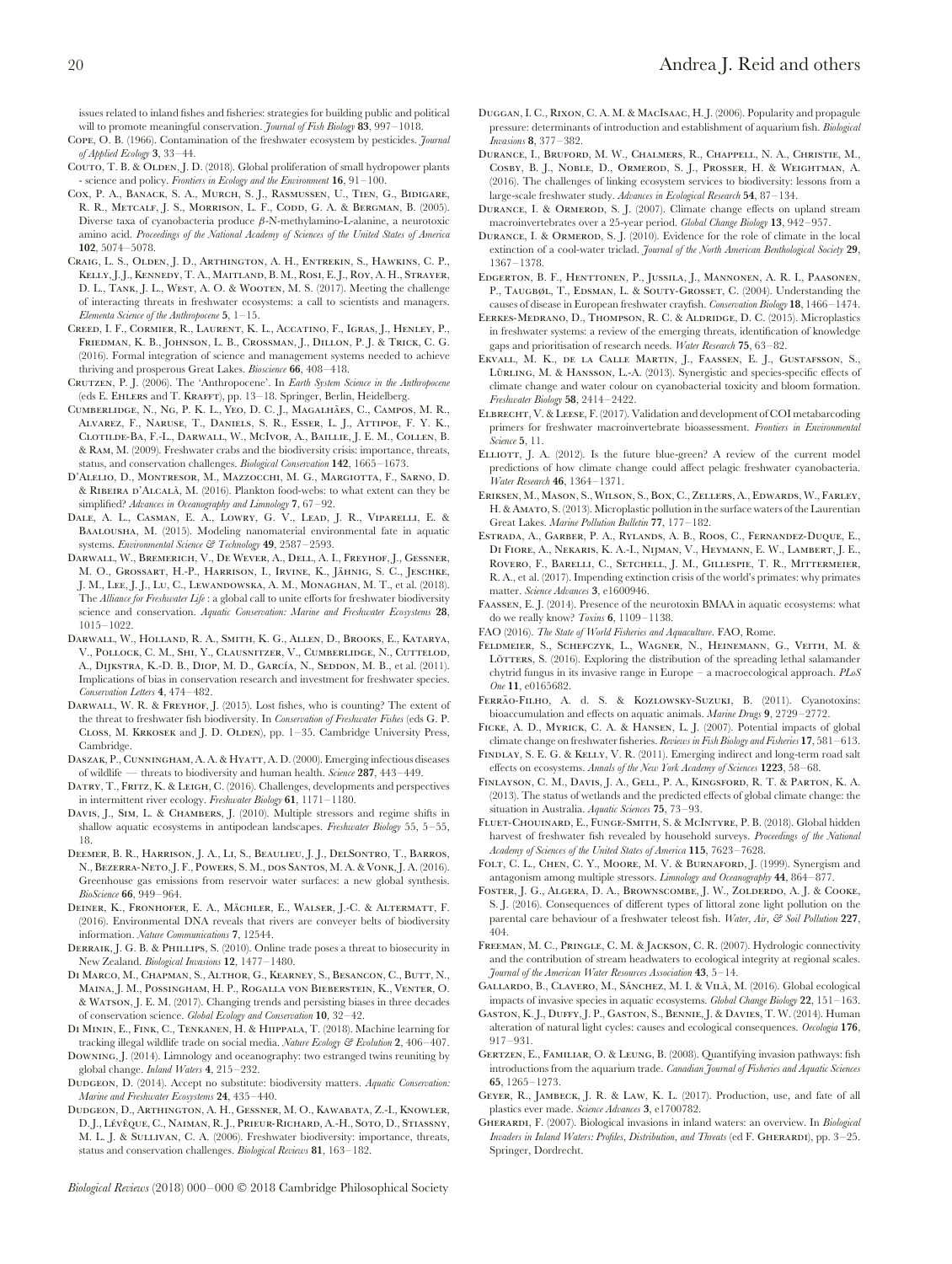- Gibson, J. J., Fennell, J., Birks, S. J., Yi, Y., Moncur, M. C., Hansen, B. & Jasechko, S. (2013). Evidence of discharging saline formation water to the Athabasca River in the oil sands mining region, northern Alberta. *Canadian Journal of Earth Sciences* **50**, 1244–1257.
- Gieswein, A., Hering, D. & Feld, C. K. (2017). Additive effects prevail: the response of biota to multiple stressors in an intensively monitored watershed. *Science of the Total Environment* **593**, 27–35.
- GOTTSCHALK, F., SUN, T. & NOWACK, B. (2013). Environmental concentrations of engineered nanomaterials: review of modeling and analytical studies. *Environmental Pollution* **181**, 287–300.
- Gozlan, R. E. (2008). Introduction of non-native freshwater fish: is it all bad? *Fish and Fisheries* **9**, 106–115.
- Graham, A. L. & Cooke, S. J. (2008). The effects of noise disturbance from various recreational boating activities common to inland waters on the cardiac physiology of a freshwater fish, the largemouth bass (*Micropterus salmoides*). *Aquatic Conservation: Marine and Freshwater Ecosystems* **18**, 1315–1324.
- Grant, G. E. & Lewis, S. L. (2015). The remains of the dam: what have we learned from 15 years of US dam removals? In *Engineering Geology for Society and Territory* (eds G. Lollino, M. Arattano, M. Rinaldi, O. Giustolisi, J.-C. Marechal and G. E. Grant), Volume 3, pp. 31–35. Springer International Publishing, Cham.
- GRIGGS, D., STAFFORD-SMITH, M., GAFFNEY, O., ROCKSTRÖM, J., ÖHMAN, M. C. Shyamsundar, P., Steffen, W., Glaser, G., Kanie, N. & Noble, I. (2013). Policy: Sustainable development goals for people and planet. *Nature* **495**, 305–307.
- Grill, G., Lehner, B., Lumsdon, A. E., MacDonald, G. K., Zarfl, C. & REIDY LIERMANN, C. (2015). An index-based framework for assessing patterns and trends in river fragmentation and flow regulation by global dams at multiple scales. *Environmental Research Letters* **10**, 15001.
- Hadley, K. R., Paterson, A. M., Reid, R. A., Rusak, J. A., Somers, K. M., Ingram, R. & Smol, J. P. (2015). Altered pH and reduced calcium levels drive near extirpation of native crayfish, *Cambarus bartonii*, in Algonquin Park, Ontario, Canada. *Freshwater Science* **34**, 918–932.
- Hamilton, P. B., Cowx, I. G., Oleksiak, M. F., Griffiths, A. M., Grahn, M., Stevens, J. R., Carvalho, G. R., Nicol, E. & Tyler, C. R. (2016). Population-level consequences for wild fish exposed to sublethal concentrations of chemicals - a critical review. *Fish and Fisheries* **17**, 545–566.
- Harris, C. A., Hamilton, P. B., Runnalls, T. J., Vinciotti, V., Henshaw, A., Hodgson, D., Coe, T. S., Jobling, S., Tyler, C. R. & Sumpter, J. P. (2011). The consequences of feminization in breeding groups of wild fish. *Environmental Health Perspectives* **119**, 306–311.
- Harvell, C. D., Kim, K., Burkholder, J. M., Colwell, R. R., Epstein, P. R., Grimes, D. J., Hofmann, E. E., Lipp, E. K., Osterhaus, A. D., Overstreet, R. M., Porter, J. W., Smith, G. W. & Vasta, G. R. (1999). Emerging marine diseases--climate links and anthropogenic factors. *Science (New York, N.Y.)* **285**, 1505–1510.
- Hastie, L. C., Cosgrove, P. J., Ellis, N. & Gaywood, M. J. (2003). The threat of climate change to freshwater pearl mussel populations. *Ambio* **32**, 40–46.
- He, F., Zarfl, C., Bremerich, V., Henshaw, A., Darwall, W., Tockner, K. & JÄHNIG, S. C. (2017). Disappearing giants: a review of threats to freshwater megafauna. *Wiley Interdisciplinary Reviews: Water* **4**, e1208.
- Hecky, R. E., Mugidde, R., Ramlal, P. S., Talbot, M. R. & Kling, G. W. (2010). Multiple stressors cause rapid ecosystem change in Lake Victoria. *Freshwater Biology* **55**, 19–42.
- Hedin, L. O., Granat, L., Likens, G. E., Adri Buishand, T., Galloway, J. N., BUTLER, T. J. & RODHE, H. (1994). Steep declines in atmospheric base cations in regions of Europe and North America. *Nature* **367**, 351–354.
- Heino, J., Virkkala, R. & Toivonen, H. (2009). Climate change and freshwater biodiversity: detected patterns, future trends and adaptations in northern regions. *Biological Reviews* **84**, 39–54.
- HENMAN, J. & POULTER, B. (2008). Inundation of freshwater peatlands by sea level rise: uncertainty and potential carbon cycle feedbacks. *Journal of Geophysical Research: Biogeosciences* **113**, 1–11.
- Herbert, E. R., Boon, P., Burgin, A. J., Neubauer, S. C., Franklin, R. B., ARDÓN, M., HOPFENSPERGER, K. N., LAMERS, L. P. M. & GELL, P. (2015). A global perspective on wetland salinization: ecological consequences of a growing threat to freshwater wetlands. *Ecosphere* **6**, art206.
- Hermoso, V. (2017). Freshwater ecosystems could become the biggest losers of the Paris agreement. *Global Change Biology* **23**, 3433–3436.
- Hessen, D. O., Andersen, T., Tominaga, K. & Finstad, A. G. (2017). When soft waters becomes softer; drivers of critically low levels of Ca in Norwegian lakes. *Limnology and Oceanography* **62**, 289–298.
- Hicks, K. A., Fuzzen, M. L. M., McCann, E. K., Arlos, M. J., Bragg, L. M., Kleywegt, S., Tetreault, G. R., McMaster, M. E. & Servos, M. R. (2017). Reduction of intersex in a wild fish population in response to major municipal wastewater treatment plant upgrades. *Environmental Science & Technology* **51**, 1811–1819.
- HOFFMAN, G. L. (1990). Myxobolus cerebralis, a worldwide cause of salmonid whirling disease. *Journal of Aquatic Animal Health* **2**, 30–37.
- HOLDICH, D. M. & REEVE, I. D. (1991). Distribution of freshwater crayfish in the British Isles, with particular reference to crayfish plague, alien introductions and water quality. *Aquatic Conservation: Marine and Freshwater Ecosystems* **1**, 139–158.
- HOLETON, C., CHAMBERS, P. A. & GRACE, L. (2011). Wastewater release and its impacts on Canadian waters. *Canadian Journal of Fisheries and Aquatic Sciences* **68**, 1836–1859.
- HÖLKER, F., WOLTER, C., PERKIN, E. K. & TOCKNER, K. (2010). Light pollution as a biodiversity threat. *Trends in Ecology & Evolution* **25**, 681–682.
- HÖLKER, F., WURZBACHER, C., WEISSENBORN, C., MONAGHAN, M. T., Holzhauer, S. I. J. & Premke, K. (2015). Microbial diversity and community respiration in freshwater sediments influenced by artificial light at night. *Philosophical Transactions of the Royal Society of London B: Biological Sciences* **370**, 20140130.
- Holland, E. R., Mallory, M. L. & Shutler, D. (2016). Plastics and other anthropogenic debris in freshwater birds from Canada. *Science of the Total Environment* **571**, 251–258.
- HOLMQUIST, J. G., SCHMIDT-GENGENBACH, J. M. & YOSHIOKA, B. B. (1998). High dams and marine-freshwater linkages: effects on native and introduced fauna in the Caribbean. *Conservation Biology* **12**, 621–630.
- Hughes, S. R., Kay, P. & Brown, L. E. (2013). Global synthesis and critical evaluation of pharmaceutical data sets collected from river systems. *Environmental Science & Technology* **47**, 661–677.
- Huisman, J., Codd, G. A., Paerl, H. W., Ibelings, B. W., Verspagen, J. M. H. & Visser, P. M. (2018). Cyanobacterial blooms. *Nature Reviews Microbiology* **16**, 471–483.
- Humair, F., Humair, L., Kuhn, F. & Kueffer, C. (2015). E-commerce trade in invasive plants. *Conservation Biology* **29**, 1658–1665.
- Humair, F., Kueffer, C. & Siegrist, M. (2014). Are non-native plants perceived to be more risky? Factors influencing horticulturists' risk perceptions of ornamental plant species. *PLoS One* **9**, e102121.
- HUNTINGTON, T. G. (2006). Evidence for intensification of the global water cycle: review and synthesis. *Journal of Hydrology* **319**, 83–95.
- IPCC (2014). *Climate Change 2014: Synthesis Report. Contribution of Working Groups I, II and III to the Fifth Assessment Report on the Intergovernmental Panel on Climate Change* (eds CORE WRITING TEAM, R. K. Pachauri and L. A. Meyer), p. 151. IPCC, Geneva.
- Jackson, M., Loewen, C. J. G., Vinebrooke, R. D. & Chimimba, C. T. (2016*a*). Net effects of multiple stressors in freshwater ecosystems: a meta-analysis. *Global Change Biology* **22**, 180–189.
- Jackson, M., Weyl, O. L. F., Altermatt, F., Durance, I., Friberg, N., Dumbrell, A. J., Piggott, J. J., Tiegs, S. D., Tockner, K., Krug, C. B., LEADLEY, P. W. & WOODWARD, G. (2016b). Recommendations for the next generation of global freshwater biological monitoring tools. *Advances in Ecological Research* **55**, 615–636.
- JAIN-SCHLAEPFER, S. M. R., BLOUIN-DEMERS, G., COOKE, S. J. & BULTÉ, G. (2017). Do boating and basking mix? The effect of basking disturbances by motorboats on the body temperature and energy budget of the northern map turtle. *Aquatic Conservation: Marine and Freshwater Ecosystems* **27**, 547–558.
- Jelks, H. L., Walsh, S. J., Burkhead, N. M., Contreras-Balderas, S., Diaz-Pardo, E., Hendrickson, D. A.,Lyons, J., Mandrak, N. E., McCormick, F., Nelson, J. S., Platania, S. P., Porter, B. A., Renaud, C. B., SCHMITTER-SOTO, J. J., TAYLOR, E. B. & WARREN, M. L. (2008). Conservation status of imperiled North American freshwater and diadromous fishes. *Fisheries* **33**, 372–407.
- Jerde, C. L., Chadderton, W. L., Mahon, A. R., Renshaw, M. A., Corush, J., BUDNY, M. L., MYSOREKAR, S. & LODGE, D. M. (2013). Detection of Asian carp DNA as part of a Great Lakes basin-wide surveillance program. *Canadian Journal of Fisheries and Aquatic Sciences* **70**, 522–526.
- Jeziorski, A. & Smol, J. P. (2017). The ecological impacts of lakewater calcium decline on softwater boreal ecosystems. *Environmental Reviews* **25**, 245–253.
- Jeziorski, A., Tanentzap, A. J., Yan, N. D., Paterson, A. M., Palmer, M. E., Korosi, J. B., Rusak, J. A., Arts, M. T., Keller, W. B., Ingram, R., Cairns, A. & Smol, J. P. (2015). The jellification of north temperate lakes. *Proceedings of the Royal Society of London B: Biological Sciences* **282**, 20142449.
- Jeziorski, A. & Yan, N. D. (2006). Species identity and aqueous calcium concentrations as determinants of calcium concentrations of freshwater crustacean zooplankton. *Canadian Journal of Fisheries and Aquatic Sciences* **63**, 1007–1013.
- Jeziorski, A., Yan, N. D., Paterson, A. M., Desellas, A. M., Turner, M. A., Jeffries, D. S., Keller, B., Weeber, R. C., McNicol, D. K., Palmer, M. E., McIver, K., Arseneau, K., Ginn, B. K., Cumming, B. F. & Smol, J. P. (2008). The widespread threat of calcium decline in fresh waters. *Science* **322**, 1374–1377.
- Jiao, Y., Chen, Q., Chen, X., Wang, X., Liao, X., Jiang, L., Wu, J. & Yang, L. (2014). Occurrence and transfer of a cyanobacterial neurotoxin *β*-methylamino-l-alanine within the aquatic food webs of Gonghu Bay (Lake Taihu, China) to evaluate the potential human health risk. *Science of the Total Environment* **468**, 457–463.
- Jobling, S., Beresford, N., Nolan, M., Rodgers-Gray, T., Brighty, G. C., Sumpter, J. P. & Tyler, C. R. (2002). Altered sexual maturation and gamete production in wild roach (*Rutilus rutilus*) living in rivers that receive treated sewage effluents. *Biology of Reproduction* **66**, 272–281.

*Biological Reviews* (2018) 000–000 © 2018 Cambridge Philosophical Society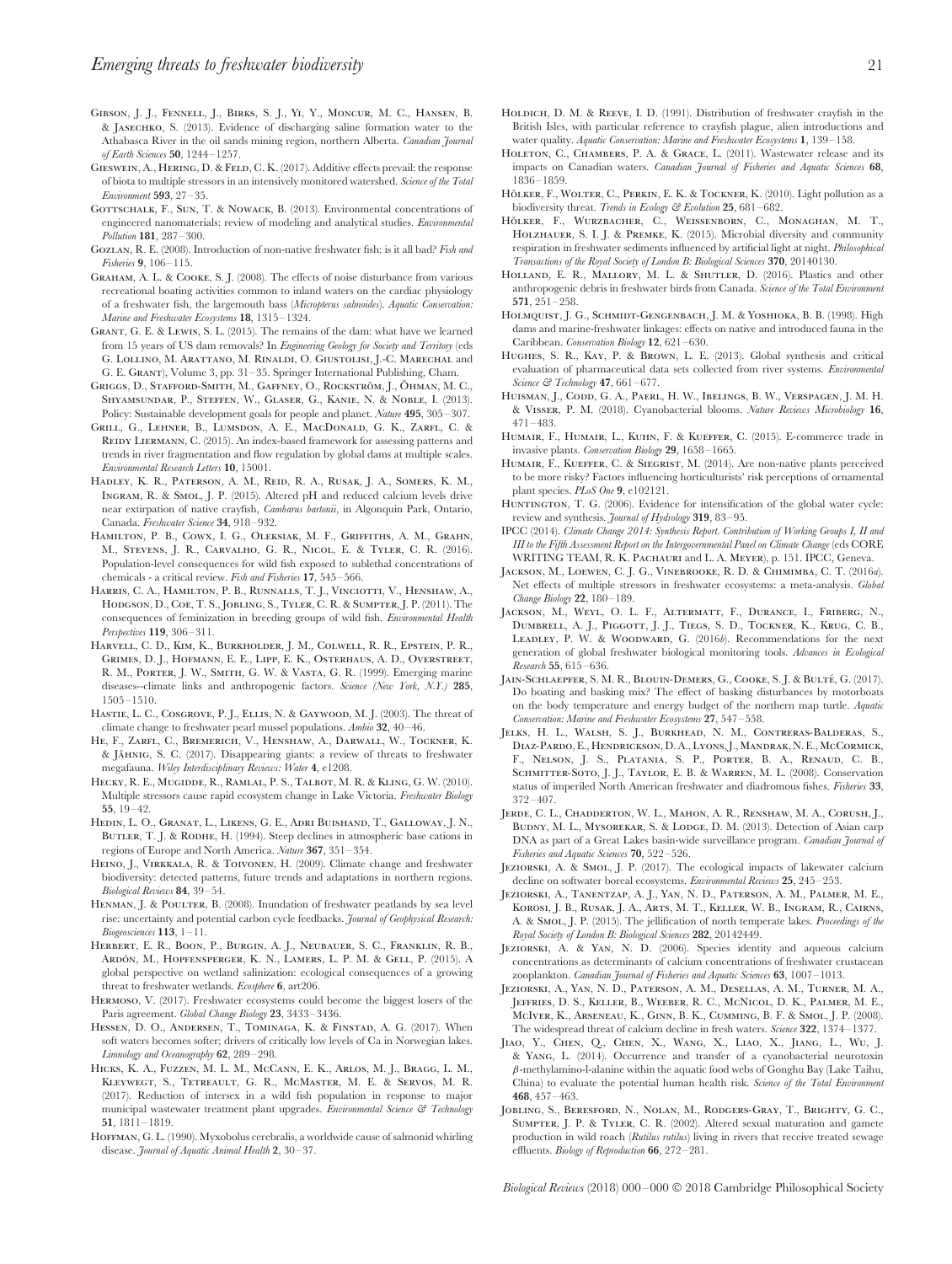- Johnson, A. J., Pessier, A. P., Wellehan, J. F., Childress, A., Norton, T. M., Stedman, N. L., Bloom, D. C., Belzer, W., Titus, V. R. & Wagner, R. (2008). Ranavirus infection of free-ranging and captive box turtles and tortoises in the United States. *Journal of Wildlife Diseases* **44**, 851–863.
- JOHNSON, P. T. J. & PAULL, S. H. (2011). The ecology and emergence of diseases in fresh waters. *Freshwater Biology* **56**, 638–657.
- Juracek, K. E. (2015). The aging of America's reservoirs: in-reservoir and downstream physical changes and habitat implications. *Journal of the American Water Resources Association* **51**, 168–184.
- Kaushal, S. S., Likens, G. E., Pace, M. L., Utz, R. M., Haq, S., Gorman, J. & Grese, M. (2018). Freshwater salinization syndrome on a continental scale. *Proceedings of the National Academy of Sciences of the United States of America* **115**, E574–E583.
- KAY, S. H. & HOYLE, S. T. (2001). Mail order, the internet, and invasive aquatic weeds. *Journal of Aquatic Plant Management* **39**, 88–91.
- KELLER, W., DIXIT, S. S. & HENEBERRY, J. (2001). Calcium declines in northeastern Ontario lakes. *Canadian Journal of Fisheries and Aquatic Sciences* **58**, 2011–2020.
- Kelly, N. E., Young, J. D., Winter, J. G., Palmer, M. E., Stainsby, E. A. & Molot, L. A. (2017). Sequential rather than interactive effects of multiple stressors as drivers of phytoplankton community change in a large lake. *Freshwater Biology* **62**, 1288–1302.
- Kidd, K. A., Blanchfield, P. J., Mills, K. H., Palace, V. P., Evans, R. E., LAZORCHAK, J. M. & FLICK, R. W. (2007). Collapse of a fish population after exposure to a synthetic estrogen. *Proceedings of the National Academy of Sciences of the United States of America* **104**, 8897–8901.
- Kidd, K. A., Paterson, M. J., Rennie, M. D., Podemski, C. L., Findlay, D. L., BLANCHFIELD, P.J. & LIBER, K. (2014). Direct and indirect responses of a freshwater food web to a potent synthetic oestrogen. *Philosophical Transactions of the Royal Society of London, Series B: Biological Sciences* **369**, 20130578.
- KIGHT, C. R. & SWADDLE, J. P. (2011). How and why environmental noise impacts animals: an integrative, mechanistic review. *Ecology Letters* **14**, 1052–1061.
- KNOUFT, J. H. & FICKLIN, D. L. (2017). The potential impacts of climate change on biodiversity in flowing freshwater systems. *Annual Review of Ecology, Evolution, and Systematics* **48**, 111–133.
- Koel, T. M., Bigelow, P. E., Doepke, P. D., Ertel, B. D. & Mahony, D. L. (2005). Nonnative lake trout result in Yellowstone cutthroat trout decline and impacts to bears and anglers. *Fisheries* **30**, 10–19.
- KOROSI, J. B., BURKE, S. M., THIENPONT, J. R. & SMOL, J. P. (2012). Anomalous rise in algal production linked to lakewater calcium decline through food web interactions. *Proceedings of the Royal Society of London B: Biological Sciences* **279**, 1210–1217.
- KOTTELAT, M. & FREYHOF, J. (2007). *Handbook of European Freshwater Fishes*. Publications Kottelat, Cornol, Switzerland and Berlin, Germany.
- Kowalik, R. A., Cooper, D. M., Evans, C. D. & Ormerod, S. J. (2007). Acidic episodes retard the biological recovery of upland British streams from chronic acidification. *Global Change Biology* **13**, 2439–2452.
- Krabbenhoft, T. J., Platania, S. P. & Turner, T. F. (2014). Interannual variation in reproductive phenology in a riverine fish assemblage: implications for predicting the effects of climate change and altered flow regimes. *Freshwater Biology* **59**, 1744–1754.
- Kraemer, B. M., Anneville, O., Chandra, S., Dix, M., Kuusisto, E., Livingstone, D. M., Rimmer, A., Schladow, S. G., Silow, E., Sitoki, L. M., TAMATAMAH, R., VADEBONCOEUR, Y. & MCINTYRE, P. B. (2015). Morphometry and average temperature affect lake stratification responses to climate change. *Geophysical Research Letters* **42**, 4981–4988.
- KRITZBERG, E. S. & EKSTRÖM, S. M. (2012). Increasing iron concentrations in surface waters - a factor behind brownification? *Biogeosciences* **9**, 1465–1478.
- Kruger, D. J. D. & Du Preez, L. H. (2016). The effect of airplane noise on frogs: a case study on the critically endangered Pickersgill's reed frog (*Hyperolius pickersgilli*). *Ecological Research* **31**, 393–405.
- Labaj, A. L., Kurek, J., Jeziorski, A. & Smol, J. P. (2015). Elevated metal concentrations inhibit biological recovery of Cladocera in previously acidified boreal lakes. *Freshwater Biology* **60**, 347–359.
- LARAMIE, M. B., PILLIOD, D. S. & GOLDBERG, C. S. (2015). Characterizing the distribution of an endangered salmonid using environmental DNA analysis. *Biological Conservation* **183**, 29–37.
- Lawrence, D. J., Stewart-Koster, B., Olden, J. D., Ruesch, A. S., Torgersen, C. E., Lawler, J. J., Butcher, D. P. & Crown, J. K. (2014). The interactive effects of climate change, riparian management, and a nonnative predator on stream-rearing salmon. *Ecological Applications* **24**, 895–912.
- Lechner, A., Keckeis, H., Lumesberger-Loisl, F., Zens, B., Krusch, R., TRITTHART, M., GLAS, M. & SCHLUDERMANN, E. (2014). The Danube so colourful: a potpourri of plastic litter outnumbers fish larvae in Europe's second largest river. *Environmental Pollution* **188**, 177–181.
- LEE, J., MAHENDRA, S. & ALVAREZ, P. J. J. (2010). Nanomaterials in the construction industry: a review of their applications and environmental health and safety considerations. *ACS Nano* **4**, 3580–3590.
- LEHNER, B. & DÖLL, P. (2004). Development and validation of a global database of lakes, reservoirs and wetlands. *Journal of Hydrology* **296**, 1–22.
- LENDA, M., SKÓRKA, P., KNOPS, J. M. H., MOROŃ, D., SUTHERLAND, W. J., KUSZEWSKA, K. & WOYCIECHOWSKI, M. (2014). Effect of the internet commerce on dispersal modes of invasive alien species. *PLoS One* **9**, e99786.
- LEVINE, J. M. & D'ANTONIO, C. M. (2003). Forecasting biological invasions with increasing international trade. *Conservation Biology* **17**, 322–326.
- Likens, G. E., Driscoll, C. T., Buso, D. C., Siccama, T. G., Johnson, C. E., Lovett, G. M., Fahey, T. J., Reiners, W. A., Ryan, D. F., Martin, C. W. & Bailey, S. W. (1998). The biogeochemistry of calcium at Hubbard Brook. *Biogeochemistry* **41**, 89–173.
- Loarie, S. R., Duffy, P. B., Hamilton, H., Asner, G. P., Field, C. B. & Ackerly, D. D. (2009). The velocity of climate change. *Nature* **462**, 1052–1055.
- Longcore, T. & Rich, C. (2004). Ecological light pollution. *Frontiers in Ecology and the Environment* **2**, 191–198.
- Lowrance, R., Altier, L. S., Newbold, J. D., Schnabel, R. R., Groffman, P. M., Denver, J. M., Correll, D. L., Gilliam, J. W., Robinson, J. L., Brinsfield, R. B., STAVER, K. W., LUCAS, W. & TODD, A. H. (1997). Water quality functions of riparian forest buffers in Chesapeake Bay watersheds. *Environmental Management* **21**, 687–712.
- Lynch, A. J., Cowx, I. G., Fluet-Chouinard, E., Glaser, S. M., Phang, S. C., Beard, T. D., Bower, S. D., Brooks, J. L., Bunnell, D. B., Claussen, J. E., Cooke, S. J., Kao, Y.-C., Lorenzen, K., Myers, B. J. E., Reid, A. J., Taylor, J. J. & Youn, S. (2017). Inland fisheries – invisible but integral to the UN Sustainable Development Agenda for ending poverty by 2030. *Global Environmental Change* **47**, 167–173.
- MAGALHÃES, A. L. B. (2015). Presence of prohibited fishes in the Brazilian aquarium trade: effectiveness of laws, management options and future prospects. *Journal of Applied Ichthyology* **31**, 170–172.
- MAGALHÃES, A. L. B., ORSI, M. L., PELICICE, F. M., AZEVEDO-SANTOS, V. M., VITULE, J. R. S., LIMA-JUNIOR, P. D., BRITO, M. F. G., MAGALHÃES, A. L. B., ORSI, M. L., Pelicice, F. M., Azevedo-Santos, V. M., Vitule, J. R. S., Lima-Junior, P. D. & BRITO, M. F. G. (2017). Small size today, aquarium dumping tomorrow: sales of juvenile non-native large fish as an important threat in Brazil. *Neotropical Ichthyology* **e170033**, 15.
- Magnuson, J. J., Robertson, D. M., Benson, B. J., Wynne, R. H., Livingstone, D. M., Arai, T., Assel, R. A., Barry, R. G., Card, V., Kuusisto, E., Granin, N. G., Prowse, T. D., Stewart, K. M. & Vuglinski, V. S. (2000). Historical trends in lake and river ice cover in the northern hemisphere. *Science* **289**, 1743–1746.
- Marcogliese, D. J. (2008). The impact of climate change on the parasites and infectious diseases of aquatic animals. *Revue Scientifique et Technique (International Office of Epizootics)* **27**, 467–484.
- MARTIN, G. & COETZEE, J. (2011). Pet stores, aquarists and the internet trade as modes of introduction and spread of invasive macrophytes in South Africa. *Water SA* **37**, 371–380.
- Martinuzzi, S., Januchowski-Hartley, S. R., Pracheil, B. M., McIntyre, P. B., PLANTINGA, A. J., LEWIS, D. J. & RADELOFF, V. C. (2014). Threats and opportunities for freshwater conservation under future land use change scenarios in the United States. *Global Change Biology* **20**, 113–124.
- McIntyre, P. B., Reidy Liermann, C. A. & Revenga, C. (2016). Linking freshwater fishery management to global food security and biodiversity conservation. *Proceedings of the National Academy of Sciences of the United States of America* **113**, 12880–12885.
- McLaughlan, C. & Aldridge, D. C. (2013). Cultivation of zebra mussels (*Dreissena polymorpha*) within their invaded range to improve water quality in reservoirs. *Water Research* **47**, 4357–4369.
- Mekonnen, M. S. & Hoekstra, A. J. (2016). Four billion people facing severe water scarcity. *Science Advances* **2**, e1500323.
- MEREL, S., WALKER, D., CHICANA, R., SNYDER, S., BAURÈS, E. & THOMAS, O. (2013). State of knowledge and concerns on cyanobacterial blooms and cyanotoxins. *Environment International* **59**, 303–327.
- Microbead-Free Waters Act (2015). H.R.1321 114th Congress (2015–2016). Government of the United States of America.
- Microbeads in Toiletries Regulations (2016). Canadian Environmental Protection Act. Mills, K., Gell, P., Gergis, J., Baker, P. J., Finlayson, C. M., Hesse, P. P.,
- JONES, R., KERSHAW, P., PEARSON, S., TREBLE, P. C., BARR, C., BROOKHOUSE, M., DRYSDALE, R., McDONALD, J., HABERLE, S., et al. (2013). Paleoclimate studies and natural-resource management in the Murray-Darling basin II: unravelling human impacts and climate variability. *Australian Journal of Earth Sciences* **60**, 561–571.
- Milly, P. C. D., Wetherald, R. T., Dunne, K. A. & Delworth, T. L. (2002). Increasing risk of great floods in a changing climate. *Nature* **415**, 514–517.
- Molot, L. A. & Dillon, P. J. (2008). Long-term trends in catchment export and lake concentrations of base cations in the Dorset study area, central Ontario. *Canadian Journal of Fisheries and Aquatic Sciences* **65**, 809–820.
- Molot, L. A., Watson, S. B., Creed, I. F., Trick, C. G., McCabe, S. K., Verschoor, M. J., Sorichetti, R. J., Powe, C., Venkiteswaran, J. J. & SCHIFF, S. L. (2014). A novel model for cyanobacteria bloom formation: the critical role of anoxia and ferrous iron. *Freshwater Biology* **59**, 1323–1340.
- MOORE, J. W. & OLDEN, J. D. (2017). Response diversity, nonnative species, and disassembly rules buffer freshwater ecosystem processes from anthropogenic change. *Global Change Biology* **23**, 1871–1880.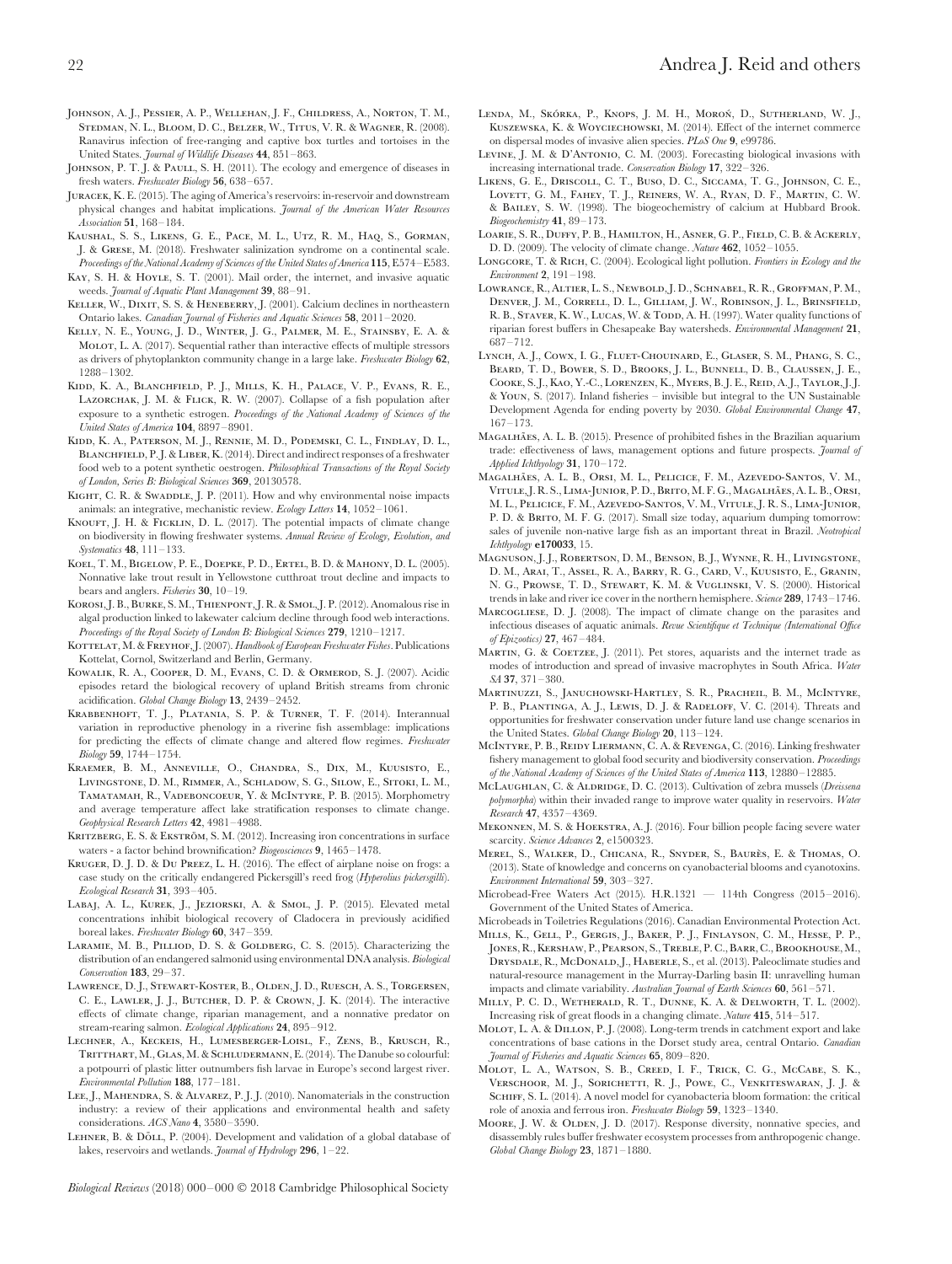- Moore, M. V., Pierce, S. M., Walsh, H. M., Kvalvik, S. K. & Lim, J. D. (2000). Urban light pollution alters the diel vertical migration of Daphnia. *SIL Proceedings, 1922–2010* **27**, 779–782.
- MURRAY, A. G., SMITH, R. J. & STAGG, R. M. (2002). Shipping and the spread of infectious salmon anemia in Scottish aquaculture. *Emerging Infectious Diseases* **8**, 1–5.
- Nakano, D. & Strayer, D. L. (2014). Biofouling animals in fresh water: biology, impacts, and ecosystem engineering. *Frontiers in Ecology and the Environment* **12**, 167–175.
- Nietch, C. T., Quinlan, E. L., Lazorchak, J. M., Impellitteri, C. A., Raikow, D. & Walters, D. (2013). Effects of a chronic lower range of triclosan exposure on a stream mesocosm community. *Environmental Toxicology and Chemistry* **32**, 2874–2887.
- NISC (2012). *Invasive Species and e-Commerce*. National Invasive Species Council, Washington, DC.
- Nyqvist, D., Nilsson, P. A., Alenäs, I., Elghagen, J., Hebrand, M., Karlsson, S., KLÄPPE, S. & CALLES, O. (2017). Upstream and downstream passage of migrating adult Atlantic salmon: remedial measures improve passage performance at a hydropower dam. *Ecological Engineering* **102**, 331–343.
- O'Connor, J. E., Duda, J. J. & Grant, G. E. (2015). 1000 dams down and counting. *Science* **348**, 496–497.
- Okamura, B. & Feist, S. W. (2011). Emerging diseases in freshwater systems. *Freshwater Biology* **56**, 627–637.
- Okamura, B., Hartikainen, H., Schmidt-Posthaus, H. & Wahli, T. (2011). Life cycle complexity, environmental change and the emerging status of salmonid proliferative kidney disease. *Freshwater Biology* **56**, 735–753.
- Olden, J. D., Kennard, M. J., Lawler, J. J. & Poff, N. L. (2011). Challenges and opportunities in implementing managed relocation for conservation of freshwater species. *Conservation Biology* **25**, 40–47.
- Olden, J. D., Konrad, C. P., Melis, T. S., Kennard, M. J., Freeman, M. C., Mims, M. C., Bray, E. N., Gido, K. B., Hemphill, N. P., Lytle, D. A., McMullen, L. E., Pyron, M., Robinson, C. T., Schmidt, J. C. & Williams, J. G. (2014). Are large-scale flow experiments informing the science and management of freshwater ecosystems? *Frontiers in Ecology and the Environment* **12**, 176–185.
- Ormerod, S. J. (2014). Rebalancing the philosophy of river conservation. *Aquatic Conservation: Marine and Freshwater Ecosystems* **24**, 147–152.
- Ormerod, S. J., Dobson, M., Hildrew, A. G. & Townsend, C. R. (2010). Multiple stressors in freshwater ecosystems. *Freshwater Biology* **55**, 1–4.
- Ormerod, S. J. & Durance, I. (2009). Restoration and recovery from acidification in upland Welsh streams over 25 years. *Journal of Applied Ecology* **46**, 164–174.
- Orr, S., Pittock, J., Chapagain, A. & Dumaresq, D. (2012). Dams on the Mekong River: lost fish protein and the implications for land and water resources. *Global Environmental Change* **22**, 925–932.
- ORTEGA, C. P. (2012). Effects of noise pollution on birds: a brief review of our knowledge. *Ornithological Monographs* **74**, 6–22.
- Osborne, O. J., Johnston, B. D., Moger, J., Balousha, M., Lead, J. R., Kudoh, T. & Tyler, C. R. (2013). Effects of particle size and coating on nanoscale Ag and TiO 2 exposure in zebrafish (*Danio rerio*) embryos. *Nanotoxicology* **7**, 1315–1324.
- PADILLA, D. K. & WILLIAMS, S. L. (2004). Beyond ballast water: aquarium and ornamental trades as sources of invasive species in aquatic ecosystems. *Frontiers in Ecology and the Environment* **2**, 131–138.
- PAERL, H. W., HALL, N. S. & CALANDRINO, E. S. (2011). Controlling harmful cyanobacterial blooms in a world experiencing anthropogenic and climatic-induced change. *Science of the Total Environment* **409**, 1739–1745.
- PAERL, H. W. & HUISMAN, J. (2009). Climate change: a catalyst for global expansion of harmful cyanobacterial blooms. *Environmental Microbiology Reports* **1**, 27–37.
- PALMER, M. A., MENNINGER, H. L. & BERNHARDT, E. (2010). River restoration, habitat heterogeneity and biodiversity: a failure of theory or practice? *Freshwater Biology* **55**, 205–222.
- PALMER, M. A., REIDY LIERMANN, C. A., NILSSON, C., FLÖRKE, M., ALCAMO, J., LAKE, P. S. & BOND, N. (2008). Climate change and the world's river basins: anticipating management options. *Frontiers in Ecology and the Environment* **6**, 81–89.
- Parmesan, C. (2006). Ecological and evolutionary responses to recent climate change. *Annual Review of Ecology, Evolution, and Systematics* **37**, 637–669.
- PARROTT, D. & ROY, S. (2009). A preliminary assessment of a non-native species pathway: The U.K. Internet pet trade. Central Science Laboratory Final Report.
- PASTOR, A. V., LUDWIG, F., BIEMANS, H., HOFF, H. & KABAT, P. (2014). Accounting for environmental flow requirements in global water assessments. *Hydrology and Earth System Sciences* **18**, 5041–5059.
- Peijnenburg, W. J. G. M., Baalousha, M., Chen, J., Chaudry, Q., Von der kammer, F., Kuhlbusch, T. A. J., Lead, J., Nickel, C., Quik, J. T. K., Renker, M., Wang, Z. & Koelmans, A. A. (2015). A review of the properties and processes determining the fate of engineered nanomaterials in the aquatic environment. *Critical Reviews in Environmental Science and Technology* **45**, 2084–2134.
- PELICICE, F. M. & AGOSTINHO, A. A. (2008). Fish-passage facilities as ecological traps in large Neotropical rivers. *Conservation Biology* **22**, 180–188.
- PELICICE, F. M., POMPEU, P. S. & AGOSTINHO, A. A. (2015). Large reservoirs as ecological barriers to downstream movements of Neotropical migratory fish. *Fish and Fisheries* **16**, 697–715.
- Perrings, C., Dehnen-Schmutz, K., Touza, J. & Williamson, M. (2005). How to manage biological invasions under globalization. *Trends in Ecology & Evolution* **20**, 212–215.
- Pikitch, E. K., Doukakis, P., Lauck, L., Chakrabarty, P. & Erickson, D. L. (2005). Status, trends and management of sturgeon and paddlefish fisheries. *Fish and Fisheries* **6**, 233–265.
- PINDER, A. M., HALSE, S. A., MCRAE, J. M. & SHIEL, R. J. (2005). Occurrence of aquatic invertebrates of the wheatbelt region of Western Australia in relation to salinity. *Hydrobiologia* **543**, 1–24.
- PITTOCK, J., HANSEN, L. J. & ABELL, R. (2008). Running dry: freshwater biodiversity, protected areas and climate change. *Biodiversity* **9**, 30–38.
- POFF, N. L., RICHTER, B. D., ARTHINGTON, A. H., BUNN, S. E., NAIMAN, R. J., Kendy, E., Acreman, M., Apse, C., Bledsoe, B. P., Freeman, M. C., Henriksen, J., Jacobson, R. B., Kennen, J. G., Merritt, D. M., O'Keefe, J. H., et al. (2010). The ecological limits of hydrologic alteration (ELOHA): a new framework for developing regional environmental flow standards. *Freshwater Biology* **55**, 147–170.
- POFF, N. L. & ZIMMERMAN, J. K. H. (2010). Ecological responses to altered flow regimes: a literature review to inform the science and management of environmental flows. *Freshwater Biology* **55**, 194–205.
- POMPEU, P. S., AGOSTINHO, A. A. & PELICICE, F. M. (2012). Existing and future challenges: the concept of successful fish passage in South America. *River Research and Applications* **28**, 504–512.
- PREPAS, E. E., FIELD, K. M., MURPHY, T. P., JOHNSON, W. L., BURKE, J. M. & Tonn, W. M. (1997). Introduction to the Amisk Lake project: oxygenation of a deep, eutrophic lake. *Canadian Journal of Fisheries and Aquatic Sciences* **54**, 2105–2110.
- PROKOP, P. & RANDLER, C. (2018). Biological predispositions and individual differences in human attitudes toward animals. In *Ethnozoology: Animals in Our Lives* (eds R. R. N. Alves and U. P. Albuquerque), pp. 447–466. Academic Press, London, United Kingdom.
- PROVENCHER, J. F., BOND, A. L. & MALLORY, M. L. (2015). Marine birds and plastic debris in Canada: a national synthesis and a way forward. *Environmental Reviews* **23**, 1–13.
- PURSER, J. & RADFORD, A. N. (2011). Acoustic noise induces attention shifts and reduces foraging performance in three-spined sticklebacks (*Gasterosteus aculeatus*). *PLoS One* **6**, e17478.
- Raby, G. D., Colotelo, A. H., Blouin-Demers, G. & Cooke, S. J. (2011). Freshwater commercial bycatch: an understated conservation problem. *BioScience* **61**, 271–280.
- Radke, L. C., Juggins, S., Halse, S. A., De Deckker, P. & Finston, T. (2003). Chemical diversity in south-eastern Australian saline lakes II: biotic implications. *Marine and Freshwater Research* **54**, 895–912.
- RAHEL, F.J. & OLDEN, J.D. (2008). Assessing the effects of climate change on aquatic invasive species. *Conservation Biology* **22**, 521–533.
- Rastogi, R. P., Madamwar, D. & Incharoensakdi, A. (2015). Bloom dynamics of cyanobacteria and their toxins: environmental health impacts and mitigation strategies. *Frontiers in Microbiology* **6**, 1254.
- Rees, H. C., Maddison, B. C., Middleditch, D. J., Patmore, J. R. M. & Gough, K. C. (2014). The detection of aquatic animal species using environmental DNA - a review of eDNA as a survey tool in ecology. *Journal of Applied Ecology* **51**, 1450–1459.
- REICHARD, S. H. & WHITE, P. (2001). Horticulture as a pathway of invasive plant introductions in the United States. *BioScience* **51**, 103–113.
- Reid, A. J., Brooks, J. L., Dolgova, L., Laurich, B., Sullivan, B. G., Szekeres, P., WOOD, S. L. R., BENNETT, J. R. & COOKE, S. J. (2017). Post-2015 Sustainable Development Goals still neglecting their environmental roots in the Anthropocene. *Environmental Science & Policy* **77**, 179–184 Elsevier.
- Reidy Liermann, C., Nilsson, C., Robertson, J. & Ng, R. Y. (2012). Implications of dam obstruction for global freshwater fish diversity. *BioScience* **62**, 539–548.
- Ricciardi, A. & Rasmussen, J. B. (1999). Extinction rates of North American freshwater fauna. *Conservation Biology* **13**, 1220–1222.
- Ricciardi, A. & Simberloff, D. (2009). Assisted colonization is not a viable conservation strategy. *Trends in Ecology & Evolution* **24**, 248–253.
- Richmond, E. K., Rosi-Marshall, E. J., Lee, S. S., Thompson, R. M. & Grace, M. R. (2016). Antidepressants in stream ecosystems: influence of selective serotonin reuptake inhibitors (SSRIs) on algal production and insect emergence. *Freshwater Science* **35**, 845–855.
- Richter, B. D., Braun, D. P., Mendelson, M. A. & Master, L. L. (1997). Threats to imperiled freshwater fauna. *Conservation Biology* **11**, 1081–1093.
- Riley, W. D., Davison, P. I., Maxwell, D. L. & Bendall, B. (2013). Street lighting delays and disrupts the dispersal of Atlantic salmon (*Salmo salar*) fry. *Biological Conservation* **158**, 140–146.
- Riley, W. D., Davison, P. I., Maxwell, D. L., Newman, R. C. & Ives, M. J. (2015). A laboratory experiment to determine the dispersal response of Atlantic salmon (*Salmo salar*) fry to street light intensity. *Freshwater Biology* **60**, 1016–1028.
- Rios, L. M., Moore, C. & Jones, P. R. (2007). Persistent organic pollutants carried by synthetic polymers in the ocean environment. *Marine Pollution Bulletin* **54**, 1230–1237.

RÖDDER, D., KIELGAST, J., BIELBY, J., SCHMIDTLEIN, S., BOSCH, J., GARNER, T. W. J., VEITH, M., WALKER, S., FISHER, M. C. & LÖTTERS, S. (2009). Global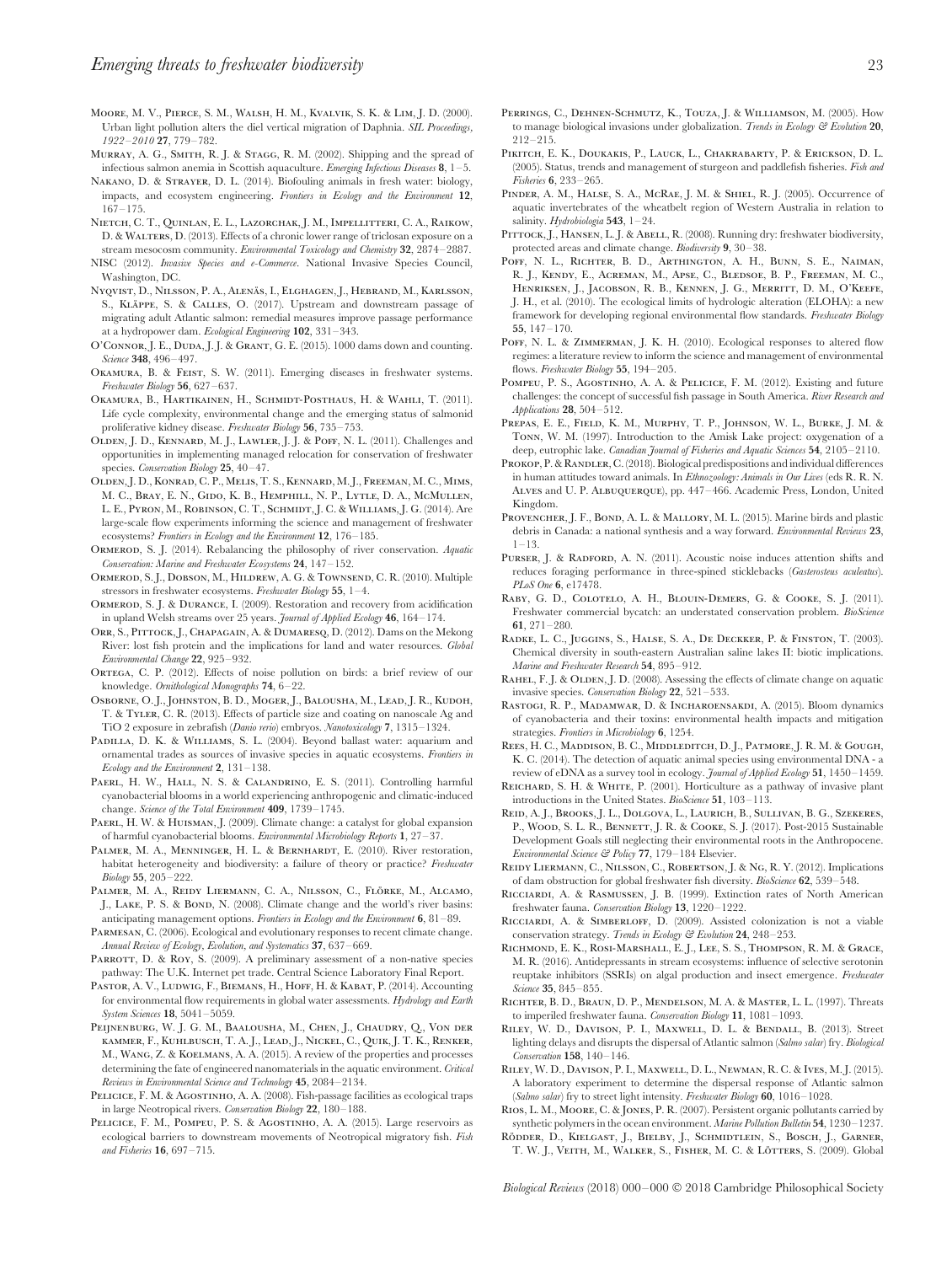- RUHI, A., MESSAGER, M. L. & OLDEN, J. D. (2018). Tracking the pulse of the Earth's fresh waters. *Nature Sustainability* **1**, 198–203.
- Scheffers, B. R., De Meester, L., Bridge, T. C. L., Hoffmann, A. A., Pandolfi, J. M., Corlett, R. T., Butchart, S. H. M., Pearce-Kelly, P., Kovacs, K. M., Dudgeon, D., Pacifici, M., Rondinini, C., Foden, W. B., Martin, T. G., Mora, C., et al. (2016). The broad footprint of climate change from genes to biomes to people. *Science* **354**, aaf7671.
- SCHLAEPFER, M. A., SAX, D. F. & OLDEN, J. D. (2011). The potential conservation value of non-native species. *Conservation Biology* **25**, 428–437.
- SCHUERCH, M., VAFEIDIS, A., SLAWIG, T. & TEMMERMAN, S. (2013). Modeling the influence of changing storm patterns on the ability of a salt marsh to keep pace with sea level rise. *Journal of Geophysical Research: Earth Surface* **118**, 84–96.
- Schwindt, A. R., Winkelman, D. L., Keteles, K., Murphy, M. & Vajda, A. M. (2014). An environmental oestrogen disrupts fish population dynamics through direct and transgenerational effects on survival and fecundity. *Journal of Applied Ecology* **51**, 582–591.
- Selck, H., Handy, R. D., Fernandes, T. F., Klaine, S. J. & Petersen, E. J. (2016). Nanomaterials in the aquatic environment: a European Union-United States perspective on the status of ecotoxicity testing, research priorities, and challenges ahead. *Environmental Toxicology and Chemistry* **35**, 1055–1067.
- SIGLER, M. (2014). The effects of plastic pollution on aquatic wildlife: current situations and future solutions. *Water, Air, & Soil Pollution* **225**, 2184.
- Silva, A. T., Lucas, M. C., Castro-Santos, T., Katopodis, C., Baumgartner, L. J., Thiem, J. D., Aarestrup, K., Pompeu, P. S., O'Brien, G. C., Braun, D. C., Burnett, N. J., Zhu, D. Z., Fjeldstad, H.-P., Forseth, T., Rajaratnam, N., et al. (2018). The future of fish passage science, engineering, and practice. *Fish and Fisheries* **19**, 340–362.
- Simmons, M., Tucker, A., Chadderton, W. L., Jerde, C. L. & Mahon, A. R. (2016). Active and passive environmental DNA surveillance of aquatic invasive species. *Canadian Journal of Fisheries and Aquatic Sciences* **73**, 76–83.
- SIMPSON, S. D., PURSER, J. & RADFORD, A. N. (2015). Anthropogenic noise compromises antipredator behaviour in European eels. *Global Change Biology* **21**, 586–593.
- Skjelkvåle, B. L., Stoddard, J. L., Jeffries, D. S., Tørseth, K., Høgåsen, T., Bowman, J., Mannio, J., Monteith, D. T., Mosello, R., Rogora, M., Rzychon, D., Vesely, J., Wieting, J., Wilander, A. & Worsztynowicz, A. (2005). Regional scale evidence for improvements in surface water chemistry 1990–2001. *Environmental Pollution* **137**, 165–176.
- SMITH, M. J., SCHREIBER, E. S. G., SCROGGIE, M. P., KOHOUT, M., OUGH, K., POTTS, J., LENNIE, R., TURNBULL, D., JIN, C. & CLANCY, T. (2007). Associations between anuran tadpoles and salinity in a landscape mosaic of wetlands impacted by secondary salinisation. *Freshwater Biology* **52**, 75–84.
- SOLAN, M., HAUTON, C., GODBOLD, J. A., WOOD, C. L., LEIGHTON, T. G. & WHITE, P. (2016). Anthropogenic sources of underwater sound can modify how sedimentdwelling invertebrates mediate ecosystem properties. *Scientific Reports* **6**, 20540.
- Sonricker Hansen, A. L., Li, A., Joly, D., Mekaru, S. & Brownstein, J. S. (2012). Digital surveillance: a novel approach to monitoring the illegal wildlife trade. *PLoS One* **7**, e51156.
- Steffensen, S. M., Thiem, J. D., Stamplecoskie, K. M., Binder, T. R., Hatry, C., Langlois-Anderson, N. & Cooke, S. J. (2013). Biological effectiveness of an inexpensive nature-like fishway for passage of warmwater fish in a small Ontario stream. *Ecology of Freshwater Fish* **22**, 374–383.
- STEINMANN, P., KEISER, J., BOS, R., TANNER, M. & UTZINGER, J. (2006). Schistosomiasis and water resources development: systematic review, meta-analysis, and estimates of people at risk. *The Lancet Infectious Diseases* **6**, 411–425.
- STODDARD, J. L., JEFFRIES, D. S., LÜKEWILLE, A., CLAIR, T. A., DILLON, P. J., Driscoll, C. T., Forsius, M., Johannessen, M., Kahl, J. S., Kellogg, J. H., Kemp, A., Mannio, J., Monteith, D. T., Murdoch, P. S., Patrick, S., REBSDORF, A., SKJELKVÅLE, B. L., STAINTON, M. P., TRAAEN, T., VAN DAM, H., Webster, K. E., Wieting, J. & Wilander, A. (1999). Regional trends in aquatic recovery from acidification in North America and Europe. *Nature* **401**, 575–578.
- Stone, V., Nowack, B., Baun, A., van den Brink, N., von der Kammer, F., DUSINSKA, M., HANDY, R., HANKIN, S., HASSELLÖV, M., JONER, E. & Fernandes, T. F. (2010). Nanomaterials for environmental studies: classification, reference material issues, and strategies for physico-chemical characterisation. *Science of the Total Environment* **408**, 1745–1754.
- STRAYER, D. L. & DUDGEON, D. (2010). Freshwater biodiversity conservation: recent progress and future challenges. *Journal of the North American Benthological Society* **29**, 344–358.
- STRECKER, A. L., CAMPBELL, P. M. & OLDEN, J. D. (2011). The aquarium trade as an invasion pathway in the Pacific Northwest. *Fisheries* **36**, 74–85.
- Sumpter, J. P. & Jobling, S. (2013). The occurrence, causes, and consequences of estrogens in the aquatic environment. *Environmental Toxicology and Chemistry* **32**, 249–251.
- SUN, T. Y., GOTTSCHALK, F., HUNGERBÜHLER, K. & NOWACK, B. (2014). Comprehensive probabilistic modelling of environmental emissions of engineered nanomaterials. *Environmental Pollution* **185**, 69–76.
- Sutherland, W. J., Bailey, M. J., Bainbridge, I. P., Brereton, T., Dick, J. T. A., Drewitt, J., Dulvy, N. K., Dusic, N. R., Freckleton, R. P., Gaston, K. J., Gilder, P. M., Green, R. E., Heathwaite, A. L., Johnson, S. M., Macdonald, D. W., et al. (2007). Future novel threats and opportunities facing UK biodiversity identified by horizon scanning. *Journal of Applied Ecology* **45**, 821–833.
- Szekeres, P., Eliason, E., Lapointe, D., Donaldson, M., Brownscombe, J. & Cooke, S. (2016). On the neglected cold side of climate change and what it means to fish. *Climate Research* **69**, 239–245.
- Taylor, C. A., Schuster, G. A., Cooper, J. E., DiStefano, R. J., Eversole, A. G., HAMR, P., HOBBS, H. H., ROBISON, H. W., SKELTON, C. E. & THOMA R. F. (2007). A reassessment of the conservation status of crayfishes of the United States and Canada after 10+ years of increased awareness. *Fisheries* **32**, 372–389.
- Taylor, W. W., Bartley, D. M., Goddard, C. I., Leonard, N. J. & Welcomme, R. (2016). *Freshwater, Fish and the Future: Proceedings of a Global Conference on Inland Fisheries*. FAO, Rome.
- Tennessen, J. B., Parks, S. E. & Langkilde, T. (2014). Traffic noise causes physiological stress and impairs breeding migration behaviour in frogs. *Conservation Physiology* **2**, cou032.
- Thomas, J., James, J., Newman, R. C., Riley, W. D., Griffiths, S. W. & Cable, J. (2016*a*). The impact of streetlights on an aquatic invasive species: artificial light at night alters signal crayfish behaviour. *Applied Animal Behaviour Science* **176**, 143–149.
- THOMAS, S., GRIFFITHS, S. W. & ORMEROD, S. J. (2016b). Beyond cool: adapting upland streams for climate change using riparian woodlands. *Global Change Biology* **22**, 310–324.
- Tissot, B. N., Best, B. A., Borneman, E. H., Bruckner, A. W., Cooper, C. H., D'Agnes, H., Fitzgerald, T. P., Leland, A., Lieberman, S., Mathews Amos, A., Sumaila, R., Telecky, T. M., McGilvray, F., Plankis, B. J., Rhyne, A. L., et al. (2010). How U.S. ocean policy and market power can reform the coral reef wildlife trade. *Marine Policy* **34**, 1385–1388.
- Tong, S., Fine, E. J., Lin, Y., Cradick, T. J. & Bao, G. (2014). Nanomedicine: tiny particles and machines give huge gains. *Annals of Biomedical Engineering* **42**, 243–259.
- Trenberth, K. (2011). Changes in precipitation with climate change. *Climate Research* **47**, 123–138.
- TWARDOCHLEB, L. A. & OLDEN, J. D. (2016). Non-native Chinese mystery snail (*Bellamya chinensis*) supports consumers in urban lake food webs. *Ecosphere* **7**, e01293.
- UNEP (2017). Volume 2: Technical Guide for Classification and Target-Setting. In *A Framework for Freshwater Ecosystem Management* (ed STRATEGIC AGENDA), pp. 1–64. Nairobi.
- VAUGHAN, I. P. & ORMEROD, S. J. (2012). Large-scale, long-term trends in British river macroinvertebrates. *Global Change Biology* **18**, 2184–2194.
- Vengosh, A., Jackson, R. B., Warner, N., Darrah, T. H. & Kondash, A. (2014). A critical review of the risks to water resources from unconventional shale gas development and hydraulic fracturing in the United States. *Environmental Science & Technology* **48**, 8334–8348.
- Vermaire, J. C., Pomeroy, C., Herczegh, S. M., Haggart, O. & Murphy, M. (2017). Microplastic abundance and distribution in the open water and sediment of the Ottawa River, Canada, and its tributaries. *FACETS* **2**, 301–314.
- Vinebrooke, R., Cottingham, K., Norberg, J., Scheffer, M., Dodson, S., Maberly, S. & Sommer, U. (2004). Impacts of multiple stressors on biodiversity and ecosystem functioning: the role of species co-tolerance. *Oikos* **104**, 451–457.
- Visser, P. M., Verspagen, J. M. H., Sandrini, G., Stal, L. J., Matthijs, H. C. P., PAERL, H. W. & HUISMAN, J. (2016). How rising  $CO<sub>2</sub>$  and global warming may stimulate harmful cyanobacterial blooms. *Harmful Algae* **54**, 145–159.
- Vitule, J. R. S., Freire, C. A., Vazquez, D. P., Nez, M. A. N. & Simberloff, D. (2012). Revisiting the potential conservation value of non-native species. *Conservation Biology* **26**, 1153–1155.
- von der Kammer, F., Ferguson, P. L., Holden, P. A., Masion, A., Rogers, K. R., Klaine, S. J., Koelmans, A. A., Horne, N. & Unrine, J. M. (2012). Analysis of engineered nanomaterials in complex matrices (environment and biota): general considerations and conceptual case studies. *Environmental Toxicology and Chemistry* **31**, 32–49.
- VÖRÖSMARTY, C. J., MCINTYRE, P. B., GESSNER, M. O., DUDGEON, D., PRUSEVICH, A., Green, P., Glidden, S., Bunn, S. E., Sullivan, C. A., Liermann, C. R. & DAVIES, P. M. (2010). Global threats to human water security and river biodiversity. *Nature* **467**, 555–561.
- WAGNER, M., SCHERER, C., ALVAREZ-MUÑOZ, D., BRENNHOLT, N., BOURRAIN, X., Buchinger, S., Fries, E., Grosbois, C., Klasmeier, J., Marti, T., Rodriguez-Mozaz, S., Urbatzka, R., Vethaak, A. D., Winther-Nielsen, M. & Reifferscheid, G. (2014). Microplastics in freshwater ecosystems: what we know and what we need to know. *Environmental Sciences Europe* **26**, 12.
- Walters, L. J., Brown, K. R., Stam, W. T. & Olsen, J. L. (2006). E-commerce and Caulerpa: unregulated dispersal of invasive species. *Frontiers in Ecology and the Environment* **4**, 75–79.
- WANG, P., LOMBI, E., ZHAO, F.-J. & KOPITTKE, P. M. (2016). Nanotechnology: a new opportunity in plant sciences. *Trends in Plant Science* **21**, 699–712.